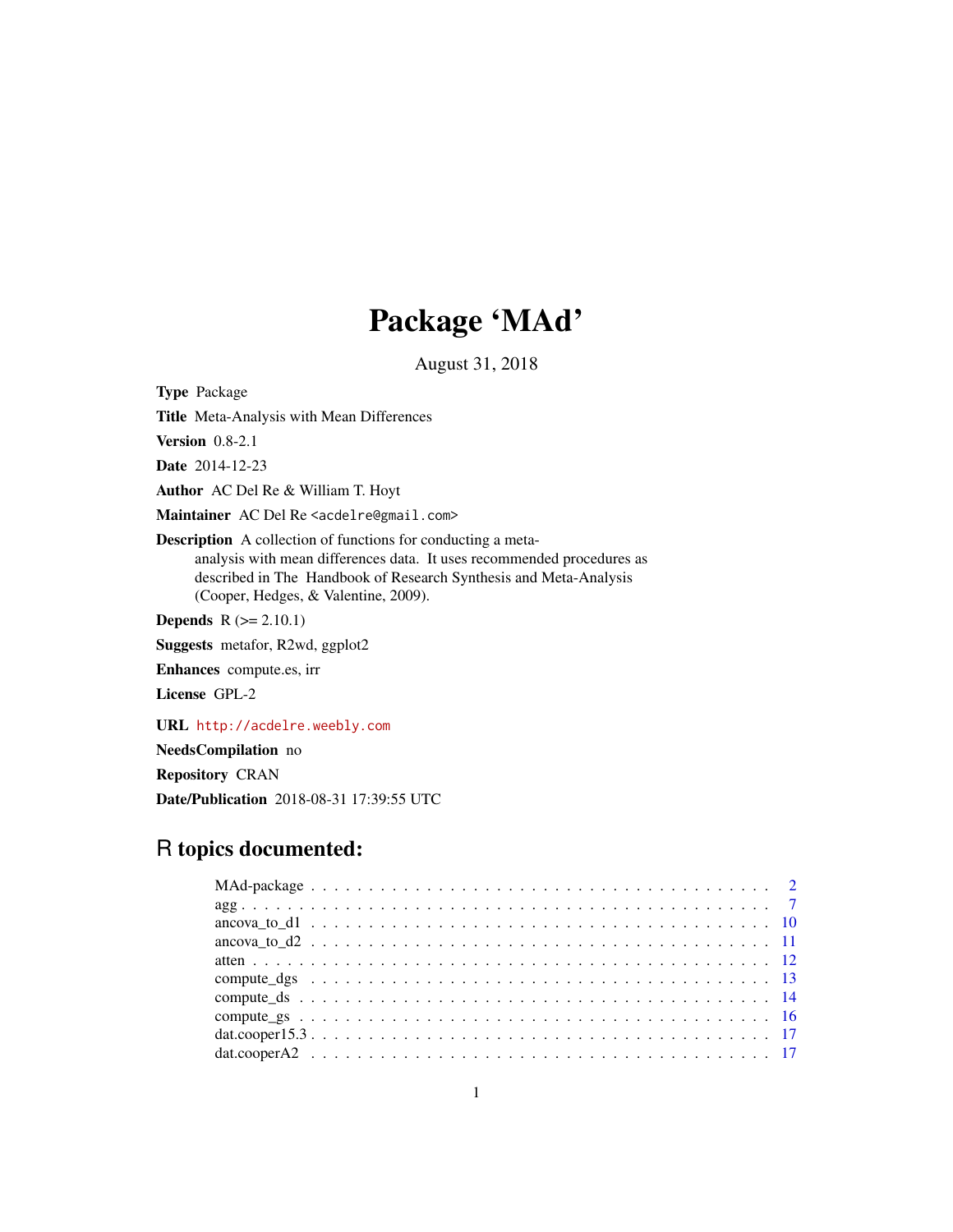<span id="page-1-0"></span>

| dat.hoyt | 18 |
|----------|----|
|          | 18 |
|          | 18 |
|          | 19 |
|          | 19 |
|          | 19 |
|          | 20 |
|          | 21 |
|          | 22 |
|          | 23 |
|          | 24 |
|          | 26 |
|          | 27 |
|          | 28 |
|          | 30 |
|          | 32 |
|          | 34 |
|          | 35 |
|          | 36 |
|          | 37 |
|          | 38 |
|          | 39 |
|          | 40 |
|          | 41 |
|          | 42 |
|          | 43 |
| r2       | 44 |
|          | 45 |
|          | 46 |
|          | 47 |
|          | 48 |
|          | 49 |
|          | 50 |
|          | 51 |
|          | 52 |
|          | 53 |
|          | 54 |
|          |    |
|          | 55 |

# **Index**

MAd-package

Meta-Analysis with Mean Differences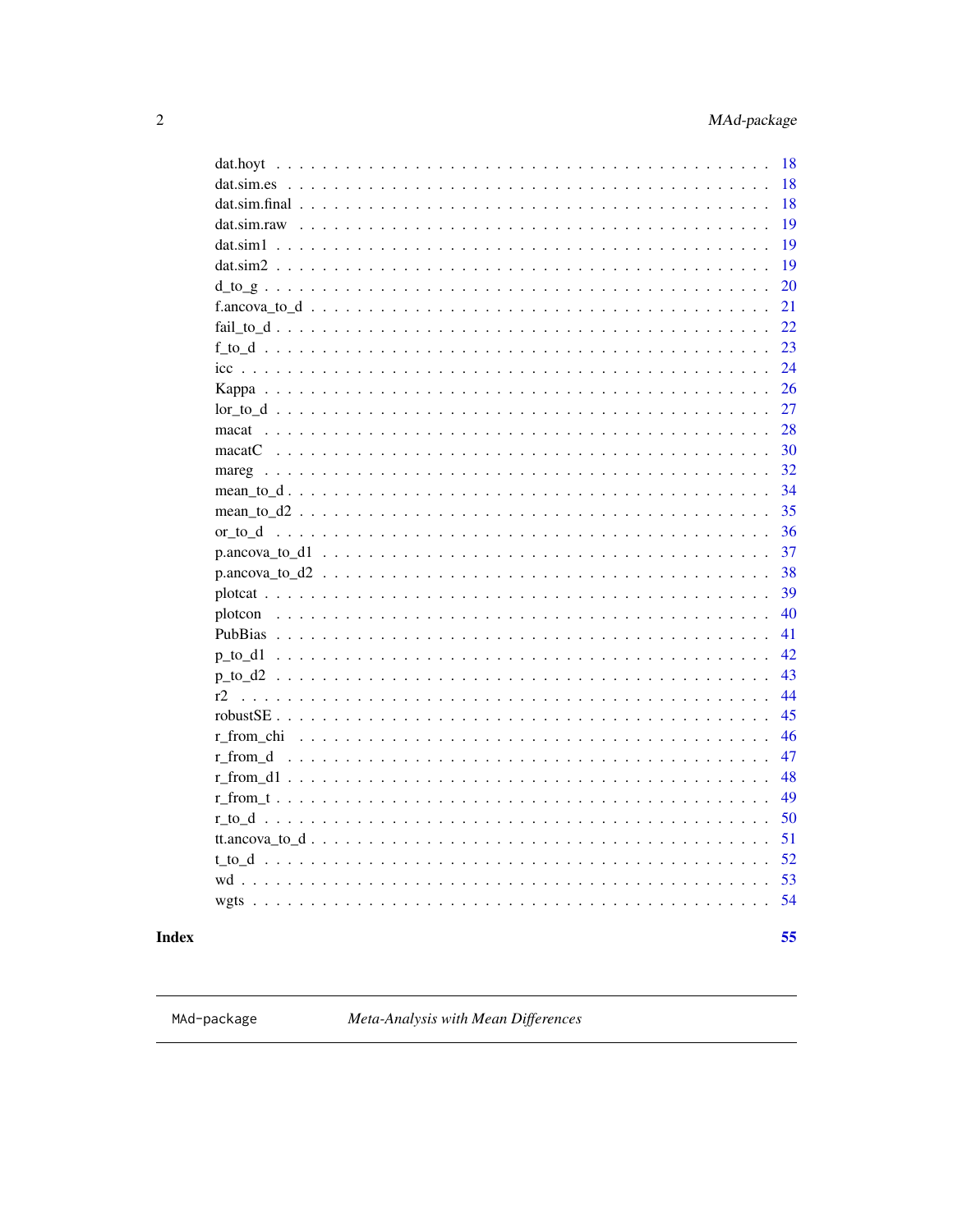#### MAd-package 3

#### **Description**

The Mad package contains a variety of functions for conducting a mean differences meta-analysis using recommended procedures as described in *The Handbook of Research Synthesis and Meta-Analysis* (Cooper, Hedges, and Valentine, 2009). The goal in creating this package was to provide user-friendly functions to assist researchers in the process of conducting a meta-analysis, from the initial to final stages of their analytic endeavor. The meta-analyst can begin their project by using MAd functions to derive d (standardized mean differences) and g (unbiased d) from a variety of statistics/values reported in the primary studies (e.g., raw means and sd, t-test). Then, the analyst can aggregate all within-study effect sizes (while accounting for within-study correlations among outcome measures and eliminating any dependencies in the dataset), calculate omnibus effect sizes under a fixed and random effects model, and assess for significant moderators (categorical and continuous, single and multi-predictor models) in the dataset. Finally, the meta-analyst can use one of several user-friendly graphics functions to visually represent their data.

#### Details

| Package:  | MAd        |
|-----------|------------|
| Type:     | Package    |
| Version:  | $0.8 - 2$  |
| Date:     | 2014-12-23 |
| License:  | $GPL-2$    |
| LazyLoad: | yes        |

The MAd package has integrated functions to facilitate the meta-analytic process at nearly every analytical stage. There are five broad areas of analysis that the MAd package targets:

1. Computations to Calculate Mean Differences:

There are a variety of functions to compute d (standardized mean difference) and g (unbiased d) from various designs reported in the primary studies. Most functions were derived from Borenstein's chapter in *The Handbook of Research Synthesis and Meta-Analysis* (Cooper, Hedges, & Valentine, 2009; pp. 228-234). For additional conversion formulas see the **compute.es** package: <https://CRAN.R-project.org/package=compute.es>

2. Within-Study Aggregation of Effect Sizes:

This fuction will simultaneously aggregate all within-study effect sizes while taking into account the correlations among the within-study outcome measures (Gleser & Olkin 2009; Gleser & Olkin 2009; Hedges & Olkin, 1985; Rosenthal et al., 2006). The default imputed correlation between within-study effect sizes is set at .50 (Wampold et al., 1997) and will compute an aggregated effect size for each study. This default of .50 is adjustable and can vary between outcome types. This MAd aggregation function implements Gleser & Olkin (1994; 2009) and Borenstein et al. (2009) procedures for aggregating dependent effect sizes. To our knowledge, this is the first statistical package/program to explicitly utilize and automate this type of aggregation procedure, which has a dual effect of saving the researcher substantial time while improving the accuracy of their analyses.

3. Fixed and Random Effects Omnibus Analysis:

This package contains all the relevant functions to calculate fixed and random effects omnibus effect sizes, outputting the omnibus (i.e., overall) effect size, variance, standard error, upper and lower confidence intervals, and the Q-statistic (heterogeneity test).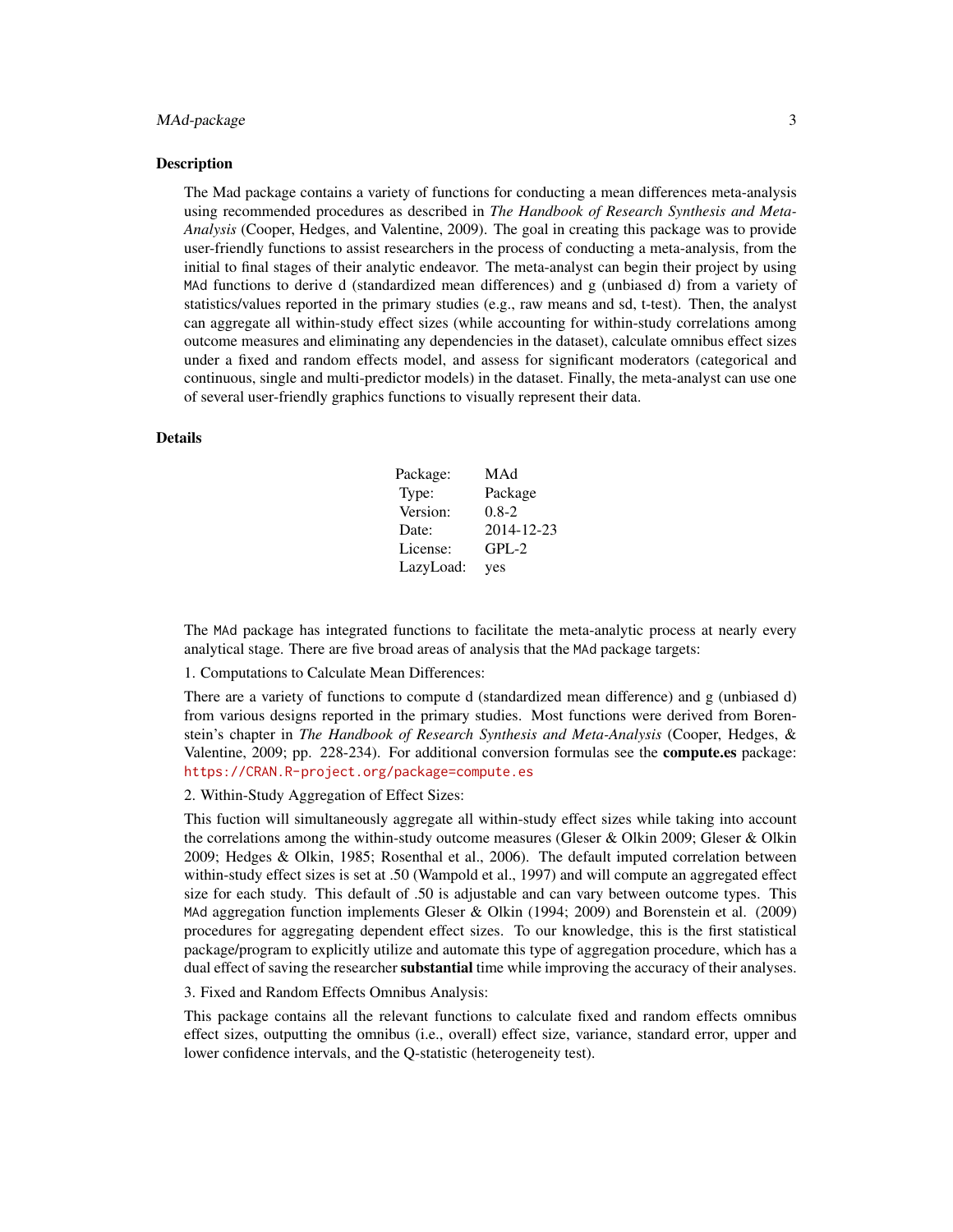#### 4. Moderator Analyses:

There are user-friendly functions to compute fixed and random effects moderator analyses. These include single and multiple predictor models for both categorical and continuous moderator data.

5. Graphics:

This package has a variety of functions visually representing data. This includes boxplots and meta-regression scatterplots.

6. Sample of Additional Functions:

Export MA output to nicely formatted Word tables.

#### Author(s)

AC Del Re & William T. Hoyt

Maintainer: AC Del Re <acdelre@gmail.com>

#### References

Borenstein (2009). Effect sizes for continuous data. In H. Cooper, L. V. Hedges, & J. C. Valentine (Eds.), *The handbook of research synthesis and meta analysis* (pp. 279-293). New York: Russell Sage Foundation.

Cooper, H., Hedges, L.V., & Valentine, J.C. (2009). *The handbook of research synthesis and metaanalysis* (2nd edition). New York: Russell Sage Foundation.

Gleser & Olkin (1994). Stochastically dependent effect sizes. In H. Cooper, & L. V. Hedges, & J. C.(Eds.), *The handbook of research synthesis* (pp. 339-356). New York: Russell Sage Foundation.

Gleser & Olkin (2009). Stochastically dependent effect sizes. In H. Cooper, L. V. Hedges, & J. C. Valentine (Eds.), *The handbook of research synthesis and meta analysis* (pp. 357-376). New York: Russell Sage Foundation.

Viechtbauer, W (2010). metafor: Meta-Analysis Package for R. R package version 1.1-0. https://CRAN.Rproject.org/package=metafor

Wampold, B. E., Mondin, G. W., Moody, M., Stich, F., Benson, K., & Ahn, H. (1997). A metaanalysis of outcome studies comparing bona fide psychotherapies: Empiricially, 'all must have prizes.' *Psychological Bulletin, 122(3)*, 203-215.

#### See Also

RcmdrPlugin.MA package: <https://CRAN.R-project.org/package=RcmdrPlugin.MA>;

MAc package: <https://CRAN.R-project.org/package=MAc>;

compute.es package: <https://CRAN.R-project.org/package=compute.es>;

metafor package: <https://CRAN.R-project.org/package=metafor>

# Examples

## EXAMPLES FOR EACH BROAD AREA

# SAMPLE DATA: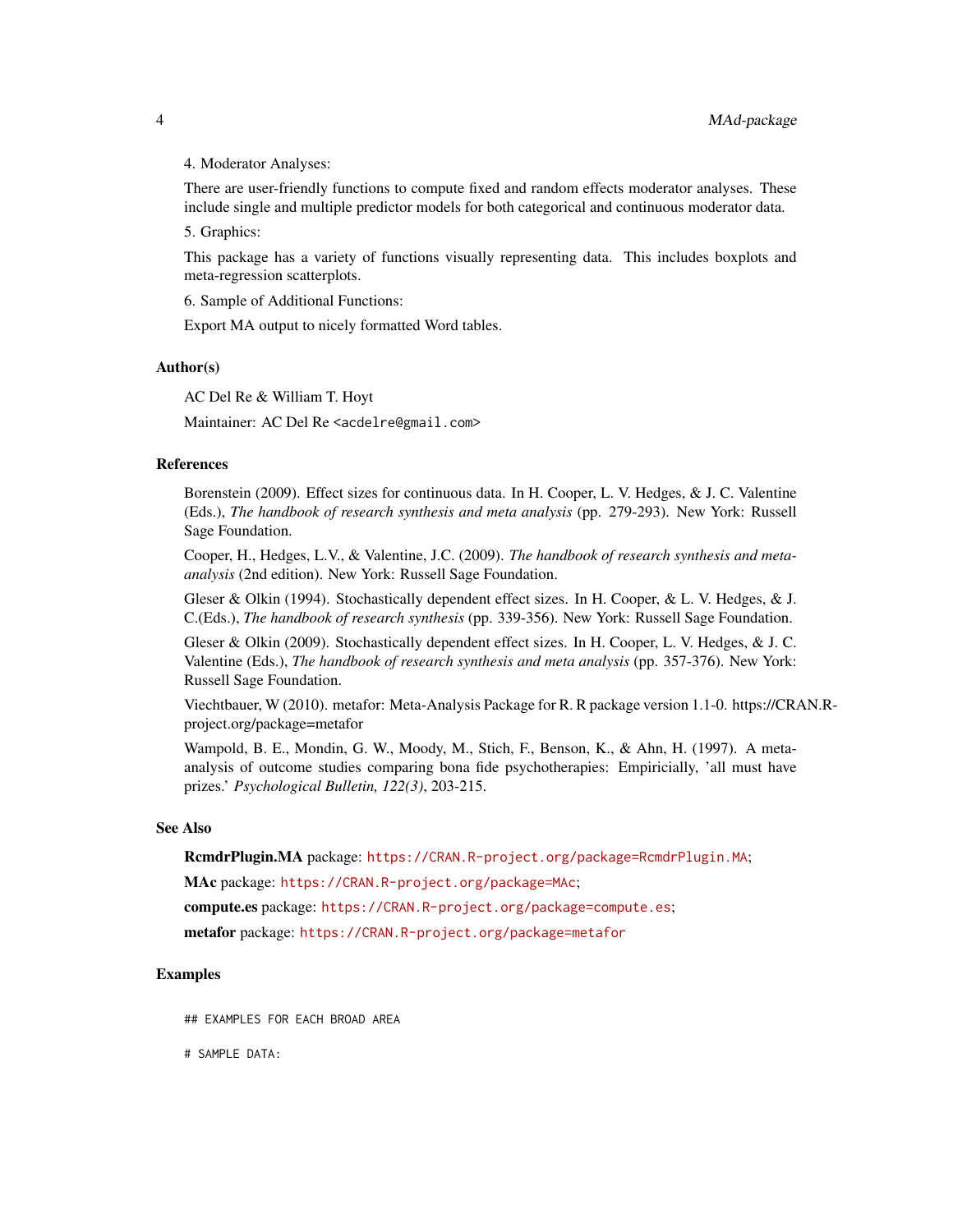```
MA <- data.frame(id=factor(rep(1:5, 3)),
                 measure=c(rep("dep",5), rep("anx",5), rep("shy",5)),
                 es=c(rnorm(5, 0.8, .2), rnorm(5, 0.5, .1), rnorm(5, 0.4, .1)),
                 var.es=abs(rnorm(5*3,0.05, .03)),
                 nT=round(rnorm(5*3, 30, 5),0),
                 nC=round(rnorm(5*3, 30, 5),0),
                 mod1=factor(rep(c("a","b","c","d","e"),3)),
                 mod2=rep(seq(20, 60, 10), 3))
# 1. COMPUTE MEAN DIFFERENCE STATISTIC FROM
# REPORTED STATS (GENERALLY FROM A PRIMARY STUDY):
# suppose the primary study reported an log odds ratio for different
# proportions between 2 groups. Then, running:
lor_to_d(.9070,.0676)
# reported log odds ratio (lor = .9070) and variance (.0676) will output the
# standardized mean difference (d) and its variance (var.d) that can be used in
# a meta-analysis.
## 2. ACCOUNT FOR DEPENDENCIES: WITHIN-STUDY EFFECT SIZES (ES):
## 2 EXAMPLES:
# EXAMPLE 1: AGGREGATING EFFECT SIZES FOR A DATA FRAME
# (MULTIPLE STUDIES AT LEAST SOME OF WHICH HAVE MULTIPLE DEPENDENT EFFECT SIZES)
# EXAMPLE 2: AGGREGATING EFFECT SIZES FOR SINGLE STUDY WITH THREE OR MORE
# EFFECT SIZES WHEN PAIRS OF DVS HAVE DIFFERENT CORRELATIONS
## EXAMPLE 1: MA IS A DATA FRAME CONTAINING MULTIPLE STUDIES (id),
## EACH WITH MULTIPLE EFFECT SIZES (CORRELATIONS BETWEEN ALL PAIRS OF DVS ARE r=.5.)
# AGGREGATION PROCEDURE:
# method="GO1"; GLESER AND OLKIN (1994) PROCEDURE WHEN d IS COMPUTED
# USING POOLED SD IN THE DENOMINATOR
MA1 <- agg(id=id, es=es, var=var.es, n.1=nT, n.2=nC, cor = .5, method="GO1", data=MA)
MA1
## EXAMPLE 2: STUDY 1 COMPARES A TREATMENT AND CONTROL GROUP ON
## THREE OUTCOME MEASURES (DEPRESSION, ANXIETY, and SHYNESS).
# THE CORRELATION AMONG THE THREE PAIRS OF DVS ARE r12=.5, r13=.2, and r23=.3.
study1 <- data.frame( id=factor(rep(1, 3)),
                      measure=c("dep", "anx", "shy"),
                      es=c(0.8, 0.5, 0.4),
                      var.es=c(0.01, 0.02, 0.1),
                      nT=rep(30, 3),
                      nC=rep(30, 3))
```
# ONE WOULD CONSTRUCT THE CORRELATION MATRIX AS FOLLOWS: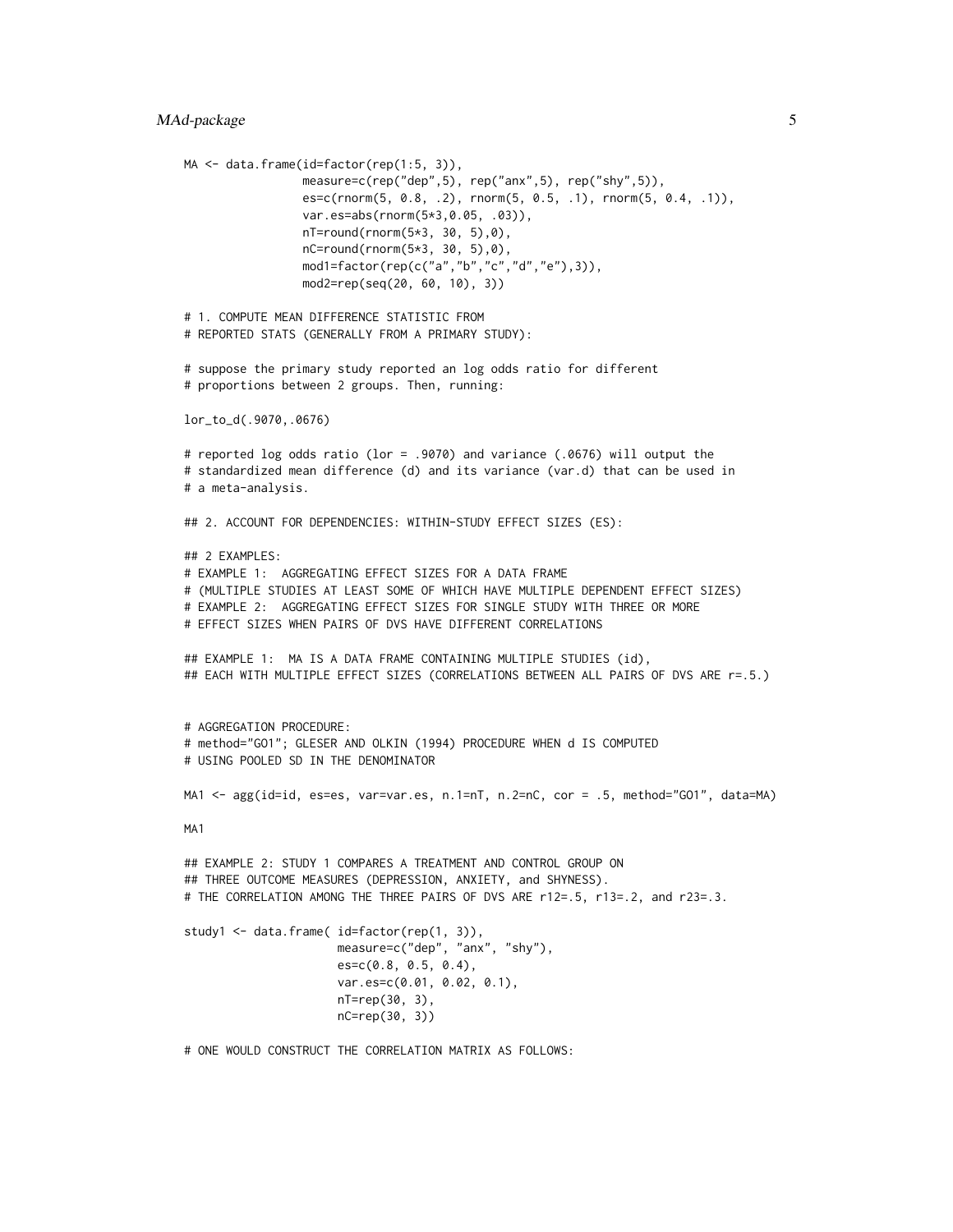```
cors \leq matrix(c(1, .5, .2, ).5,1,.3,
                 .2,.3,1), nrow=3)
# AGGREGATION PROCEDURE:
# method="GO1"; GLESER AND OLKIN (1994) PROCEDURE WHEN d
# IS COMPUTED USING POOLED SD IN THE DENOMINATOR
agg(id=id, es=es, var=var.es, n.1=nT, n.2=nC, cor=cors, method="GO1", mod = NULL, data=study1)
# where MA = data.frame with columns for id, es (standardized
# mean difference), var.es (variance of es), n.1 (sample size of group
# one), and n.2 (sample size of comparison group) with multiple rows per
# study. Outputs an aggregated data.frame with 1 effect size per study.
## 3.OMNIBUS ANALYSIS
# FIRST ADD MODERATORS TO THE AGGREGATED DATASET:
MODS <- data.frame(id=1:5,
                   mod1=factor(c("a","b","a","b","b")),
                   mod2=as.numeric(c(20, 30, 25, 35, 40)))
MA2 <- merge(MA1, MODS, by='id')
# Random Effects
m0 <- mareg(es1~ 1, var = var1, method = "REML", data = MA2)
# where MA = data.frame with columns for id, es (standardized
# mean difference), var.es (variance of es), n.1 (sample size of group
# one), and n.2 (sample size of comparison group).
# view output:
summary(m0)
# 4. MODERATOR ANALYSIS:
# Random Effects
m1 <- mareg(es1~ mod1 + mod2 , var = var1, method = "REML", data = MA2)
# view output:
summary(m1)
# 5. Graphics:
## Not run: plotcon(g = es1, var = var1, mod = mod1, data = MA2, method= "random",
modname= "Moderator")
## End(Not run)
# Additional Functions
```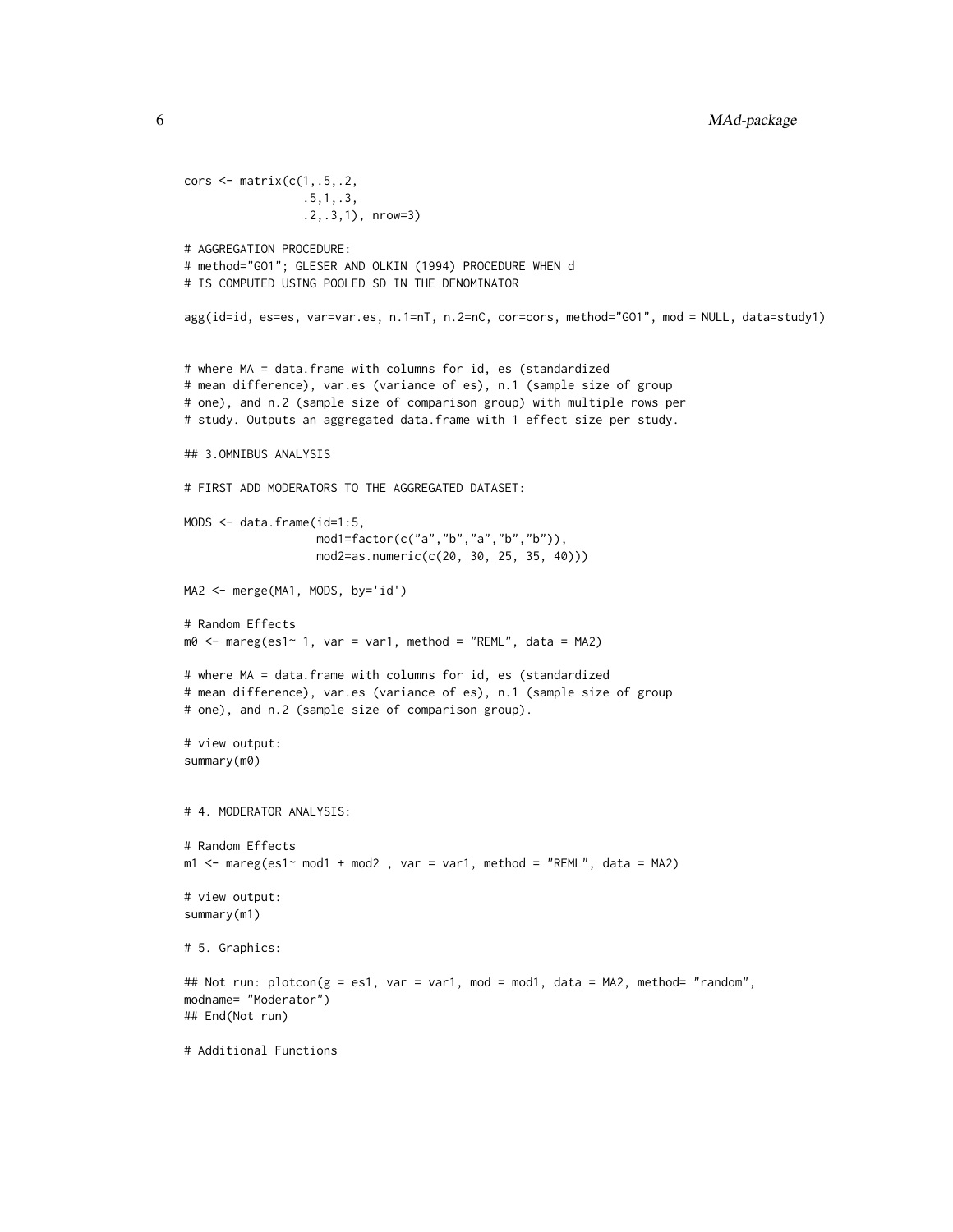<span id="page-6-0"></span># Export MA output to nicely formatted Word tables.

```
# install R2wd
# install.packages('R2wd', dependencies = TRUE)
# Export data to Word in formatted table
# wd(m1, get = TRUE, new = TRUE)
```
agg *Aggregate Dependent Effect Sizes*

# Description

This function will simultaneously aggregate all within-study effect sizes while taking into account the correlations among the within-study outcomes. The default correlation between outcome measures is set at .50 (Wampold et al., 1997), and can be adjusted as needed. An aggregate effect size and its variance is computed for each study. This MAd aggregation function implements Gleser & Olkin (1994) and Borenstein et al. (2009) procedures for aggregating dependent effect sizes..

#### Usage

agg(id, es, var, n.1=NULL, n.2=NULL, method = "BHHR", cor = .50, mod=NULL, data)

#### Arguments

| id     | Study id with multiple rows of same id.                                                                                                                                                                                                                                                                                                              |
|--------|------------------------------------------------------------------------------------------------------------------------------------------------------------------------------------------------------------------------------------------------------------------------------------------------------------------------------------------------------|
| es     | Effect size. Use Cohen's d for GO1 and GO2 method and use Hedges g for<br>BHHR method.                                                                                                                                                                                                                                                               |
| var    | Variance of g.                                                                                                                                                                                                                                                                                                                                       |
| n.1    | Sample size of group one. Only required if using method='GO1' or 'GO2'.                                                                                                                                                                                                                                                                              |
| n.2    | Sample size of group two. Only required if using method='GO1' or 'GO2'.                                                                                                                                                                                                                                                                              |
| method | $BHHR' = Borenstein$ , et al. (2009) procedure. GO1'= Gleser and Olkin (1994)<br>procedure using pooled standard deviation (SD). 'GO2'= Gleser and Olkin (1994)<br>procedure using group 2 SD (typically control group SD). Default is 'BHHR'.                                                                                                       |
| cor    | Estimated correlation among within-study outcome variables. Input should ei-<br>ther be a fixed correlation (default is $r=0.5$ ) or a correlation matrix to allow dif-<br>ferent correlations between outcome types (in which case aggregation should<br>typically be on one study at a time rather than the entire dataset–see examples<br>below). |
| mod    | To aggregate by id and one moderator. If there are multiple levels of a categorical<br>moderator within study and one can in derive seperate effect size estimates for<br>each level within and between studies. Default is NULL.                                                                                                                    |
| data   | data. frame with above values.                                                                                                                                                                                                                                                                                                                       |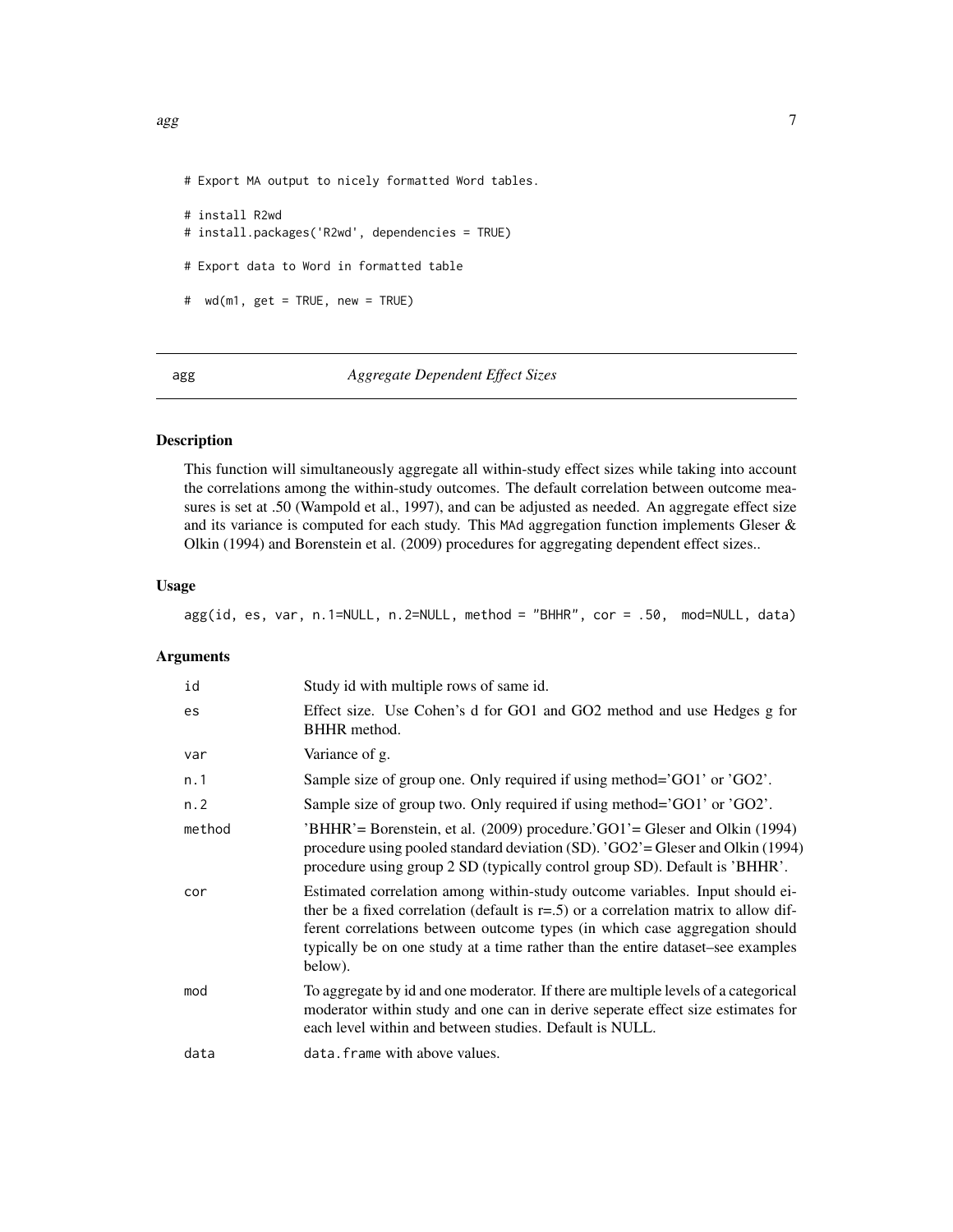## Value

Outputs a data.frame with aggregated effect sizes and variances of effect sizes where each study is reduced to one row per study (unless aggregated by a moderator) by a weighted average formula.

#### Author(s)

AC Del Re & William T. Hoyt

Maintainer: AC Del Re <acdelre@gmail.com>

#### References

Borenstein (2009). Effect sizes for continuous data. In H. Cooper, L. V. Hedges, & J. C. Valentine (Eds.), *The handbook of research synthesis and meta analysis* (pp. 279-293). New York: Russell Sage Foundation.

Cooper, H., Hedges, L.V., & Valentine, J.C. (2009). *The handbook of research synthesis and metaanalysis* (2nd edition). New York: Russell Sage Foundation.

Gleser & Olkin (1994). Stochastically dependent effect sizes. In H. Cooper, & L. V. Hedges, & J. C.(Eds.), *The handbook of research synthesis*(pp. 339-356). New York: Russell Sage Foundation.

Gleser & Olkin (2009). Stochastically dependent effect sizes. In H. Cooper, L. V. Hedges, & J. C. Valentine (Eds.), *The handbook of research synthesis and meta analysis* (pp. 357-377). New York: Russell Sage Foundation.

Shadish & Haddock (2009). Analyzing effect sizes: Fixed-effects models. In H. Cooper, L. V. Hedges, & J. C. Valentine (Eds.), *The handbook of research synthesis and meta analysis* (pp. 257- 278). New York: Russell Sage Foundation.

#### Examples

## 2 EXAMPLES:

```
# EXAMPLE 1: Aggregating effect sizes for a data frame
# (multiple studies at least some of which have multiple
# effect sizes), assuming equal correlations (r=.5) between
# pairs of DVs.
# EXAMPLE 2: Aggregating effect sizes for a single study
# with 3 or more effect sizes when pairs of DVs have
# different correlations.
# LOAD DATA (EXAMPLE DATA FROM HOYT & DEL RE, 2015 SIMULATION):
data(dat.hoyt)
```
## EXAMPLE 1: dat.hoyt is a data frame with multiple studies identified ## by variable 'id'. Each study has multiple effect sizes based on ## multiple DVs. Correlations between all pairs of DVs are r=.5.

# NOTE: Based on a simulation study by Hoyt & Del Re (2015), it is # recommended that methods "G01" and "G02" (Gleser and Olkin) # should aggregate Cohen's d, without using Hedges & Olkin's # recommended bias correction. (Studies providing only a single # effect size should still be corrected for bias, after aggregation.)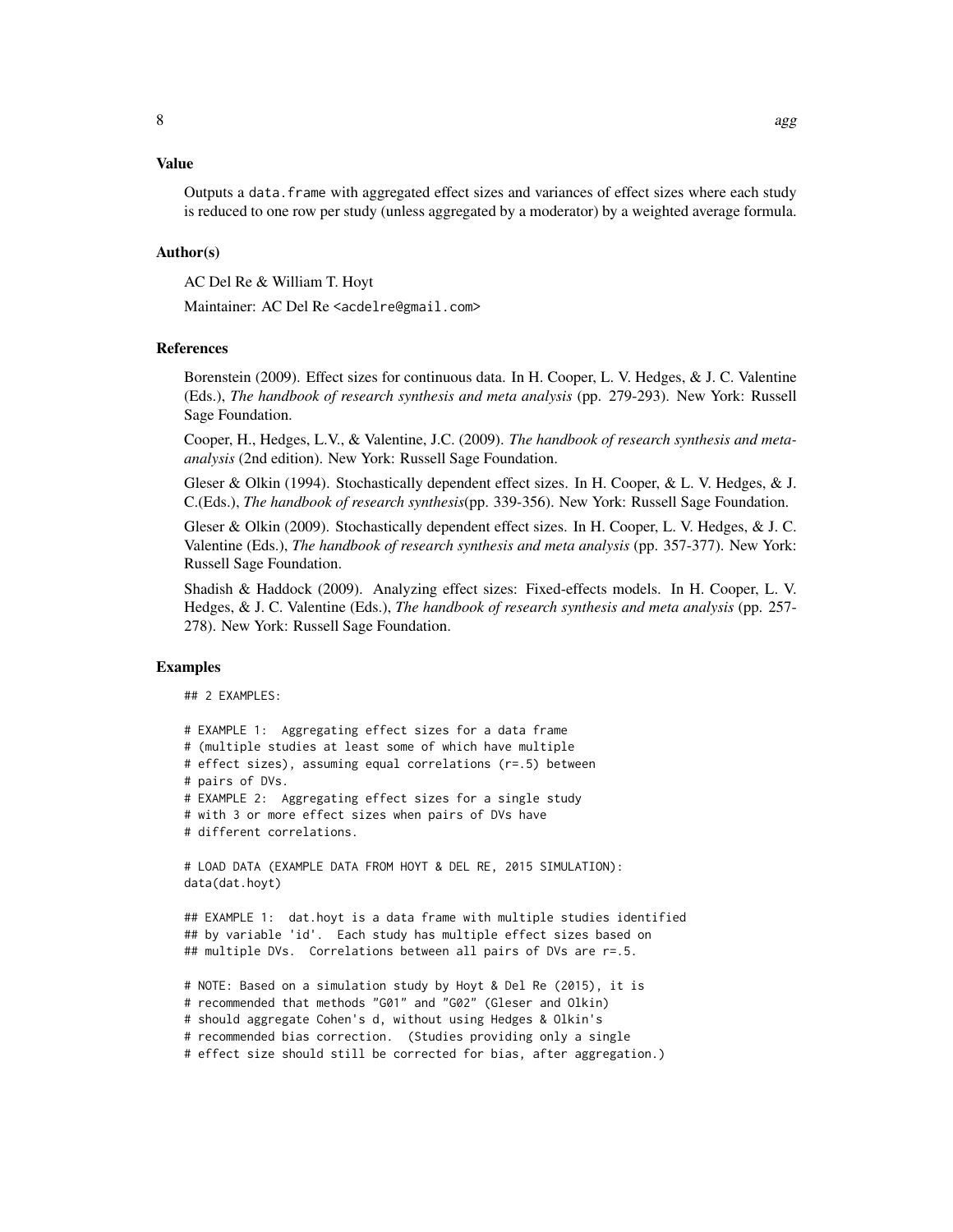```
# Method "BHHR" should aggregate Hedges' g, after bias correction.
# Option 1: method="BHHR"; Borenstein et al. (2009) procedure.
# Use with Hedges' g; can also be used with any other effect
# size (e.g., z', LOR).
agg(id=id, es=g, var=vg, cor=.5,
   method="BHHR", mod=NULL, data=dat.hoyt)
# Option 2: method="GO1"; Gleser & Olkin (1994) procedure when
# d is computed using pooled sd in denominator.
agg(id = id, es = d, var = vd, n.1 = n.T, n.2 = n.C, cor = .5,method="GO1", mod = NULL, data=dat.hoyt)
# Option 3: method="GO2"; Gleser & Olkin (1994) procedure when
# d is computed using sd.2 (typically control group sd)
# in denominator
agg(id = id, es = d, var = vd, n.1 = n.T, n.2 = n.C, cor = .5,method="GO2", mod = NULL, data=dat.hoyt)
## EXAMPLE 2: Single study comparing T and C group
## on three DVs: depression, anxiety, and shyness
## r12=.5; r13=.2; r23=.3
data <- dat.hoyt[20:22,]
# Step 1: Create the correlation matrix, based on r12, r13, and r23:
cors \leq matrix(c(1,.5,.2,
                 .5,1,.3,
                 .2,.3,1), nrow=3)
# Step 2: Aggregate using agg() function.
# Option 1: method="BHHR"; Borenstein et al. (2009) procedure.
# Use with Hedges' g; can also be used with any other effect
# size (e.g., z', LOR).
agg(id=id, es=g, var=vg, cor=cors,
   method="BHHR", mod=NULL, data=data)
# Option 2: method="GO1"; Gleser & Olkin (1994) procedure when
# d is computed using pooled sd in denominator.
agg(id=id, es=d, var=vd, n.1=n.T, n.2=n.C, cor = cors,
   method="GO1", mod = NULL, data=data)
# Option 3: method="GO2"; Gleser & Olkin (1994) procedure when
```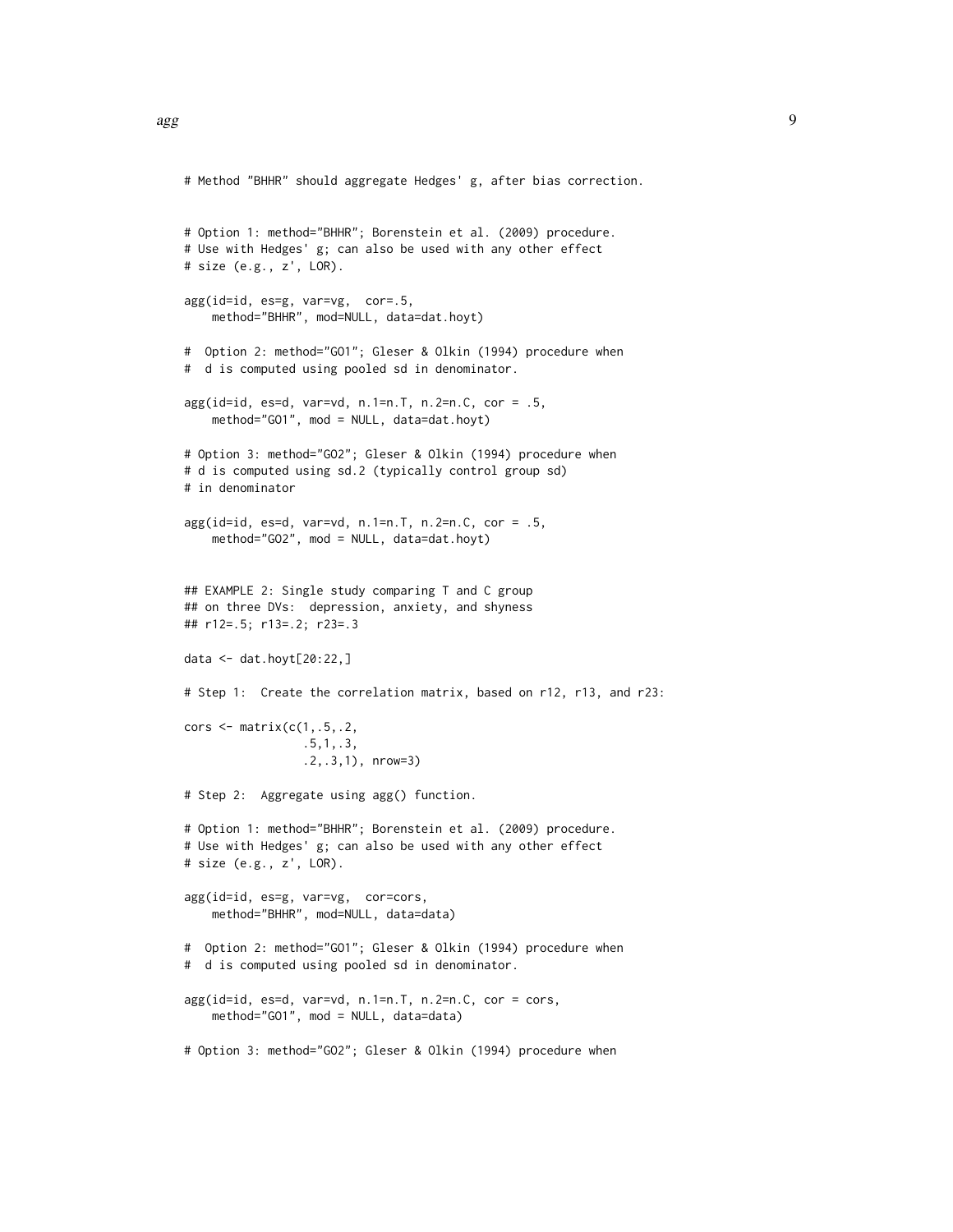```
# d is computed using sd.2 (typically control group sd)
# in denominator
agg(id=id, es=d, var=vd, n.1=n.T, n.2=n.C, cor = cors,
   method="GO2", mod = NULL, data=data)
## Citation ##
# Hoyt, W. T., & Del Re, A. C. (2013). Comparison of methods for
# aggregating dependent effect sizes in meta-analysis.
# Manuscript submitted for publication.
```
<span id="page-9-1"></span>ancova\_to\_d1 *ANCOVA F-statistic to d*

# Description

Converts an ANCOVA F-statistic to d (standardized mean difference)

# Usage

ancova\_to\_d1(m.1.adj, m.2.adj, sd.adj, n.1, n.2, R, q)

#### Arguments

| m.1.adj    | Adjusted mean of treatment group from ANCOVA.          |
|------------|--------------------------------------------------------|
| $m.2.$ adj | Adjusted mean of comparison group from ANCOVA.         |
| sd.adj     | Adjusted standard deviation.                           |
| n.1        | Treatment group sample size.                           |
| n.2        | Comparison group sample size.                          |
| R          | Covariate outcome correlation or multiple correlation. |
| q          | Number of covariates.                                  |
|            |                                                        |

# Value

| d     | Standardized mean difference (d). |
|-------|-----------------------------------|
| var d | Variance of d.                    |

# Author(s)

AC Del Re & William T. Hoyt Maintainer: AC Del Re <acdelre@gmail.com>

<span id="page-9-0"></span>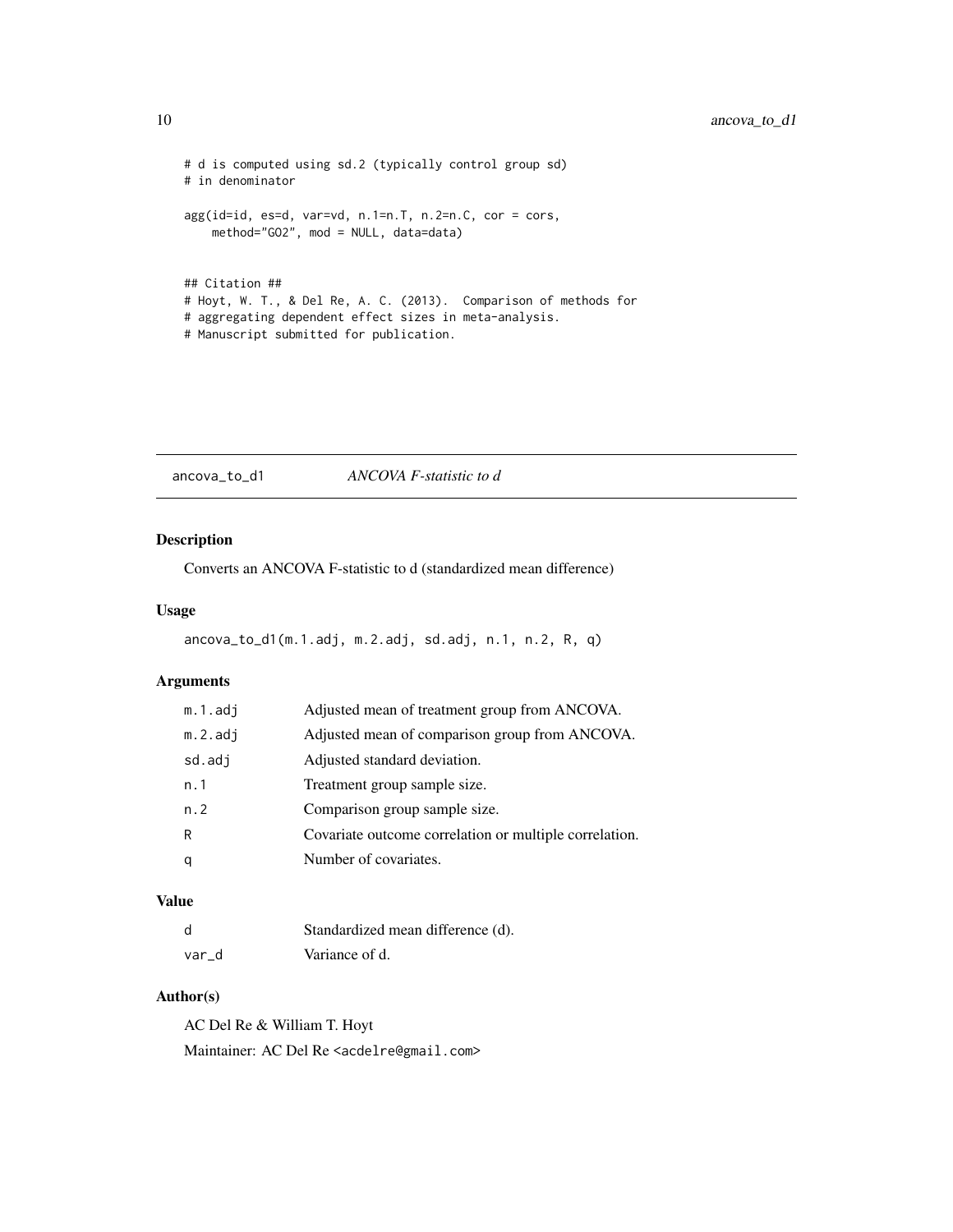# <span id="page-10-0"></span> $\arccos_1 11$  11

# References

Borenstein (2009). Effect sizes for continuous data. In H. Cooper, L. V. Hedges, & J. C. Valentine (Eds.), *The handbook of research synthesis and meta analysis* (pp. 279-293). New York: Russell Sage Foundation.

# See Also

[d\\_to\\_g](#page-19-1), [mean\\_to\\_d](#page-33-1), [mean\\_to\\_d2](#page-34-1), [t\\_to\\_d](#page-51-1), [f\\_to\\_d](#page-22-1), [p\\_to\\_d1](#page-41-1), [p\\_to\\_d2](#page-42-1), [ancova\\_to\\_d1](#page-9-1), [ancova\\_to\\_d2](#page-10-1), [tt.ancova\\_to\\_d](#page-50-1), [f.ancova\\_to\\_d](#page-20-1), [r\\_to\\_d](#page-49-1), [p.ancova\\_to\\_d1](#page-36-1), [p.ancova\\_to\\_d2](#page-37-1), [lor\\_to\\_d](#page-26-1), [prop\\_to\\_or](#page-0-0), [prop\\_to\\_d](#page-0-0), [r\\_from\\_chi](#page-45-1), [r\\_from\\_d](#page-46-1), [r\\_from\\_d1](#page-47-1), [r\\_from\\_t](#page-48-1)

<span id="page-10-1"></span>ancova\_to\_d2 *ANCOVA F-statistic to d II*

#### Description

Converts an ANCOVA F-statistic with pooled standard deviation to d (standardized mean difference)

#### Usage

ancova\_to\_d2(m.1.adj, m.2.adj, s.pooled, n.1, n.2, R, q)

# Arguments

| m.1.adj    | Adjusted mean of treatment group from ANCOVA.          |
|------------|--------------------------------------------------------|
| $m.2.$ adj | Adjusted mean of comparison group from ANCOVA.         |
| s.pooled   | Pooled standard deviation.                             |
| n.1        | Treatment group sample size.                           |
| n.2        | Comparison group sample size.                          |
| R          | Covariate outcome correlation or multiple correlation. |
| q          | number of covariates.                                  |

# Value

| d     | Standardized mean difference (d). |
|-------|-----------------------------------|
| var d | Variance of d.                    |

# Author(s)

AC Del Re & William T. Hoyt Maintainer: AC Del Re <acdelre@gmail.com>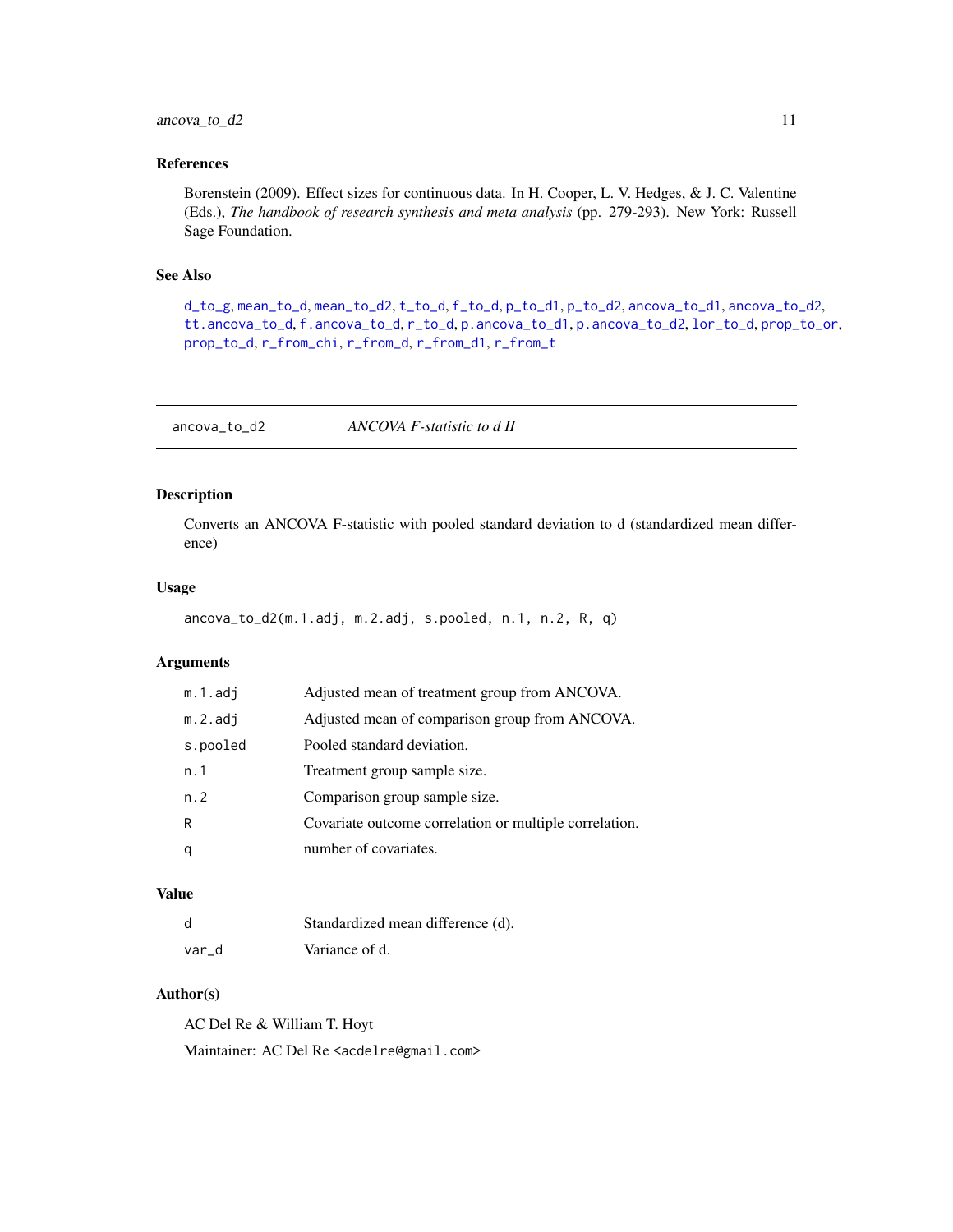#### <span id="page-11-0"></span>References

Borenstein (2009). Effect sizes for continuous data. In H. Cooper, L. V. Hedges, & J. C. Valentine (Eds.), *The handbook of research synthesis and meta analysis* (pp. 279-293). New York: Russell Sage Foundation.

#### See Also

[d\\_to\\_g](#page-19-1), [mean\\_to\\_d](#page-33-1), [mean\\_to\\_d2](#page-34-1), [t\\_to\\_d](#page-51-1), [f\\_to\\_d](#page-22-1), [p\\_to\\_d1](#page-41-1), [p\\_to\\_d2](#page-42-1), [ancova\\_to\\_d1](#page-9-1), [ancova\\_to\\_d2](#page-10-1), [tt.ancova\\_to\\_d](#page-50-1), [f.ancova\\_to\\_d](#page-20-1), [r\\_to\\_d](#page-49-1), [p.ancova\\_to\\_d1](#page-36-1), [p.ancova\\_to\\_d2](#page-37-1), [lor\\_to\\_d](#page-26-1), [prop\\_to\\_or](#page-0-0), [prop\\_to\\_d](#page-0-0), [r\\_from\\_chi](#page-45-1), [r\\_from\\_d](#page-46-1), [r\\_from\\_d1](#page-47-1), [r\\_from\\_t](#page-48-1)

atten *Correction for Attenuation*

#### Description

Used to correct for attenuated effect sizes due to measurement unreliability.

#### Usage

atten(g, xx, yy, data)

# Arguments

| g    | Hedges g (unbiased estimate of d) effect size.                         |
|------|------------------------------------------------------------------------|
| XX   | Column for reliability of predictor variable ("independent variable"). |
| yy   | Column for reliability of outcome variable ("dependent variable").     |
| data | data. frame with the above values.                                     |

# Value

A new column for g corrected for attenuation (g.corrected) will be added to the data, for those xx & yy columns with complete data.

#### Author(s)

AC Del Re & William T. Hoyt

Maintainer: AC Del Re <acdelre@gmail.com>

# References

Hunter, J. E., Schmidt, F. L. (2004). *Methods of meta-analysis* (2nd edition). Thousand Oaks, CA: Sage.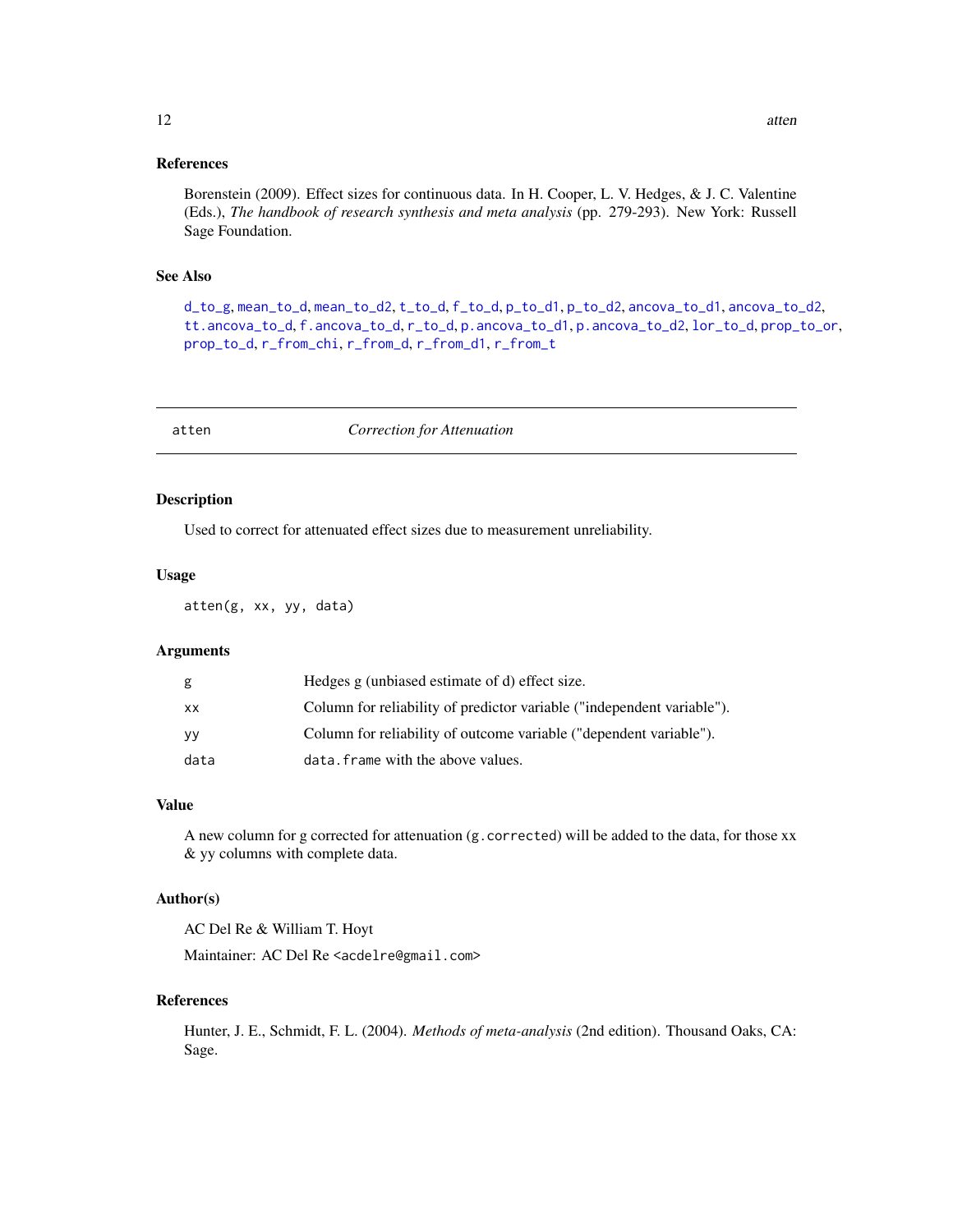# <span id="page-12-0"></span>compute\_dgs 13

#### Examples

# Sample data:

```
id < -c(1, 1:19)n<-c(10,20,13,22,28,12,12,36,19,12,36,75,33,121,37,14,40,16,14,20)
g<-c(.68,.56,.23,.64,.49,-.04,.49,.33,.58,.18,-.11,.27,.26,.40,.49,
 .51,.40,.34,.42,.16)
var.g <- c(.08,.06,.03,.04,.09,.04,.009,.033,.0058,.018,.011,.027,.026,.0040,
  .049,.0051,.040,.034,.0042,.016)
xx<-c(.88,.86,.83,.64,.89,.84,.89,.83,.99,.88,.81,.77,.86,.70,.79,
 .71,.80,.74,.82,.86) # Reliability of "independent variable"
yy<-c(.99,.86,.83,.94,.89,.94,.89,.93,.99,.88,.81,.77,.86,.70,.79,
 .71,.80,.94,.92,.96) # Reliability of "dependent variable"
df<-data.frame(id,n,g, var.g, xx,yy)
# Example
atten(g= g, xx = xx, yy = yy, data= df)
```
<span id="page-12-1"></span>compute\_dgs *Computes Vector of Standardized Mean Differences*

#### **Description**

Adds d & g (standardized mean difference) to a data.frame. Required inputs are: n.1 (sample size of group one), m.1 (raw post-mean value of group one), sd.1 (standard deviation of group one), n.2 (sample size of group two), m.2 (raw post-mean value of group two), sd.2 (standard deviation of group two).

#### Usage

```
compute_dgs(n.1, m.1, sd.1 , n.2, m.2, sd.2, data, denom = "pooled.sd")
```
#### Arguments

| n. 1  | sample size of group one.                                                                                                                                                                                                  |
|-------|----------------------------------------------------------------------------------------------------------------------------------------------------------------------------------------------------------------------------|
| m.1   | raw post-mean value of group one.                                                                                                                                                                                          |
| sd.1  | standard deviation of group one.                                                                                                                                                                                           |
| n. 2  | sample size of group two.                                                                                                                                                                                                  |
| m. 2  | raw post-mean value of group two.                                                                                                                                                                                          |
| sd.2  | standard deviation of group two.                                                                                                                                                                                           |
| data  | data. frame with above values                                                                                                                                                                                              |
| denom | Value in the denominator to standardize the means by. pooled sd will pool<br>together both groups in deriving d. control. sd uses the standard deviation of<br>group two (typically the control condition) to calculate d. |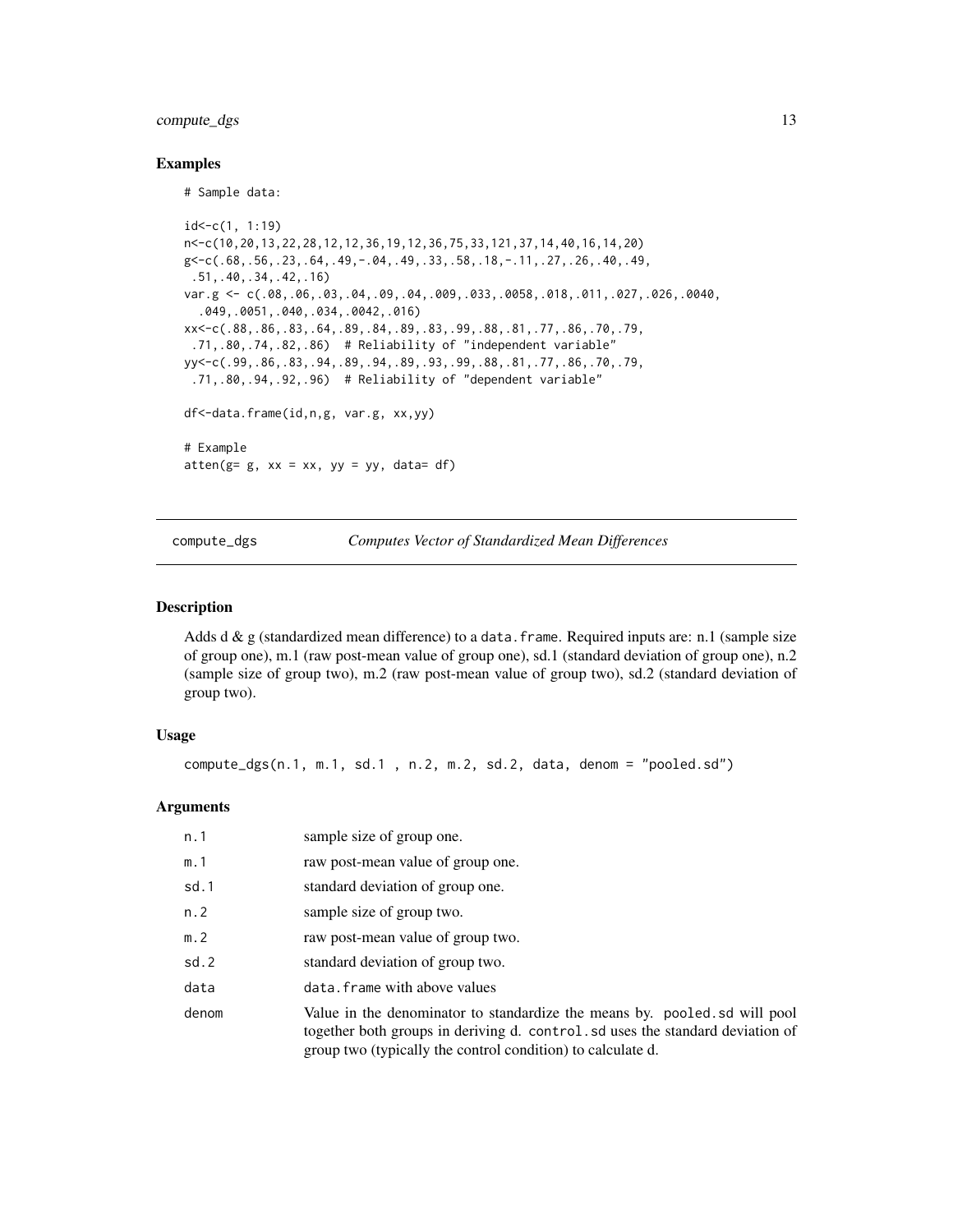#### <span id="page-13-0"></span>Value

| <sub>d</sub> | Standardized mean difference. |
|--------------|-------------------------------|
| var.d        | Variance of d.                |
| se.d         | Standard error of d.          |

#### Author(s)

AC Del Re & William T. Hoyt

Maintainer: AC Del Re <acdelre@gmail.com>

# References

Borenstein (2009). Effect sizes for continuous data. In H. Cooper, L. V. Hedges, & J. C. Valentine (Eds.), *The handbook of research synthesis and meta analysis* (pp. 279-293). New York: Russell Sage Foundation.

# See Also

[compute\\_ds](#page-13-1), [compute\\_gs](#page-15-1)

# Examples

```
id < -c(1:20)n.1 <- c(10,20,13,22,28,12,12,36,19,12,36,75,33,121,37,14,40,16,14,20)
n.2 <- c(11,22,10,20,25,12,12,36,19,11,34,75,33,120,37,14,40,16,10,21)
m.1 \leq c(.68,.56,.23,.64,.49,.4,1.49,.53,.58,1.18,.11,1.27,.26,.40,.49,
         .51,.40,.34,.42,.66)
m.2 \leftarrow c(.38,.36,.23,.34,.29,.4,1.9,.33,.28,1.1,.111,.27,.21,.140,.149,
         .51,.140,.134,.42,.16)
sd.1 <- c(.28,.26,.23,.44,.49,.34,.39,.33,.58,.38,.31,.27,.26,.40,
          .49,.51,.140,.134,.42,.46)
sd.2 <- c(.28,.26,.23,.44,.49,.44,.39,.33,.58,.38,.51,.27,.26,.40,
          .49,.51,.140,.134,.142,.36)
mod1 <- c(1,2,3,4,1,2,8,7,5,3,9,7,5,4,3,2,3,5,7,1)
mod2 < - factor(c(rep(c(1, 2, 3, 4), 5)))dfs <- data.frame(id, n.1,m.1, sd.1, n.2, m.2, sd.2, mod1, mod2)
# Example
compute_dgs(n.1, m.1, sd.1, n.2, m.2, sd.2, data = dfs)
```
<span id="page-13-1"></span>compute\_ds *Computes Vector of Standardized Mean Differences*

#### Description

Adds d (standardized mean difference) to a data.frame. Required inputs are: n.1 (sample size of group one), m.1 (raw post-mean value of group one), sd.1 (standard deviation of group one), n.2 (sample size of group two), m.2 (raw post-mean value of group two), sd.2 (standard deviation of group two).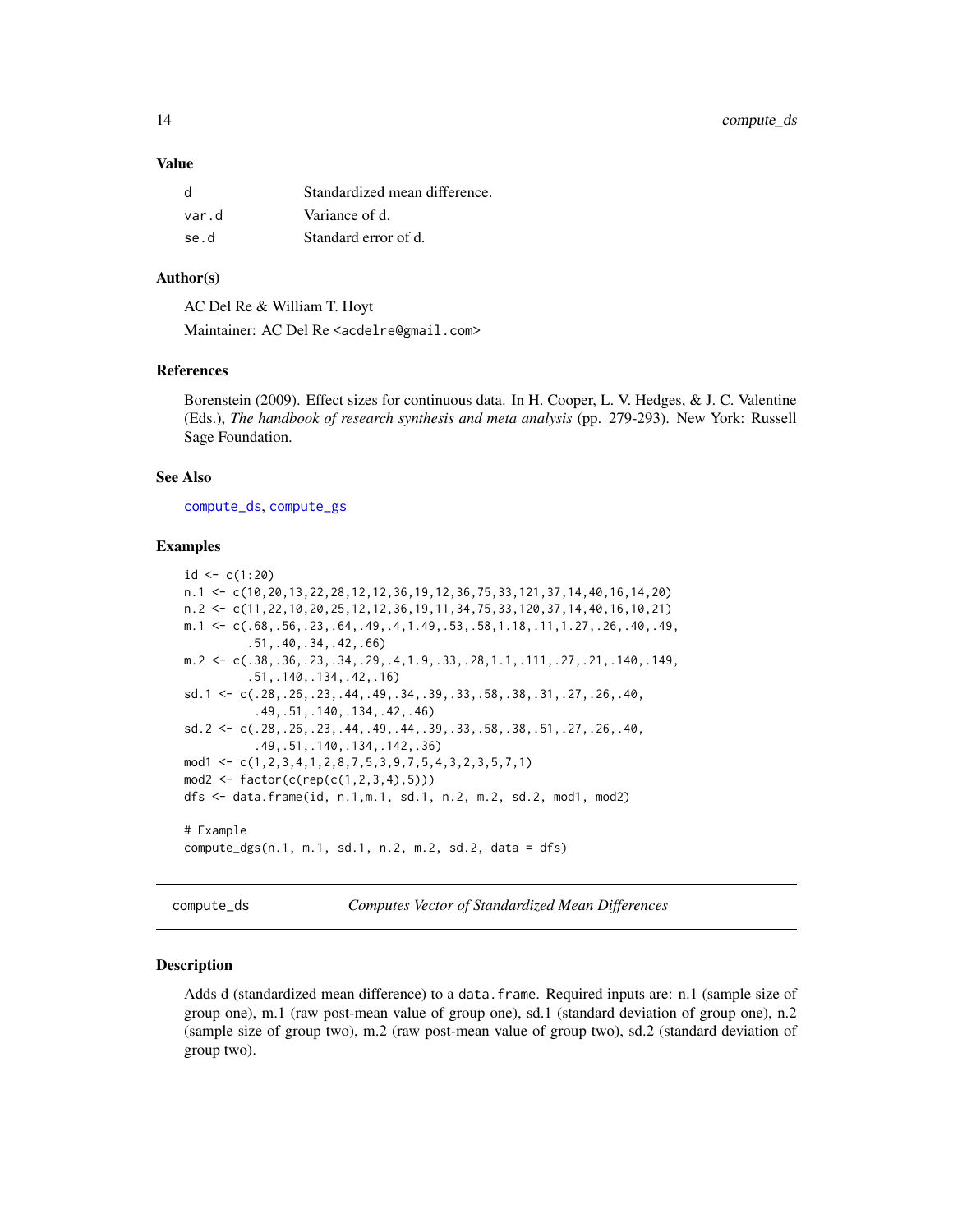# <span id="page-14-0"></span>compute\_ds 15

#### Usage

compute\_ds(n.1, m.1, sd.1 , n.2, m.2, sd.2 , data, denom = "pooled.sd")

#### Arguments

| n. 1  | sample size of group one.                                                                                                                                                                                                  |
|-------|----------------------------------------------------------------------------------------------------------------------------------------------------------------------------------------------------------------------------|
| m.1   | raw post-mean value of group one.                                                                                                                                                                                          |
| sd.1  | standard deviation of group one.                                                                                                                                                                                           |
| n. 2  | sample size of group two.                                                                                                                                                                                                  |
| m. 2  | raw post-mean value of group two.                                                                                                                                                                                          |
| sd.2  | standard deviation of group two.                                                                                                                                                                                           |
| data  | data. frame with values above.                                                                                                                                                                                             |
| denom | Value in the denominator to standardize the means by. pooled of will pool<br>together both groups in deriving d. control. sd uses the standard deviation of<br>group two (typically the control condition) to calculate d. |

# Value

| d     | Standardized mean difference. |
|-------|-------------------------------|
| var.d | Variance of d.                |
| se.d  | Standard error of d.          |

# Author(s)

AC Del Re & William T. Hoyt

Maintainer: AC Del Re <acdelre@gmail.com>

# References

Borenstein (2009). Effect sizes for continuous data. In H. Cooper, L. V. Hedges, & J. C. Valentine (Eds.), *The handbook of research synthesis and meta analysis* (pp. 279-293). New York: Russell Sage Foundation.

# See Also

[compute\\_ds](#page-13-1), [compute\\_dgs](#page-12-1)

# Examples

 $id < -c(1:20)$ n.1 <- c(10,20,13,22,28,12,12,36,19,12,36,75,33,121,37,14,40,16,14,20) n.2 <- c(11,22,10,20,25,12,12,36,19,11,34,75,33,120,37,14,40,16,10,21) m.1  $\leq$  c(.68,.56,.23,.64,.49,.4,1.49,.53,.58,1.18,.11,1.27,.26,.40,.49, .51,.40,.34,.42,.66) m.2  $\leftarrow$  c(.38,.36,.23,.34,.29,.4,1.9,.33,.28,1.1,.111,.27,.21,.140,.149, .51,.140,.134,.42,.16) sd.1 <- c(.28,.26,.23,.44,.49,.34,.39,.33,.58,.38,.31,.27,.26,.40,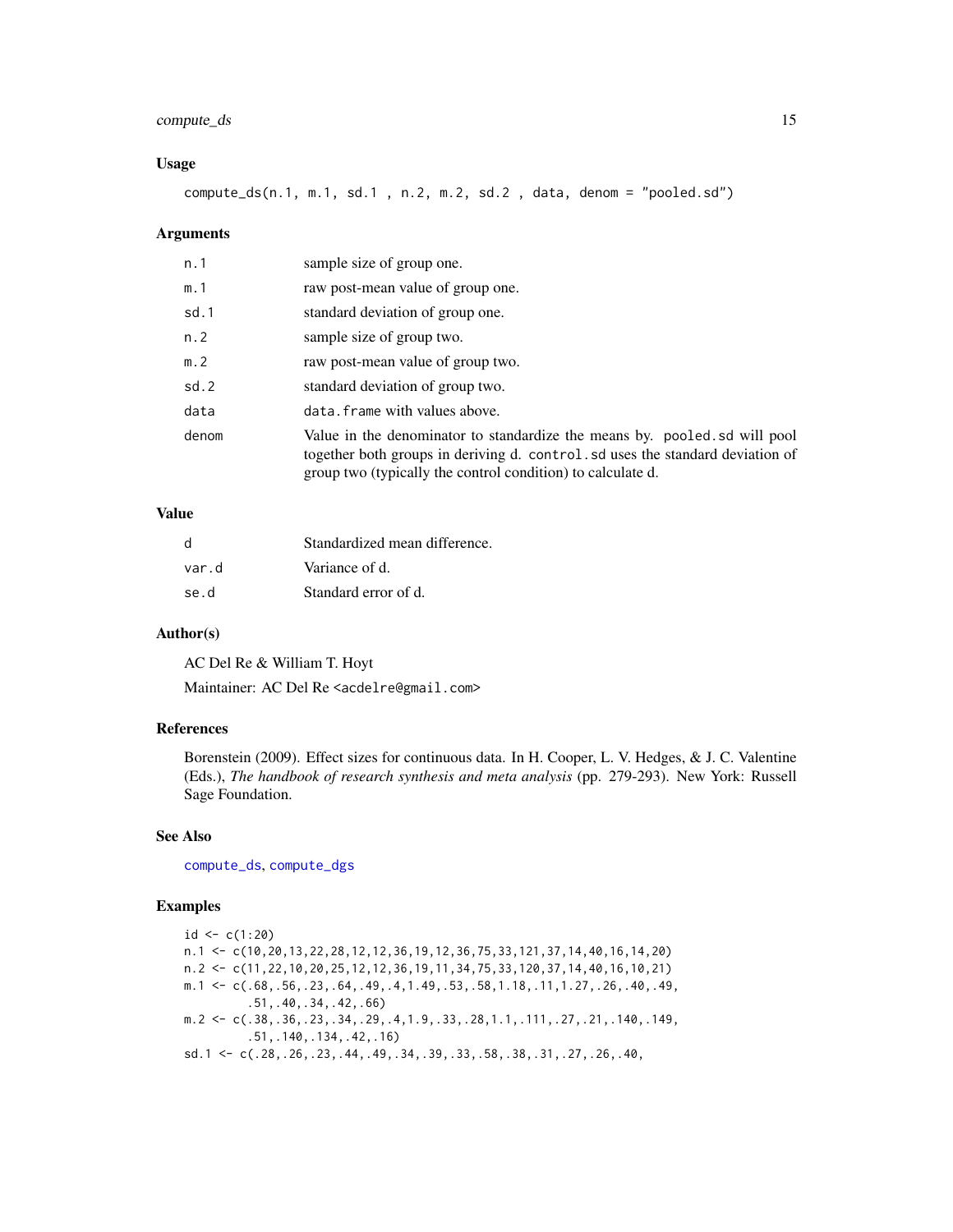```
.49,.51,.140,.134,.42,.46)
sd.2 <- c(.28,.26,.23,.44,.49,.44,.39,.33,.58,.38,.51,.27,.26,.40,
          .49,.51,.140,.134,.142,.36)
mod1 \leq c(1, 2, 3, 4, 1, 2, 8, 7, 5, 3, 9, 7, 5, 4, 3, 2, 3, 5, 7, 1)mod2 <- factor(c(rep(c(1,2,3,4),5)))
dfs <- data.frame(id, n.1,m.1, sd.1, n.2, m.2, sd.2, mod1, mod2)
# Example
compute_ds(n.1, m.1, sd.1, n.2, m.2, sd.2, data = dfs)
```
<span id="page-15-1"></span>compute\_gs *Converts Vector of Standardized Mean Differences*

# Description

Adds g (unbiassed standardized mean difference) to a data.frame. Required inputs are: n.1 (sample size of group one), sd.1 (standard deviation of group one), n.2 (sample size of group two).

#### Usage

compute\_gs(d , var.d , n.1, n.2, data)

#### Arguments

| d     | Standardized mean difference (biased).                                                                               |
|-------|----------------------------------------------------------------------------------------------------------------------|
| var.d | Variance of d.                                                                                                       |
| n.1   | sample size of group one.                                                                                            |
| n.2   | sample size of group two.                                                                                            |
| data  | data. frame with standardized mean difference, variance of d, sample size of<br>group one, sample size of group two. |

#### Value

| g     | Unbiased standardized mean difference. |
|-------|----------------------------------------|
| var.g | Variance of g.                         |
| se.g  | Standard error of g.                   |

#### Author(s)

AC Del Re & William T. Hoyt Maintainer: AC Del Re <acdelre@gmail.com>

# References

Borenstein (2009). Effect sizes for continuous data. In H. Cooper, L. V. Hedges, & J. C. Valentine (Eds.), *The handbook of research synthesis and meta analysis* (pp. 279-293). New York: Russell Sage Foundation.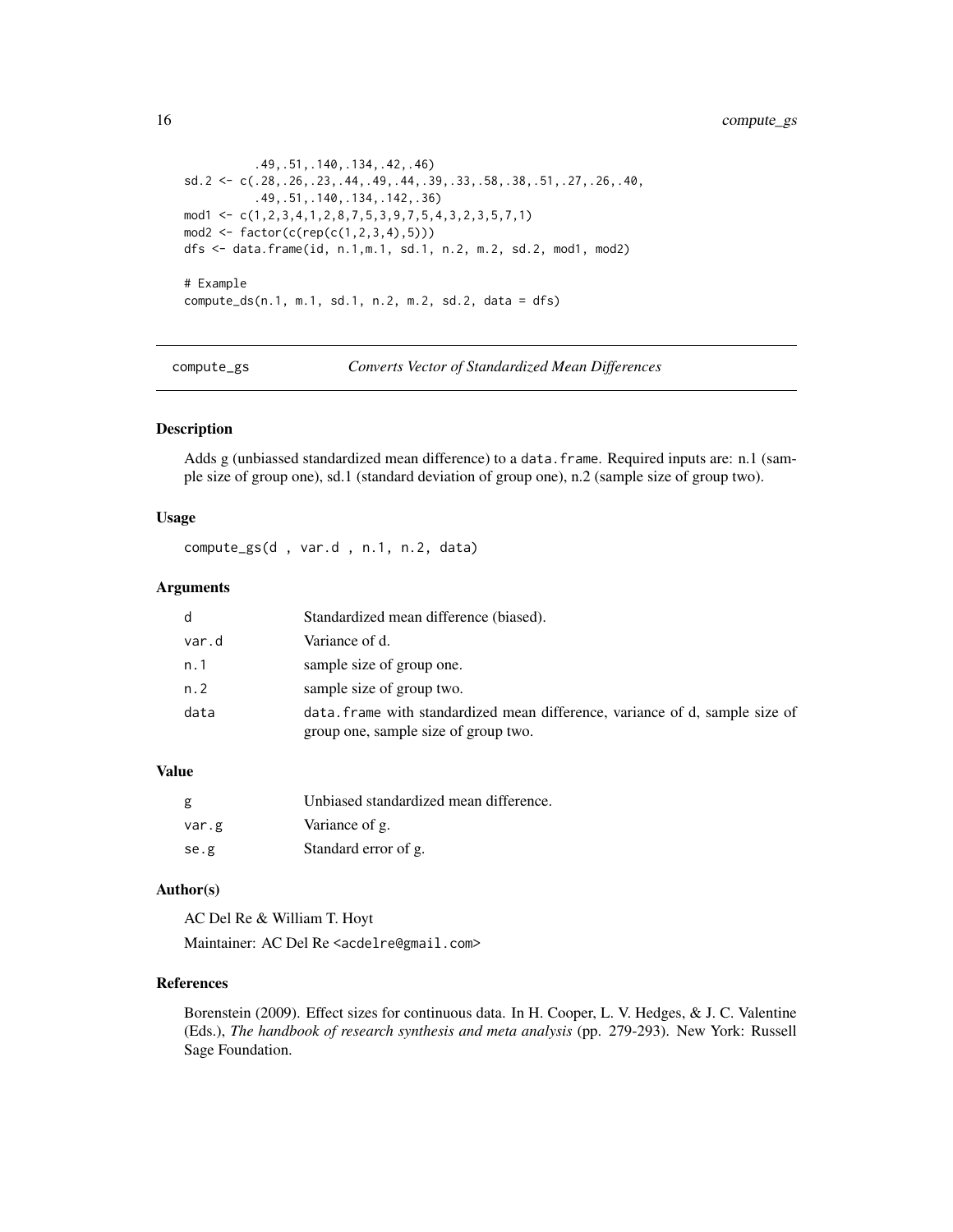# <span id="page-16-0"></span>dat.cooper15.3 17

# See Also

[compute\\_ds](#page-13-1), [compute\\_dgs](#page-12-1)

#### Examples

```
id < -c(1:20)n.1 <- c(10,20,13,22,28,12,12,36,19,12,36,75,33,121,37,14,40,16,14,20)
n.2 <- c(11,22,10,20,25,12,12,36,19,11,34,75,33,120,37,14,40,16,10,21)
m.1 <- c(.68,.56,.23,.64,.49,.4,1.49,.53,.58,1.18,.11,1.27,.26,.40,.49,
         .51,.40,.34,.42,.66)
m. 2 \leq c \leq (0.38,0.36,0.23,0.34,0.29,0.4,1.9,0.33,0.28,1.1,0.111,0.27,0.21,0.140,0.149,0.149).51,.140,.134,.42,.16)
sd.1 <- c(.28,.26,.23,.44,.49,.34,.39,.33,.58,.38,.31,.27,.26,.40,
          .49,.51,.140,.134,.42,.46)
sd.2 <- c(.28,.26,.23,.44,.49,.44,.39,.33,.58,.38,.51,.27,.26,.40,
          .49,.51,.140,.134,.142,.36)
mod1 <- c(1,2,3,4,1,2,8,7,5,3,9,7,5,4,3,2,3,5,7,1)
mod2 < - factor(c(rep(c(1, 2, 3, 4), 5)))dfs <- data.frame(id, n.1,m.1, sd.1, n.2, m.2, sd.2, mod1, mod2)
# Example
# first compute d
dfs2 <- compute_ds(n.1, m.1, sd.1, n.2, m.2, sd.2, data = dfs)
# now, compute g
compute_gs(d, var.d, n.1, n.2, dfs2)
```

| dat.cooper15.3 | Data from Table 15.3 in The Handbook for Research Synthesis and |  |  |  |
|----------------|-----------------------------------------------------------------|--|--|--|
|                | Meta-Analysis (Cooper et al., 2009)                             |  |  |  |

# Description

Data from Table 15.3 in The Handbook for Research Synthesis and Meta-Analysis (Cooper et al., 2009)

| dat.cooperA2 | Data from Table A2 in The Handbook for Research Synthesis and |
|--------------|---------------------------------------------------------------|
|              | Meta-Analysis (Cooper et al., 2009)                           |

#### Description

Data from Table A2 in The Handbook for Research Synthesis and Meta-Analysis (Cooper et al., 2009)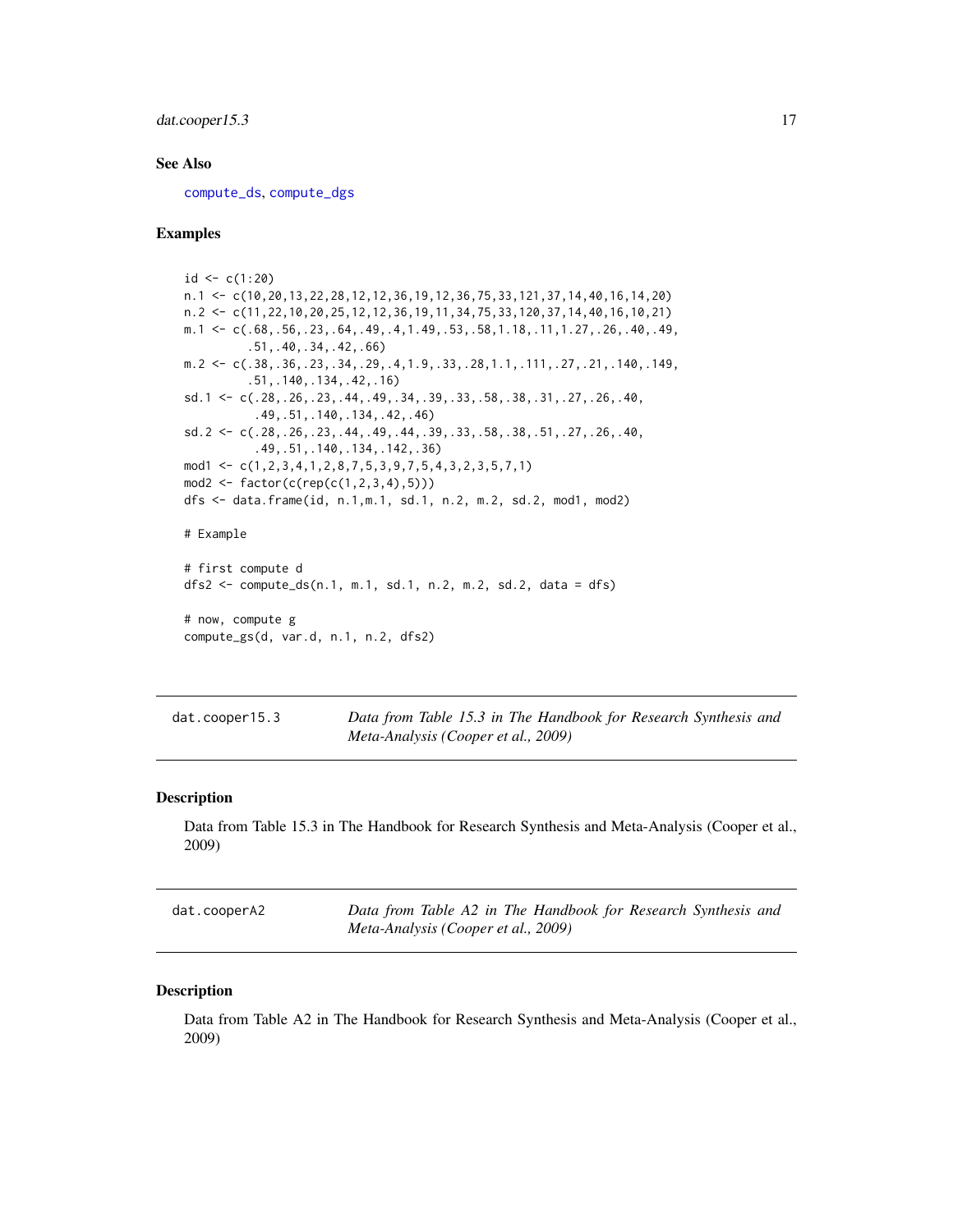<span id="page-17-0"></span>dat.hoyt *Subset of simulated data to demonstrate aggregation for dependent effect sizes*

#### Description

Subset of simulated data to demonstrate aggregation for dependent effect sizes. This data comes from: Hoyt, W. T., & Del Re, A. C. (2013). Comparison of methods for aggregating dependent effect sizes in meta-analysis. Manuscript submitted for publication.

| dat.sim.es | Subset of simulated psychotherapy treatment studies $(k=8)$ with de- |  |
|------------|----------------------------------------------------------------------|--|
|            | <i>pendent effect sizes</i>                                          |  |

#### Description

This data set includes effect sizes for treatment vs control groups for a random subset of 8 simulated psychotherapy treatment studies (total population  $k = 1000$ ). The known population standardized mean difference for outcome one is  $g = 0.50$  and for outcome two  $g = 0.80$ . The data set also includes two correlated study-level variables (i.e., moderators): treatment duration (dose) and average participant distress (stress).

This data accompanies a tutorial for meta-analysis:

Del Re, A. C. (2015). A Practical Tutorial on Conducting Meta-Analysis in R. *The Quantitative Methods for Psychology*.

dat.sim.final *Final aggregated dataset of simulated psychotherapy treatment studies (k=8)*

#### Description

This data set includes aggregated effect sizes for treatment vs control groups for a random subset of 8 simulated psychotherapy treatment studies (total population  $k = 1000$ ). The known population standardized mean difference for outcome one is  $g = 0.50$  and for outcome two  $g = 0.80$ . The data set also includes two correlated study-level variables (i.e., moderators): treatment duration (dose) and average participant distress (stress).

This data accompanies a tutorial for meta-analysis:

Del Re, A. C. (2015). A Practical Tutorial on Conducting Meta-Analysis in R. *The Quantitative Methods for Psychology*.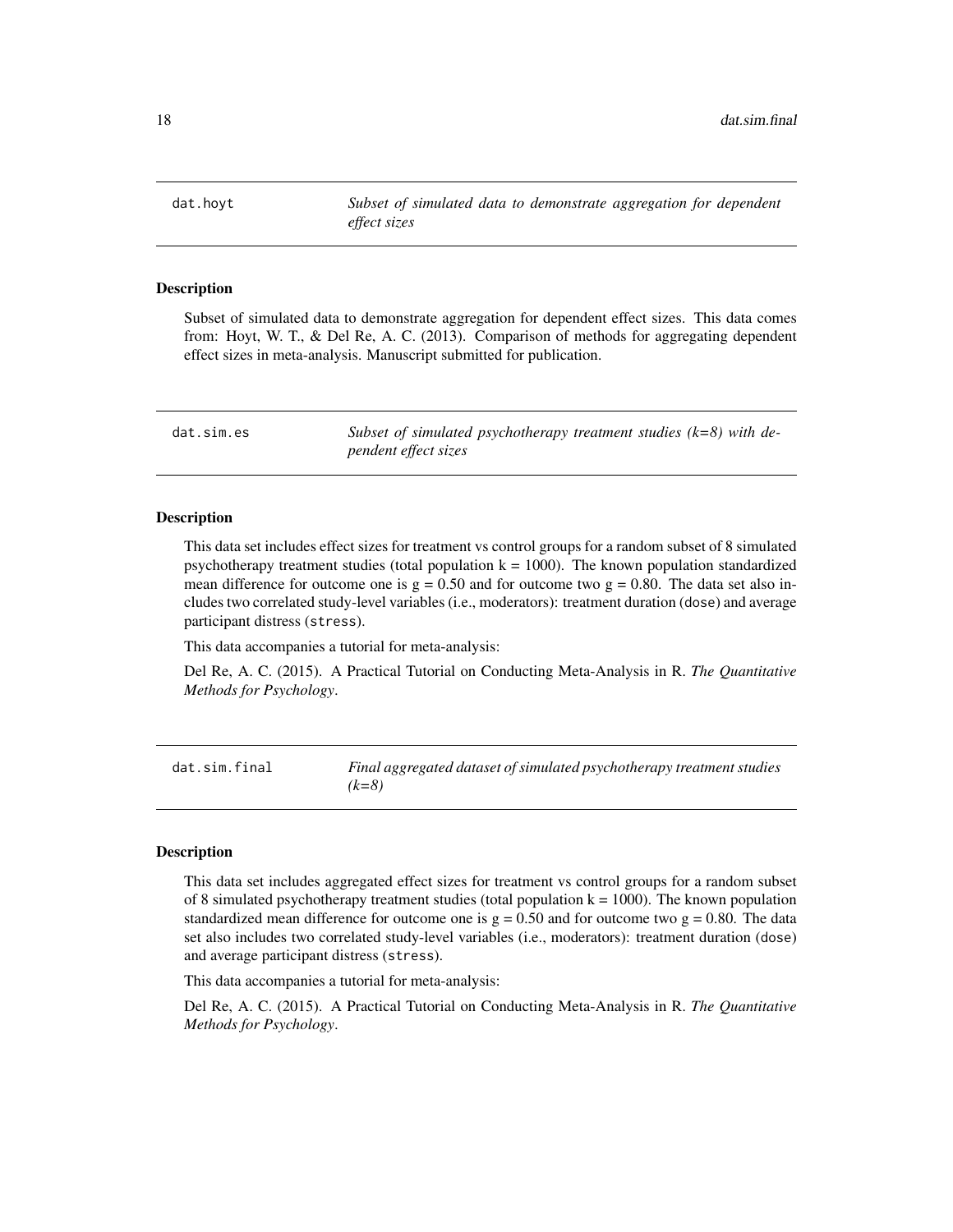<span id="page-18-0"></span>dat.sim.raw *Subset of simulated psychotherapy treatment studies (k=8) with means and SD*

#### **Description**

This data set includes means and standard deviations for treatment and control groups for a subset of  $k = 8$  simulated psychotherapy treatment studies from a population of  $k = 1000$  (see dat.sim1 and dat.sim2 for the  $k = 1000$  studies for outcome 1 and 2, respectfully). Although effect sizes are not calculated in this dataset, the known population standardized mean difference for outcome one is d=0.50 and for outcome two g=0.80. The data set also includes two correlated study-level variables (i.e., moderators): treatment duration (dose) and average participant distress (stress).

This data accompanies a tutorial for meta-analysis:

Del Re, A. C. (2015). A Practical Tutorial on Conducting Meta-Analysis in R. *The Quantitative Methods for Psychology*.

dat.sim1 *Simulated psychotherapy treatment studies for 'outcome one'*

#### **Description**

This data set includes 1000 simulated psychotherapy treatment studies. The population standardized mean difference for outcome one is d=0.50. The data set also includes two correlated study-level variables (i.e., moderators): treatment duration (dose) and average participant distress (stress).

This data accompanies a tutorial for meta-analysis:

Del Re, A. C. (2015). A Practical Tutorial on Conducting Meta-Analysis in R. *The Quantitative Methods for Psychology*.

dat.sim2 *Simulated psychotherapy treatment studies for 'outcome two'*

#### Description

This data set includes 1000 simulated psychotherapy treatment studies. The population standardized mean difference for outcome two is d=0.80. The data set also includes two correlated study-level variables (i.e., moderators): treatment duration (dose) and average participant distress (stress).

This data accompanies a tutorial for meta-analysis:

Del Re, A. C. (2015). A Practical Tutorial on Conducting Meta-Analysis in R. *The Quantitative Methods for Psychology*.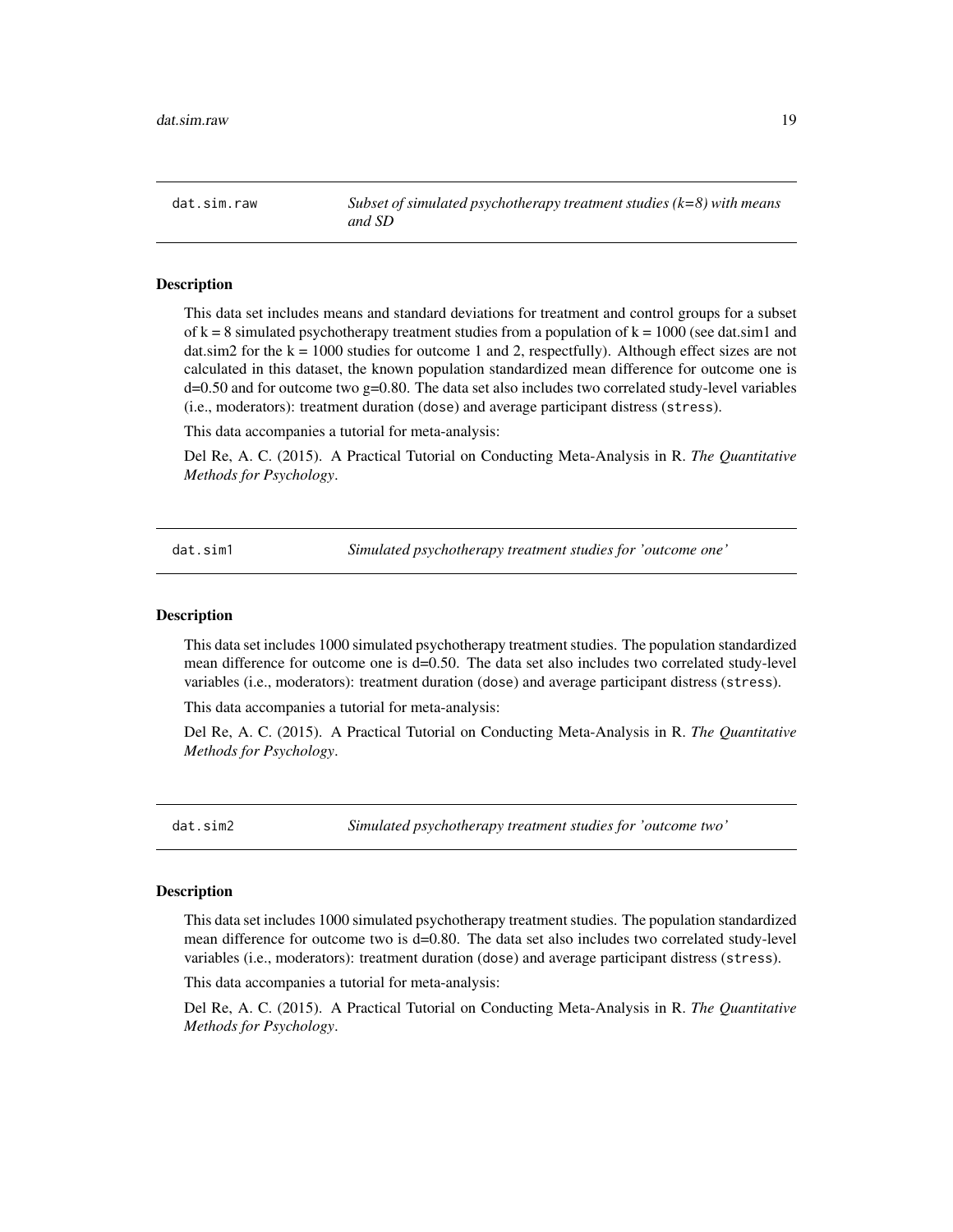<span id="page-19-1"></span><span id="page-19-0"></span>

Eliminates the small upward bias of d to provide an unbiased estimate of the population effect size parameter (g). This procedure will compute g for a single value of d.

# Usage

d\_to\_g(d, var.d, n.1, n.2)

# Arguments

| d     | Standardized mean difference statistic (d has a slight bias). |
|-------|---------------------------------------------------------------|
| var.d | Variance of d.                                                |
| n.1   | Sample size of treatment group.                               |
| n.2   | Sample size of comparison group.                              |

# Value

| g     | Unbiased Standardized mean difference statistic. |
|-------|--------------------------------------------------|
| var.g | Variance of g.                                   |

# Author(s)

AC Del Re & William T. Hoyt

Maintainer: AC Del Re <acdelre@gmail.com>

# References

Borenstein (2009). Effect sizes for continuous data. In H. Cooper, L. V. Hedges, & J. C. Valentine (Eds.), *The handbook of research synthesis and meta analysis* (pp. 279-293). New York: Russell Sage Foundation.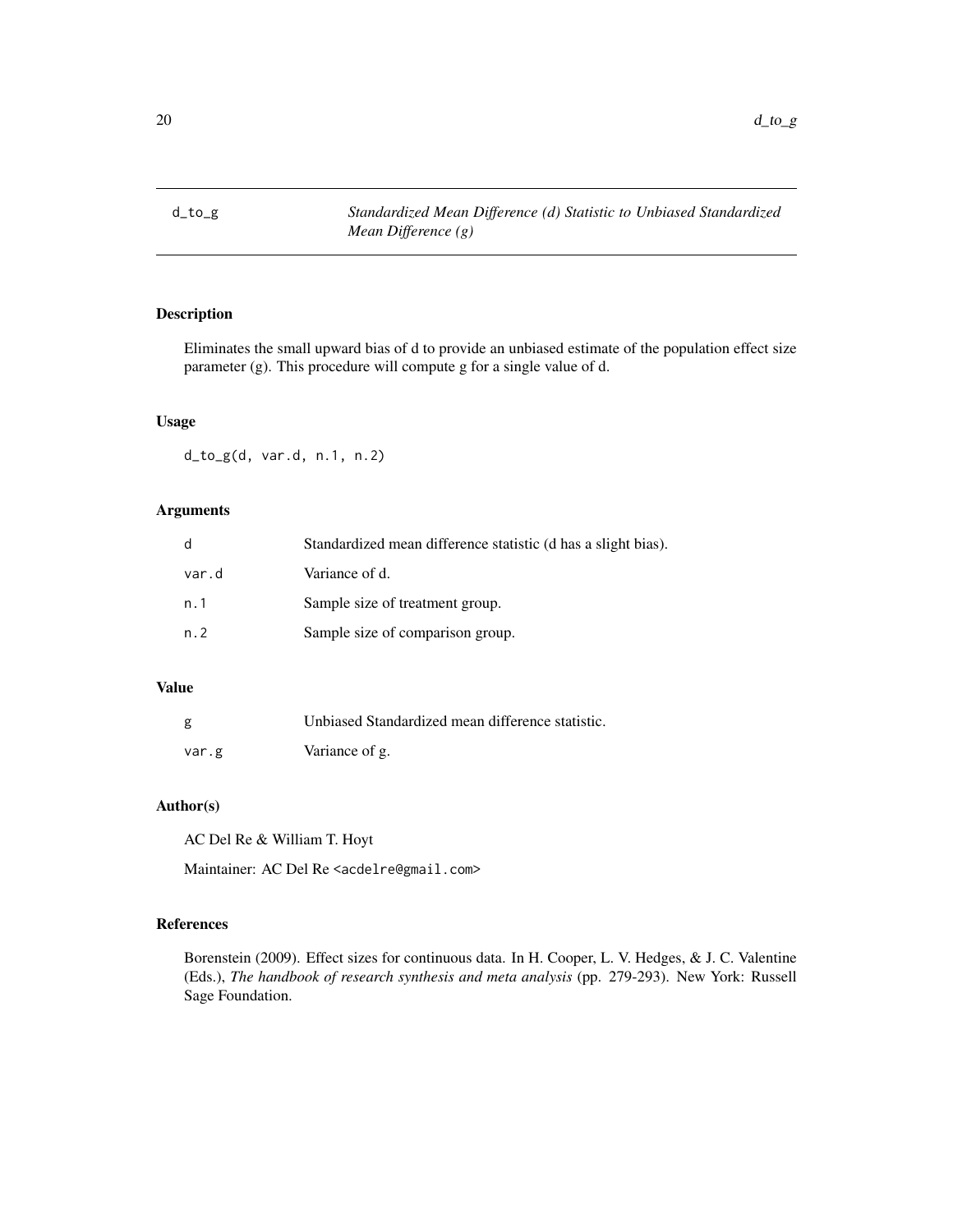<span id="page-20-1"></span><span id="page-20-0"></span>

Converts an ANCOVA F-statistic to d (standardized mean difference).

# Usage

f.ancova\_to\_d(f, n.1, n.2, R, q)

# Arguments

|     | F-test value from ANCOVA.                              |
|-----|--------------------------------------------------------|
| n.1 | Treatment group sample size.                           |
| n.2 | Comparison group sample size.                          |
| R   | Covariate outcome correlation or multiple correlation. |
| q   | number of covariates.                                  |

# Value

| d     | Standardized mean difference (d). |
|-------|-----------------------------------|
| var d | Variance of d.                    |

#### Author(s)

AC Del Re & William T. Hoyt

Maintainer: AC Del Re <acdelre@gmail.com>

# References

Borenstein (2009). Effect sizes for continuous data. In H. Cooper, L. V. Hedges, & J. C. Valentine (Eds.), *The handbook of research synthesis and meta analysis* (pp. 279-293). New York: Russell Sage Foundation.

# See Also

[d\\_to\\_g](#page-19-1), [mean\\_to\\_d](#page-33-1), [mean\\_to\\_d2](#page-34-1), [t\\_to\\_d](#page-51-1), [f\\_to\\_d](#page-22-1), [p\\_to\\_d1](#page-41-1), [p\\_to\\_d2](#page-42-1), [ancova\\_to\\_d1](#page-9-1), [ancova\\_to\\_d2](#page-10-1), [tt.ancova\\_to\\_d](#page-50-1), [r\\_to\\_d](#page-49-1), [p.ancova\\_to\\_d1](#page-36-1), [p.ancova\\_to\\_d2](#page-37-1), [lor\\_to\\_d](#page-26-1), [prop\\_to\\_or](#page-0-0), [prop\\_to\\_d](#page-0-0), [r\\_from\\_chi](#page-45-1), [r\\_from\\_d](#page-46-1), [r\\_from\\_d1](#page-47-1), [r\\_from\\_t](#page-48-1)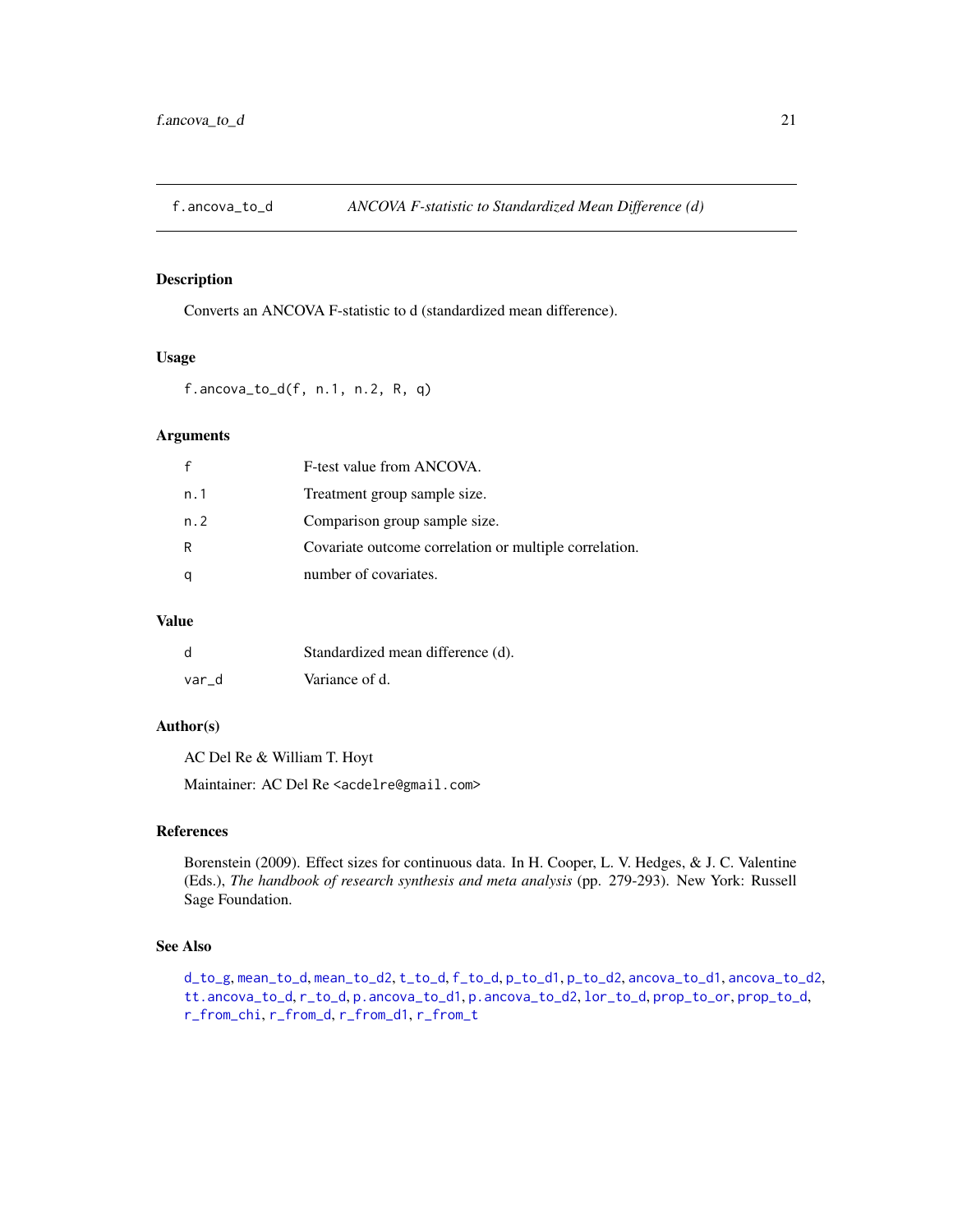<span id="page-21-0"></span>

Converts number of 'failure' groups reported in the primary study to standardized mean difference (d).

# Usage

fail\_to\_d(B, D, n.1, n.0)

# Arguments

| B   | Treatment failure.              |
|-----|---------------------------------|
| D   | Non-treatment failure.          |
| n.1 | Treatment sample size.          |
| n.0 | Control/comparison sample size. |

#### Value

| d     | Standardized mean difference (d). |
|-------|-----------------------------------|
| var d | Variance of d.                    |

#### Author(s)

AC Del Re & William T. Hoyt

Maintainer: AC Del Re <acdelre@gmail.com>

#### References

Borenstein (2009). Effect sizes for continuous data. In H. Cooper, L. V. Hedges, & J. C. Valentine (Eds.), *The handbook of research synthesis and meta analysis* (pp. 279-293). New York: Russell Sage Foundation.

# See Also

```
d_to_g, mean_to_d, mean_to_d2, t_to_d, f_to_d, p_to_d1, p_to_d2, ancova_to_d1, ancova_to_d2,
tt.ancova_to_d, f.ancova_to_d, r_to_d, p.ancova_to_d1, p.ancova_to_d2, lor_to_d, prop_to_or,
r_from_chi, r_from_d, r_from_d1, r_from_t
```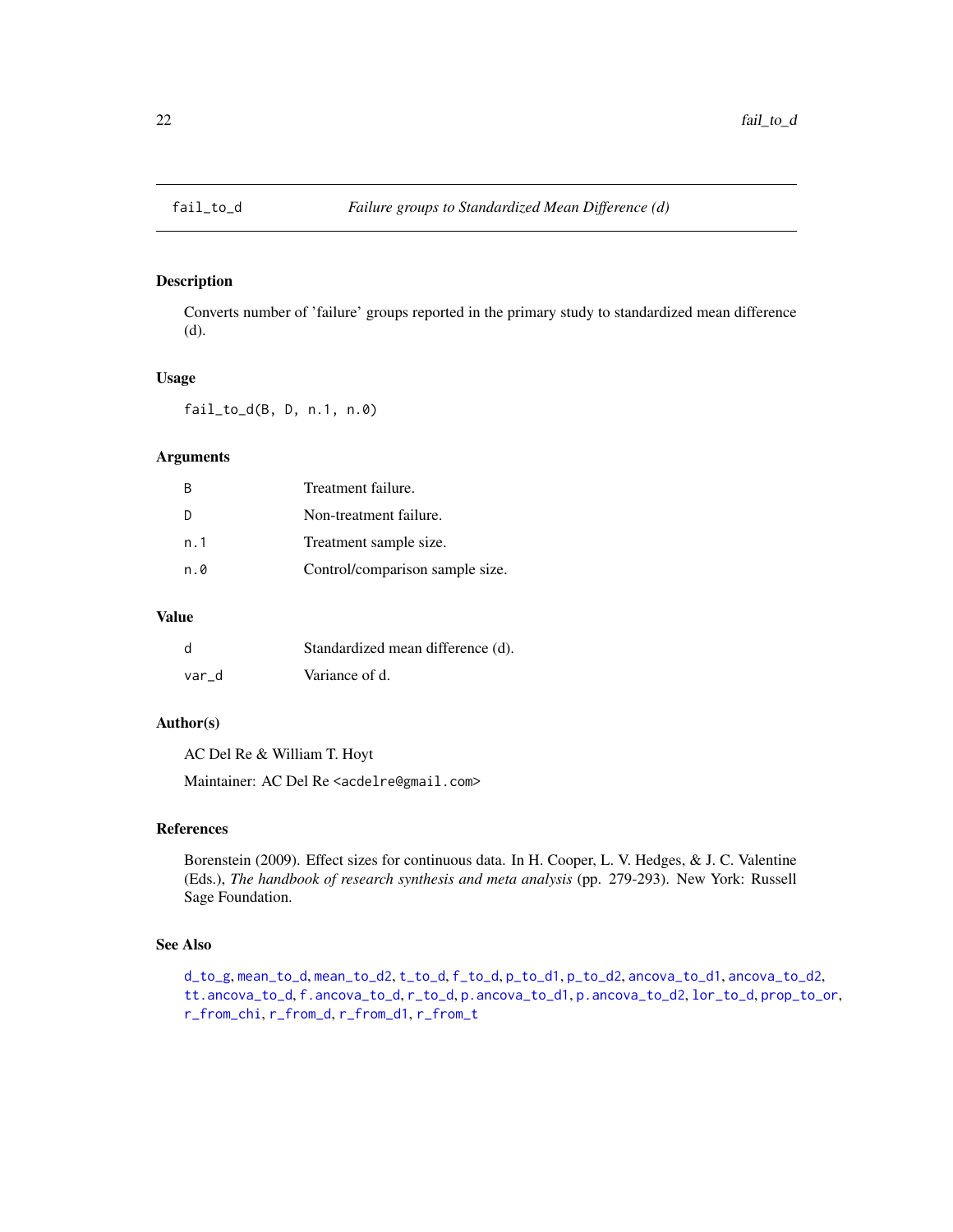<span id="page-22-1"></span><span id="page-22-0"></span>

Converts F-test value to standardized mean difference (d).

### Usage

f\_to\_d(f, n.1, n.2)

# Arguments

| f    | F-value reported in primary study. |
|------|------------------------------------|
| n. 1 | Sample size of treatment group.    |
| n. 2 | Sample size of comparison group.   |

# Value

| d     | Standardized mean difference (d). |
|-------|-----------------------------------|
| var d | Variance of d.                    |

# Author(s)

AC Del Re & William T. Hoyt

Maintainer: AC Del Re <acdelre@gmail.com>

# References

Borenstein, M. (2009). Effect sizes for continuous data. In H. Cooper, L. V. Hedges, & J. C. Valentine (Eds.), *The handbook of research synthesis and meta analysis* (pp. 279-293). New York: Russell Sage Foundation.

#### See Also

[d\\_to\\_g](#page-19-1), [mean\\_to\\_d](#page-33-1), [mean\\_to\\_d2](#page-34-1), [t\\_to\\_d](#page-51-1), [p\\_to\\_d1](#page-41-1), [p\\_to\\_d2](#page-42-1), [ancova\\_to\\_d1](#page-9-1), [ancova\\_to\\_d2](#page-10-1), [tt.ancova\\_to\\_d](#page-50-1), [f.ancova\\_to\\_d](#page-20-1), [r\\_to\\_d](#page-49-1), [p.ancova\\_to\\_d1](#page-36-1), [p.ancova\\_to\\_d2](#page-37-1), [lor\\_to\\_d](#page-26-1), [prop\\_to\\_or](#page-0-0), [prop\\_to\\_d](#page-0-0), [r\\_from\\_chi](#page-45-1), [r\\_from\\_d](#page-46-1), [r\\_from\\_d1](#page-47-1), [r\\_from\\_t](#page-48-1)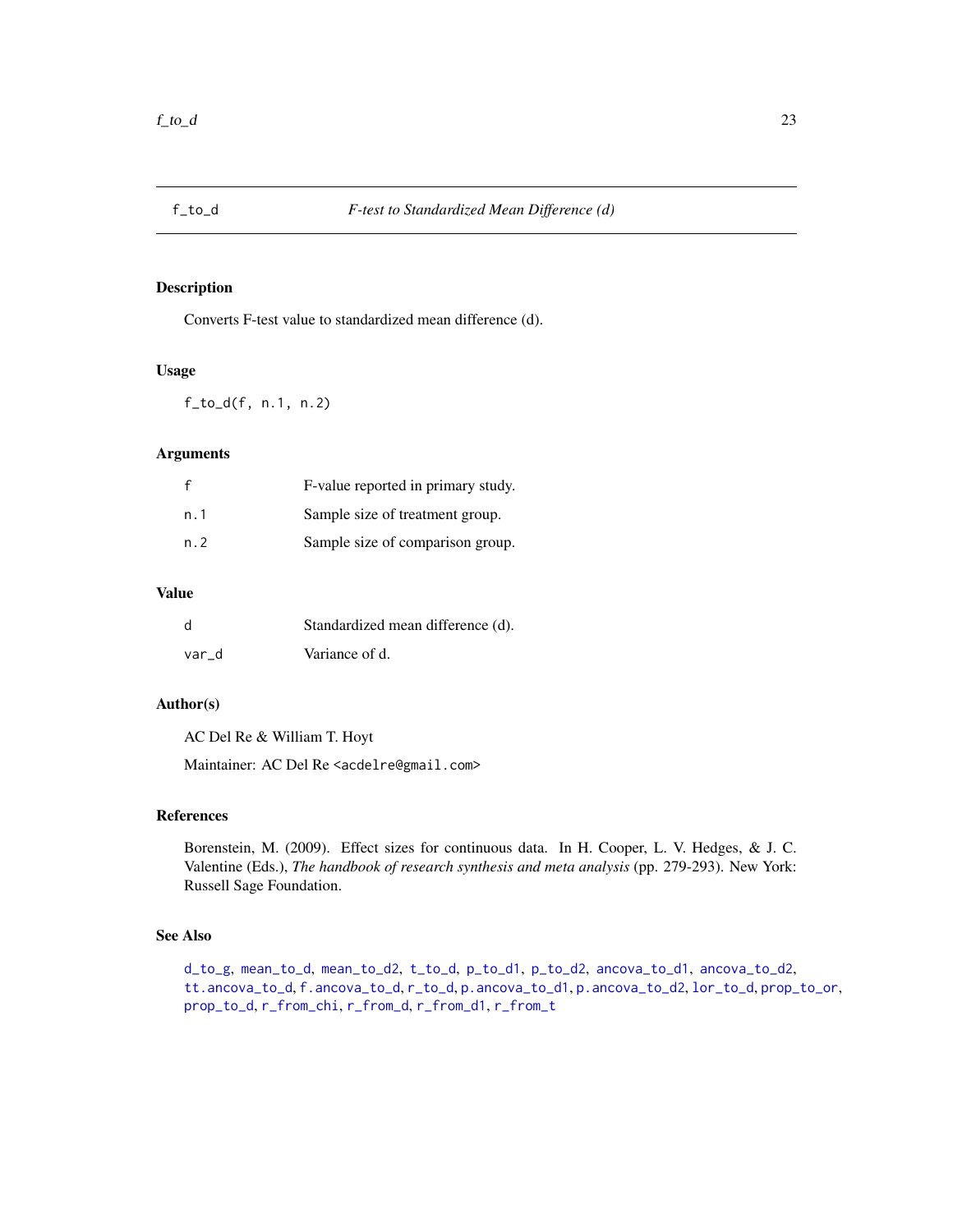<span id="page-23-0"></span>icc *Intraclass correlation coefficient (ICC) for oneway and twoway models*

#### Description

Computes single score or average score ICCs as an index of interrater reliability of quantitative data. Additionally, F-test and confidence interval are computed.

#### Usage

```
icc(ratings, model = c("oneway", "twoway"),type = c("consistency", "agreement"),
   unit = c("single", "average"), r0 = 0, conf. level = 0.95)
```
#### Arguments

| ratings    | n*m matrix or dataframe, n subjects m raters.                                                                                                                                                                                        |
|------------|--------------------------------------------------------------------------------------------------------------------------------------------------------------------------------------------------------------------------------------|
| model      | a character string specifying if a oneway model (default) with row effects ran-<br>dom, or a twoway model with column and row effects random should be applied.<br>You can specify just the initial letter.                          |
| type       | a character string specifying if "consistency" (default) or "agreement" be-<br>tween raters should be estimated. If a '"oneway"' model is used, only '"consis-<br>tency" could be computed. You can specify just the initial letter. |
| unit       | a character string specifying the unit of analysis: Must be one of single (de-<br>fault) or average. You can specify just the initial letter.                                                                                        |
| rØ         | specification of the null hypothesis $r = r0$ . Note that a one sided test (H1: $r > r0$ )<br>is performed.                                                                                                                          |
| conf.level | confidence level of the interval.                                                                                                                                                                                                    |

# Details

This function was created by Matthias Gamer for the irr package. For more details, see:

http://rss.acs.unt.edu/Rdoc/library/irr/html/icc.html

Details for the function:

Missing data are omitted in a listwise way. When considering which form of ICC is appropriate for an actual set of data, one has take several decisions (Shrout & Fleiss, 1979):

1. Should only the subjects be considered as random effects (oneway model) or are subjects and raters randomly chosen from a bigger pool of persons (twoway model).

2. If differences in judges' mean ratings are of interest, interrater agreement instead of consistency should be computed.

3. If the unit of analysis is a mean of several ratings, unit should be changed to average. In most cases, however, single values (unit = single) are regarded.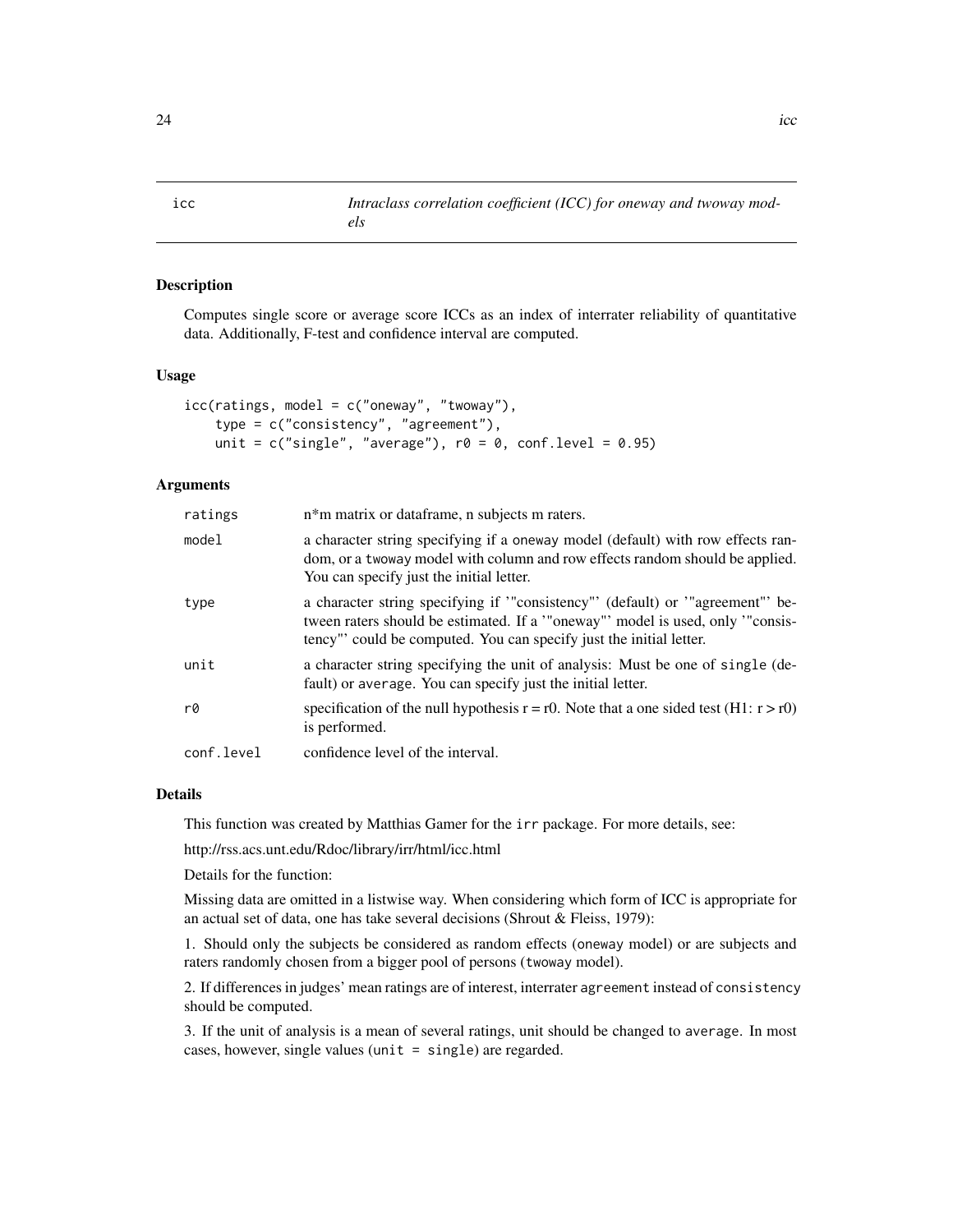$\frac{1}{25}$  25

# Value

A list with class icclist containing the following components:

| subjects      | the number of subjects examined.                                                    |
|---------------|-------------------------------------------------------------------------------------|
| raters        | the number of raters.                                                               |
| model         | a character string describing the selected model for the analysis.                  |
| type          | a character string describing the selected type of interrater reliability.          |
| unit          | a character string describing the unit of analysis.                                 |
| icc.name      | a character string specifying the name of ICC according to McGraw & Wong<br>(1996). |
| value         | the intraclass correlation coefficient.                                             |
| r0            | the specified null hypothesis.                                                      |
| Fvalue        | the value of the F-statistic.                                                       |
| df1           | the numerator degrees of freedom.                                                   |
| df2           | the denominator degrees of freedom.                                                 |
| p.value       | the p-value for a two-sided test.                                                   |
| conf.level    | the confidence level for the interval.                                              |
| <b>lbound</b> | the lower bound of the confidence interval.                                         |
| ubound        | the upper bound of the confidence interval.                                         |

# Author(s)

Matthias Gamer

#### References

Bartko, J.J. (1966). The intraclass correlation coefficient as a measure of reliability. Psychological Reports, 19, 3-11.

McGraw, K.O., & Wong, S.P. (1996), Forming inferences about some intraclass correlation coefficients. Psychological Methods, 1, 30-46.

Shrout, P.E., & Fleiss, J.L. (1979), Intraclass correlation: uses in assessing rater reliability. Psychological Bulletin, 86, 420-428.

# Examples

```
# sample data
study <- c(1,1,2,2,3,3)rater \leq c(rep(1:2,3))
mod1 <- round(rnorm(6, 10, 1))
mod2 \leq c(5, 5, 9, 9, 8, 8)mod3 <- c(10,10, 9, 9, 8, 8)
w <-data.frame(study, rater, mod1, mod2, mod3)
w
```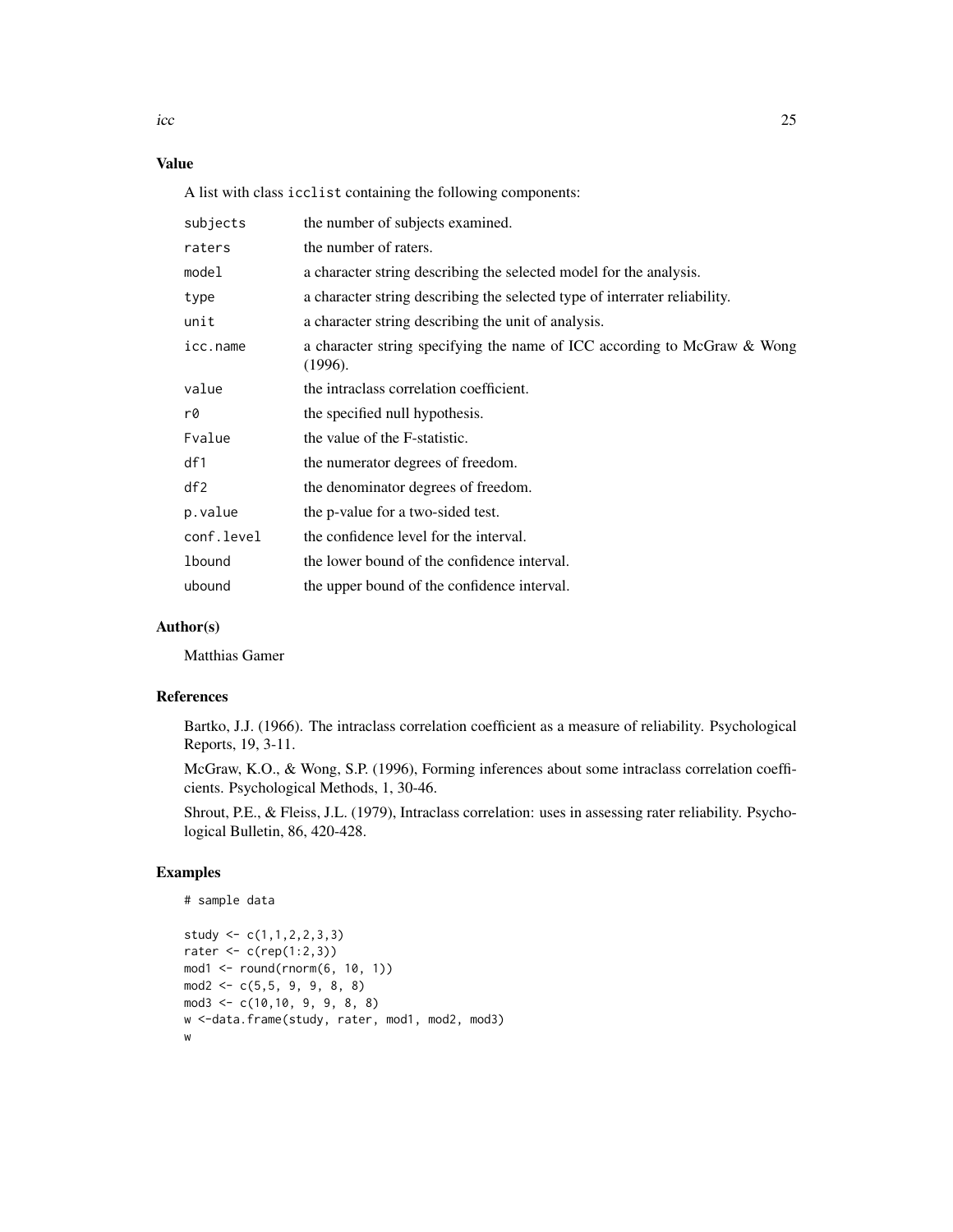```
# if data is in this format:
# study rater mod1 mod2 mod3
# 1 1 9 9 10
# 1 2 11 8 10
# 2 1 9 10 11
# 2 2 9 10 11
# 3 1 9 9 8
# 3 2 12 9 8
#
# the data will need to be reshaped to be processed by the
# icc function:
long <- reshape(w, varying=colnames(w)[3:5], v.names="Code",
          idvar=c('study', 'rater'), timevar="mods", direction='long')
wide <- reshape(long, idvar=c('mods', 'study'), timevar='rater')
# icc function (created by Matthias Gamer for the 'irr' package)
icc(cbind(wide$Code.1, wide$Code.2), type= "consistency")
```
Kappa *Inter-Rater Agreement*

#### Description

Kappa coefficients for assessing inter-rater agreement between two coders (for categorical variables/moderators).

#### Usage

```
Kappa(rater1, rater2)
```
# Arguments

| rater1 | First rater of categorical variable to be analyzed. This vector needs to be in a<br>separate column if in a data. frame.       |
|--------|--------------------------------------------------------------------------------------------------------------------------------|
| rater2 | Second rater on same categorical variable to be analyzed. This vector needs to<br>be in a separate column if in a data. frame. |

# Value

Kappa coefficients for inter-rater reliability (categorical variables).

#### Author(s)

AC Del Re & William T. Hoyt Maintainer: AC Del Re <acdelre@gmail.com>

<span id="page-25-0"></span>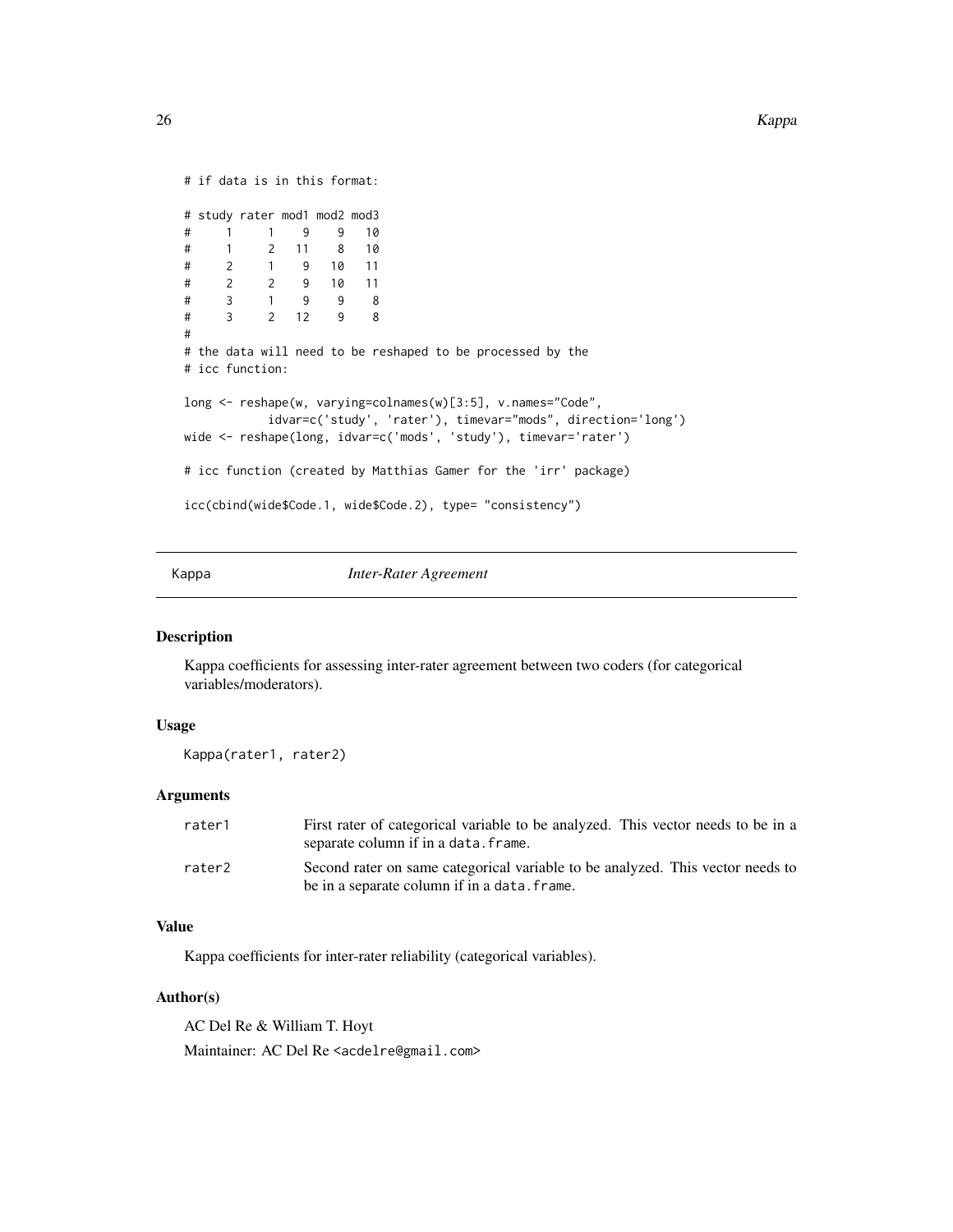#### <span id="page-26-0"></span> $\log_{10} 27$

#### Examples

# sample data

```
study <- c(1,1,2,2,3,3) # study coded
rater \leq rep(1:2, 3) # 2 raters
mod1 <- as.factor(round(rnorm(6, 10, 1))) # values coded for mod 1
mod2 <- as.factor(round(rnorm(6, 10, 1)))
mod3 <- as.factor(round(rnorm(6, 10, 1)))
mod4 <- as.factor(round(rnorm(6, 10, 1)))
mod5 \leq as.factor(round(rnorm(6, 10, 1)))
mod6 <- as.factor(round(rnorm(6, 10, 1)))
w <-data.frame(study, rater,mod1, mod2, mod3, mod4, mod5, mod6)
w
# if data is in this format:
# study rater mod1 mod2 mod3 mod4 mod5 mod6
# 1 1 8 10 9 9 10 10
# 1 2 10 11 10 10 13 12
# 2 1 11 10 11 11 10 12
# 2 2 13 10 10 11 12 9
# 3 1 11 10 11 10 10 9
# 3 2 10 10 11 9 10 11
#
# the data will need to be reshaped to be processed by the
# Kappa function:
long <- reshape(w, varying=colnames(w)[3:8], v.names="code",
          idvar=c('study', 'rater'), timevar= 'mods', direction='long')
wide <- reshape(long, idvar=c('mods', 'study'), timevar='rater')
wide
# running the function:
Kappa(wide$code.1, wide$code.2)
```
<span id="page-26-1"></span>lor\_to\_d *Log Odds Ratio to Standardized Mean Difference (d)*

#### Description

Converts a log odds ratio reported in the primary study to a standardized mean difference (d).

## Usage

```
lor_to_d(lor, var.lor)
```
#### Arguments

| lor     | Log odds ratio reported in the primary study. |
|---------|-----------------------------------------------|
| var.lor | Variance of the log odds ratio.               |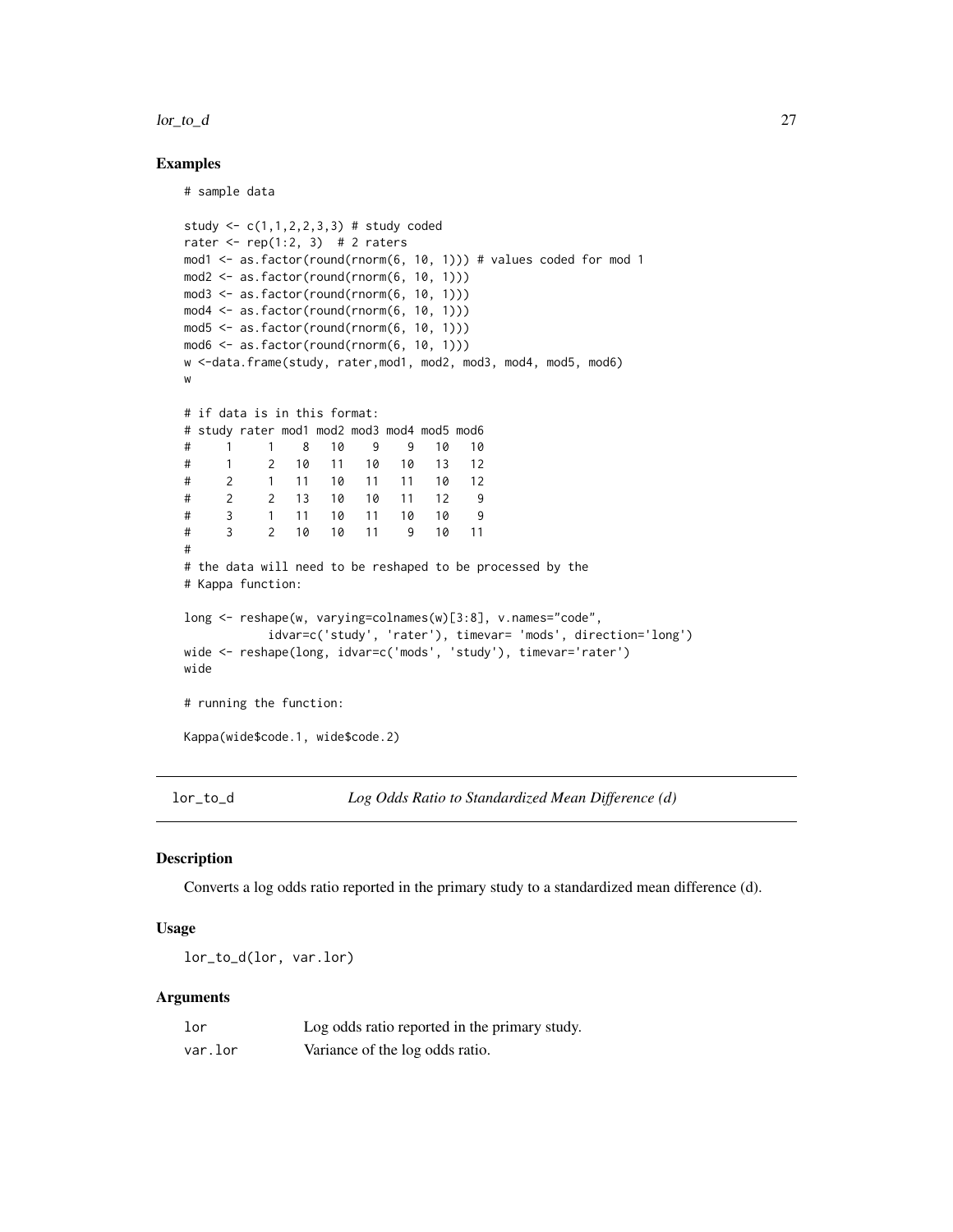<span id="page-27-0"></span>28 macathau 1972 - 1982 a bhliain 1982 an t-Iomraid ann an t-Iomraid ann an t-Iomraid ann an t-Iomraid ann an t-Iomraid ann an t-Iomraid ann an t-Iomraid ann an t-Iomraid ann an t-Iomraid ann an t-Iomraid ann an t-Iomraid

# Value

|       | Standardized mean difference (d). |
|-------|-----------------------------------|
| var d | Variance of d.                    |

### Author(s)

AC Del Re & William T. Hoyt

Maintainer: AC Del Re <acdelre@gmail.com>

# References

Borenstein (2009). Effect sizes for continuous data. In H. Cooper, L. V. Hedges, & J. C. Valentine (Eds.), *The handbook of research synthesis and meta analysis* (pp. 279-293). New York: Russell Sage Foundation.

# See Also

```
d_to_g, mean_to_d, mean_to_d2, t_to_d, f_to_d, p_to_d1, p_to_d2, ancova_to_d1, ancova_to_d2,
tt.ancova_to_d, f.ancova_to_d, r_to_d, p.ancova_to_d1, p.ancova_to_d2, prop_to_or, prop_to_d,
r_from_chi, r_from_d, r_from_d1, r_from_t
```
<span id="page-27-1"></span>

macat *Categorical Moderator Analysis*

# Description

Computes single predictor categorical moderator analysis under a fixed or random effects model.

# Usage

macat(g, var, mod, data, method= "random")

#### Arguments

| g      | Hedges g (unbiased estimate of d) effect size.              |
|--------|-------------------------------------------------------------|
| var    | Vaiance of g.                                               |
| mod    | Categorical moderator variable used for moderator analysis. |
| method | Default is random. For fixed effects, use fixed.            |
| data   | data. frame with values above.                              |

# Details

See Konstantopoulos & Hedges (2009; pp. 280-288) for the computations used in this function.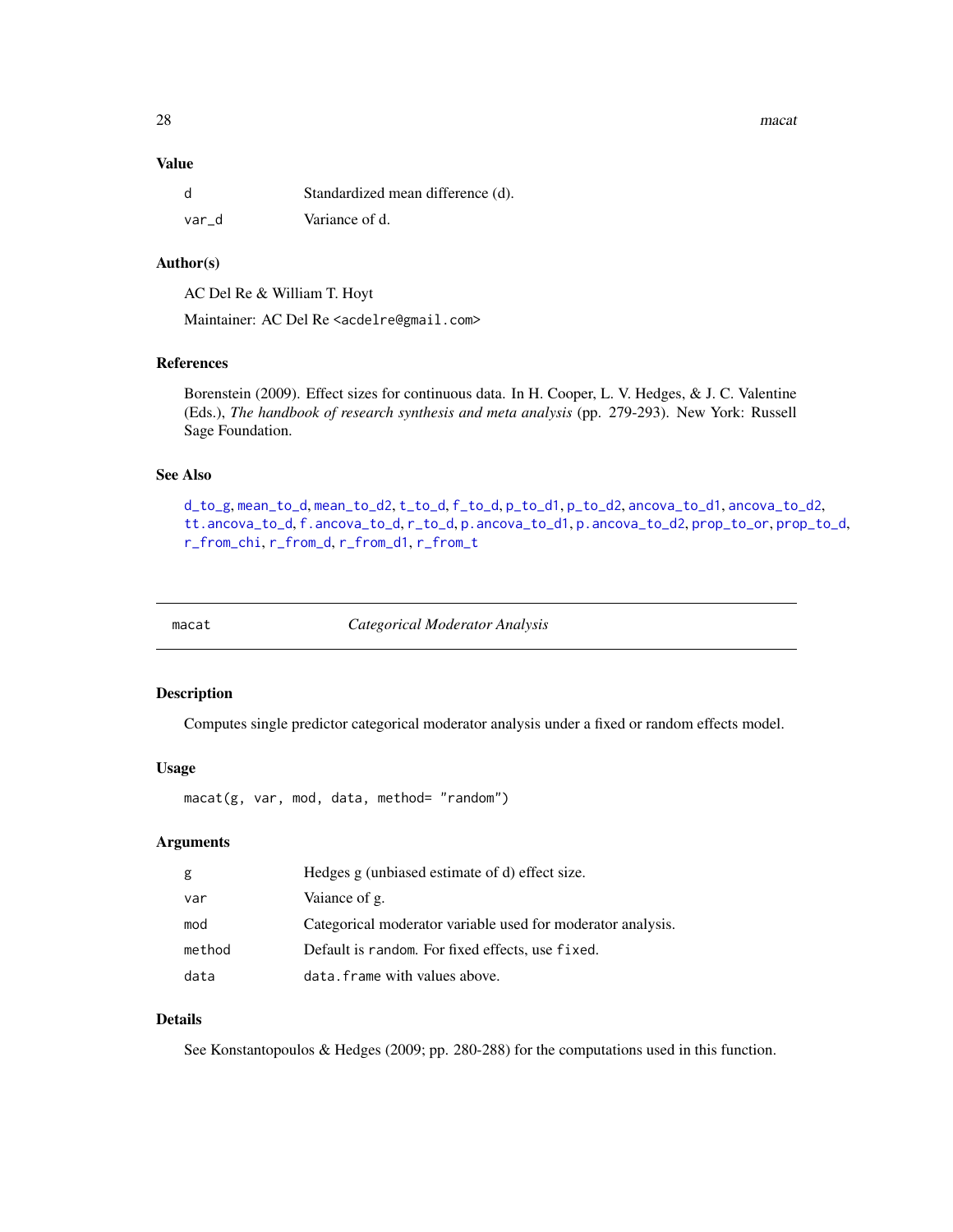#### <span id="page-28-0"></span> $\text{macat}$  29

#### Value

| mod            | Level of the categorical moderator.                                                                                                                                                                        |
|----------------|------------------------------------------------------------------------------------------------------------------------------------------------------------------------------------------------------------|
| k              | Number of studies for each level of the moderator.                                                                                                                                                         |
| estimate       | Mean effect size of each level of the moderator.                                                                                                                                                           |
| ci.1           | Lower 95% confidence interval.                                                                                                                                                                             |
| ci.u           | Upper 95% confidence interval.                                                                                                                                                                             |
| z              | z-score (standardized value).                                                                                                                                                                              |
| p              | Significance level.                                                                                                                                                                                        |
| var            | Variance of effect size.                                                                                                                                                                                   |
| se             | Square root of variance.                                                                                                                                                                                   |
| Q              | Q-statistic (measure of homogeneity).                                                                                                                                                                      |
| df             | Degrees of freedom for Q-statistic.                                                                                                                                                                        |
| p.h            | p-value for homogeneity within that level of the moderator.                                                                                                                                                |
| I <sub>2</sub> | Proportion of total variation in effect size that is due to heterogeneity rather than<br>chance (see Shadish & Haddock, 2009; pp. 263).                                                                    |
| Q              | Q-statistic overall. Note: Whether fixed or random effects analyses are con-<br>ducted, the Q statistic reported is for the fixed effect model. Therefore, Qb +<br>$Qw := Q$ in the random effects output. |
| Qw             | Q-within (or error). Measure of within-group heterogeneity.                                                                                                                                                |
| Qw.df          | Degrees of freedom for Q-within.                                                                                                                                                                           |
| Qw.p           | Q-within p-value (for homogeneity).                                                                                                                                                                        |
| 0b             | Q-between (or model). Measure of model fit.                                                                                                                                                                |
| Qb.df          | Degrees of freedom for Q-between.                                                                                                                                                                          |
| Qb.p           | Q-between p-value (for homogeneity). Qb and Qb.p provide the test of whether<br>the moderator variable(s) account for significant variance among effect sizes.                                             |

#### Author(s)

AC Del Re & William T. Hoyt

Maintainer: AC Del Re <acdelre@gmail.com>

# References

Konstantopoulos & Hedges (2009). Analyzing effect sizes: Fixed-effects models. In H. Cooper, L. V. Hedges, & J. C. Valentine (Eds.), *The handbook of research synthesis and meta analysis* (pp. 279-293). New York: Russell Sage Foundation.

Shadish & Haddock (2009). Analyzing effect sizes: Fixed-effects models. In H. Cooper, L. V. Hedges, & J. C. Valentine (Eds.), *The handbook of research synthesis and meta analysis* (pp. 257- 278). New York: Russell Sage Foundation.

# See Also

[plotcat](#page-38-1), [wd](#page-52-1)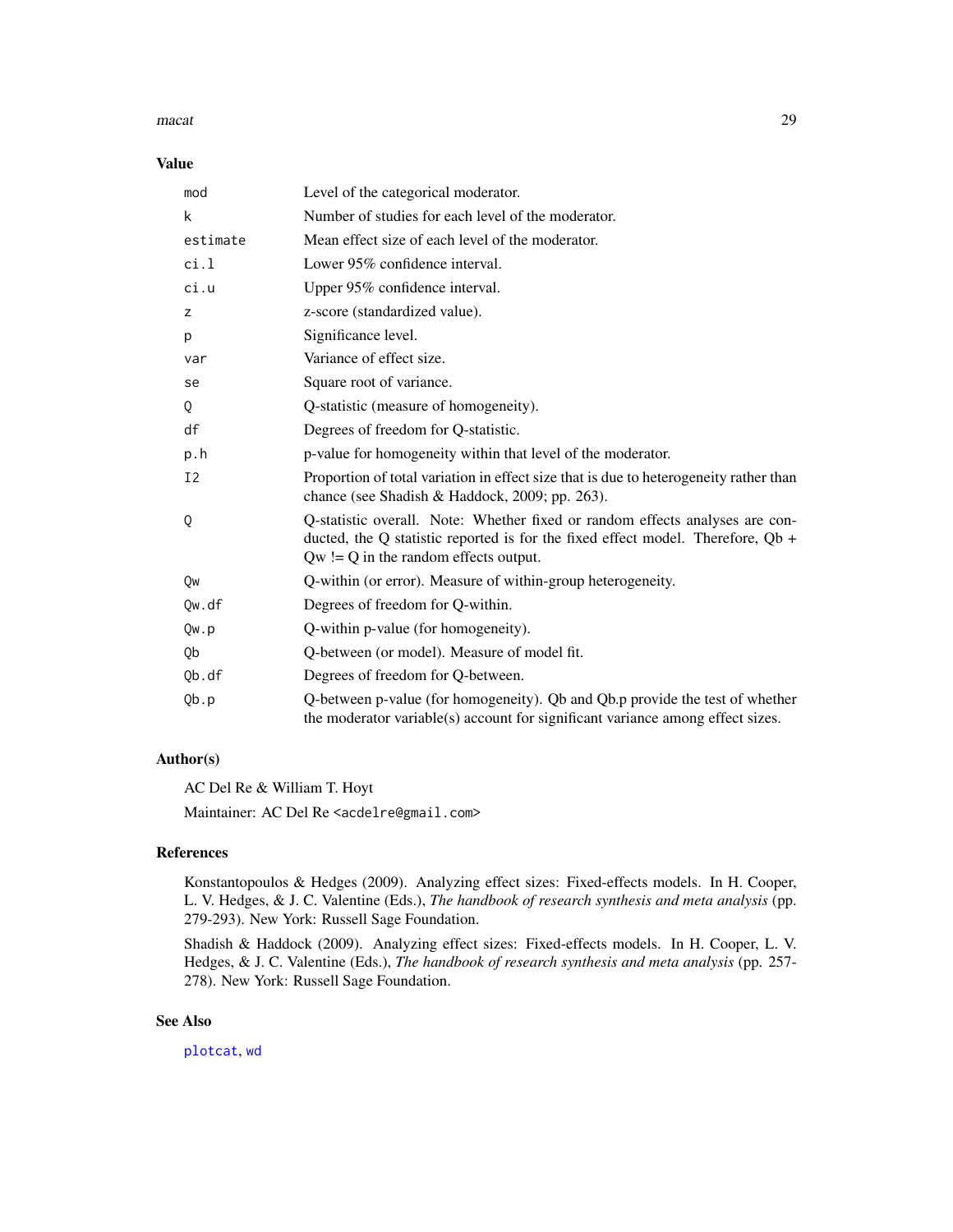#### Examples

```
id < -c(1:20)n.1<-c(10,20,13,22,28,12,12,36,19,12,36,75,33,121,37,14,40,16,14,20)
n.2 <- c(11,22,10,20,25,12,12,36,19,11,34,75,33,120,37,14,40,16,10,21)
g \leftarrow c(.68, .56, .23, .64, .49, -.04, 1.49, 1.33, .58, 1.18, -.11, 1.27, .26, .40, .49,.51,.40,.34,.42,1.16)
var.g <- c(.08,.06,.03,.04,.09,.04,.009,.033,.0058,.018,.011,.027,.026,.0040,
.049,.0051,.040,.034,.0042,.016)
mod<-factor(c(rep(c(1,1,2,3),5)))
df<-data.frame(id, n.1,n.2, g, var.g,mod)
# Example
# Random effects
macat(g = g, var= var.g, mod = mod, data = df, method='random")
```
macatC *Direct Categorical Moderator Comparison*

#### Description

Function for a planned comparison between two levels of a moderator under a fixed or random effects model.

#### Usage

macatC(x1, x2, g, var, mod, data, method= "random", type= "post.hoc")

#### Arguments

| x1             | One level of categorical moderator.                                                                                                                                                                                                                                   |
|----------------|-----------------------------------------------------------------------------------------------------------------------------------------------------------------------------------------------------------------------------------------------------------------------|
| x <sub>2</sub> | Comparison level of same categorical moderator.                                                                                                                                                                                                                       |
| g              | Hedges g (unbiased estimate of d) effect size.                                                                                                                                                                                                                        |
| var            | Vaiance of g.                                                                                                                                                                                                                                                         |
| mod            | Categorical moderator variable used for moderator analysis.                                                                                                                                                                                                           |
| method         | Default is random. For fixed effects, use fixed.                                                                                                                                                                                                                      |
| type           | post hoc assumes the comparison was not planned prior to conducting the meta<br>analysis. The a priori option, planned, assumes the researcher planned to con-<br>duct the analysis a priori. Default is post hoc using the Scheffe post hoc statis-<br>tical method. |
| data           | data. frame with values above.                                                                                                                                                                                                                                        |

#### Details

See Konstantopoulos & Hedges (2009; pp. 280-288) for the computations used in this function.

<span id="page-29-0"></span>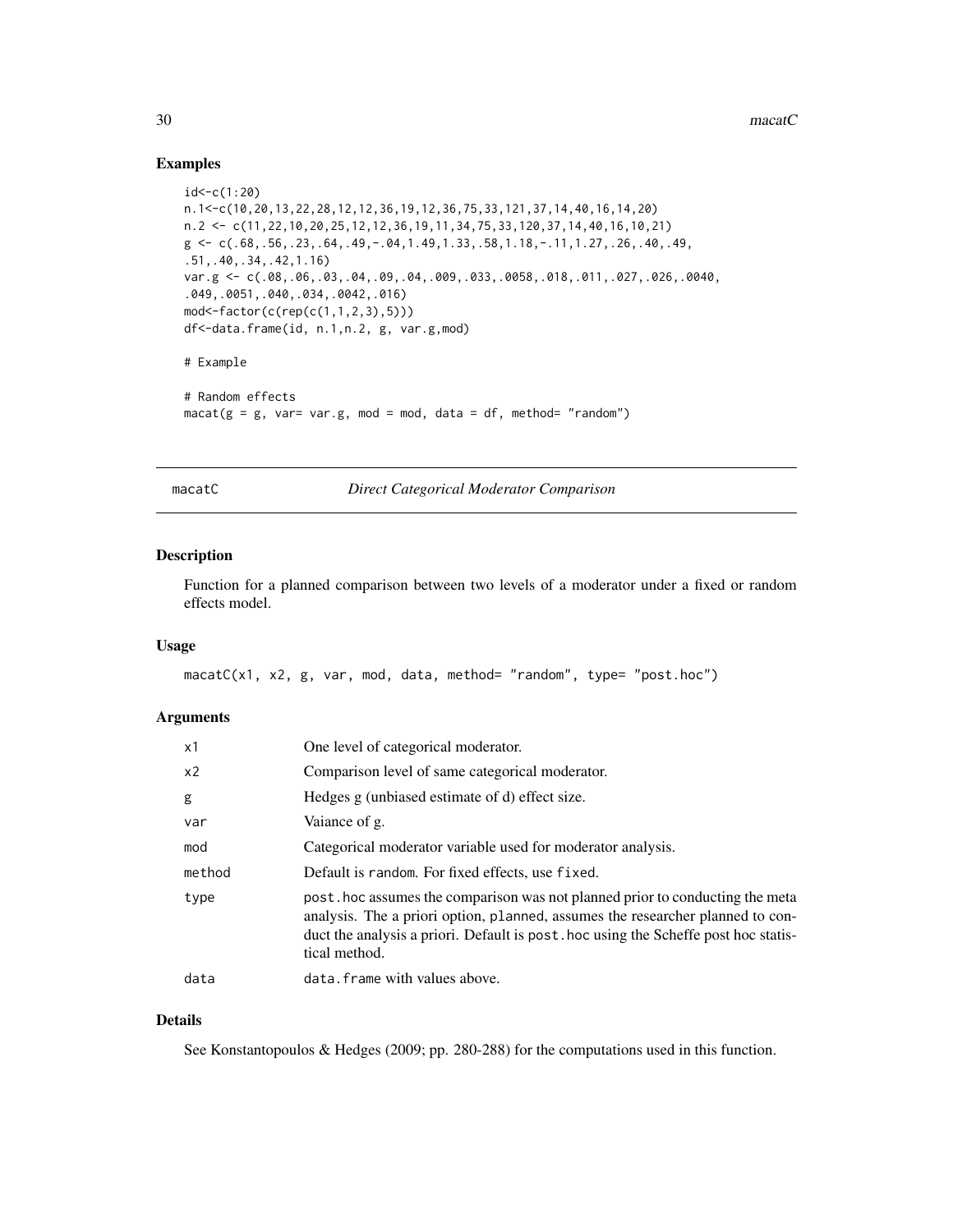#### <span id="page-30-0"></span> $\text{maxat}$ C 31

### Value

| diff     | Mean difference between the two levels. |
|----------|-----------------------------------------|
| var.diff | Variance of diff.                       |
| - p      | Significance level.                     |

#### Author(s)

AC Del Re & William T. Hoyt

Maintainer: AC Del Re <acdelre@gmail.com>

# References

Konstantopoulos & Hedges (2009). Analyzing effect sizes: Fixed-effects models. In H. Cooper, L. V. Hedges, & J. C. Valentine (Eds.), *The handbook of research synthesis and meta analysis* (pp. 279-293). New York: Russell Sage Foundation.

Shadish & Haddock (2009). Analyzing effect sizes: Fixed-effects models. In H. Cooper, L. V. Hedges, & J. C. Valentine (Eds.), *The handbook of research synthesis and meta analysis* (pp. 257- 278). New York: Russell Sage Foundation.

# See Also

[macat](#page-27-1),

# Examples

```
id < -c(1:20)n.1<-c(10,20,13,22,28,12,12,36,19,12,36,75,33,121,37,14,40,16,14,20)
n.2 <- c(11,22,10,20,25,12,12,36,19,11,34,75,33,120,37,14,40,16,10,21)
g \leftarrow c(.68,.56,.23,.64,.49,-.04,1.49,1.33,.58,1.18,-.11,1.27,.26,.40,.49,.51,.40,.34,.42,1.16)
var.g <- c(.08,.06,.03,.04,.09,.04,.009,.033,.0058,.018,.011,.027,.026,.0040,
.049,.0051,.040,.034,.0042,.016)
mod<-factor(c(rep(c(1,1,2,3),5)))
df<-data.frame(id, n.1,n.2, g, var.g,mod)
# Example
macatC(1, 2, g=g, var=var.g, mod=mod, data=df, method= "random",
  type= "post.hoc")
```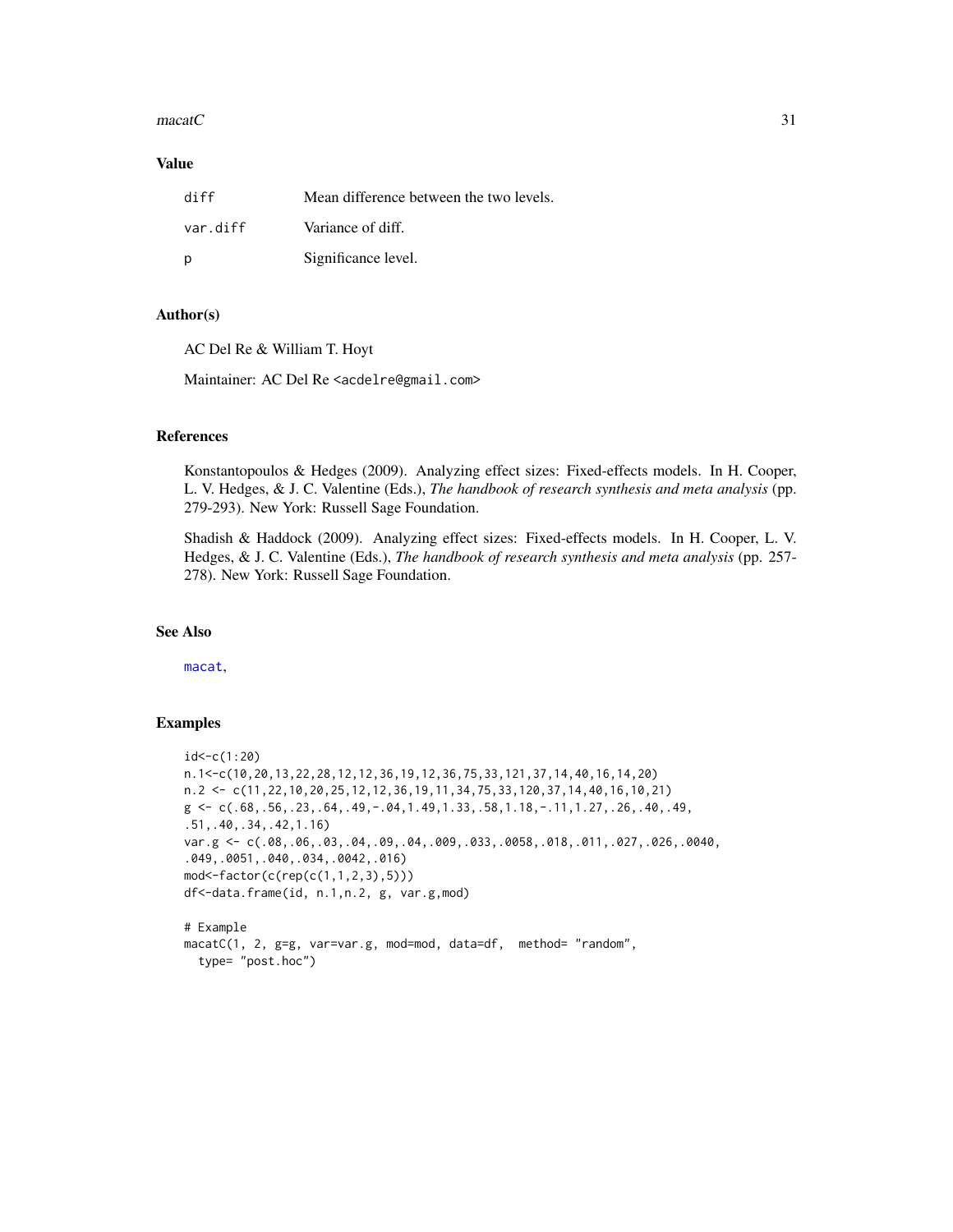<span id="page-31-1"></span><span id="page-31-0"></span>Meta-regression function for a single or multiple predictor model. This function is a wrapper for the rma() function in the metafor package (Viechtbauer, W, 2010). Please see https://CRAN.Rproject.org/package=metafor for details or for more advanced functionality with the rma() function.

# Usage

```
mareg(formula, var, data, method = "REML", subset, digits = 3, ...)
```
# Arguments

| formula | This is a formula based function, similar to other functions in $R(e.g., Im)$ , where<br>the criterion variable (e.g., Hedges g in this case) is dependent on $('~)$ the pre-<br>dictor variables (e.g., moderators). The formula for two moderators would take<br>this form: mareg( $g \sim$ mod1 + mod2, var.g, data), where g is the criterion variable<br>predicted by mod1 and mod2. The variance (var) of each g is var.g in this case. |
|---------|-----------------------------------------------------------------------------------------------------------------------------------------------------------------------------------------------------------------------------------------------------------------------------------------------------------------------------------------------------------------------------------------------------------------------------------------------|
| var     | Variance of g.                                                                                                                                                                                                                                                                                                                                                                                                                                |
| data    | Aggregated data. frame (see agg function for setting up the dataset for these<br>analyses) with id, g (unbiased standardized mean difference), var.g (variance of<br>g) for each study.                                                                                                                                                                                                                                                       |
| method  | Default is REML (Restricted-Maximal Likelihood), which is the standard random<br>effects method. For fixed effects, use FE. Other options are specified in the<br>metafor package manual ('rma' function).                                                                                                                                                                                                                                    |
| subset  | an optional vector specifying a subset of observations to be used in the fitting<br>process.                                                                                                                                                                                                                                                                                                                                                  |
| digits  | Number of digits to output. Default is 3.                                                                                                                                                                                                                                                                                                                                                                                                     |
|         | Additional arguments to be passed to rma().                                                                                                                                                                                                                                                                                                                                                                                                   |
|         |                                                                                                                                                                                                                                                                                                                                                                                                                                               |

# Details

See Wolfgang Viechtbauer (2010). metafor: Meta-Analysis Package for R. R package version 1.1-0. for the details of the rma() function. https://CRAN.R-project.org/package=metafor

#### Value

| estimate | Meta-regression coefficient estimate.       |
|----------|---------------------------------------------|
| se       | Standard error of the estimate coefficient. |
| z        | z-value.                                    |
| ci.1     | Lower 95% confidence interval.              |
| ci.u     | Upper 95% confidence interval.              |
|          |                                             |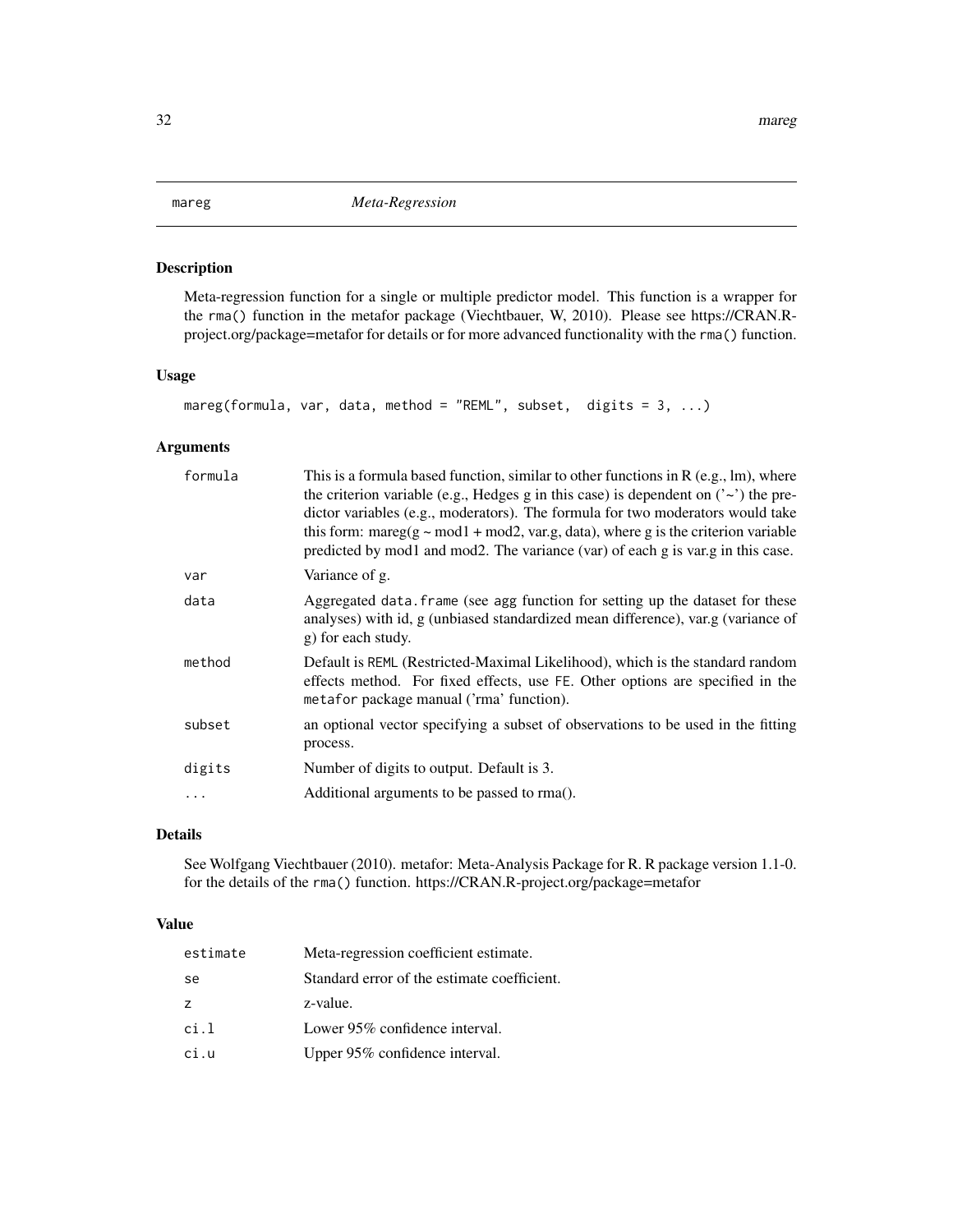<span id="page-32-0"></span>

| p               | p-value (significance level).                                                                                                                                 |
|-----------------|---------------------------------------------------------------------------------------------------------------------------------------------------------------|
| QE              | O-error. Measure of error in the model.                                                                                                                       |
| QE.df           | Degrees of freedom for O-error.                                                                                                                               |
| QEp             | Q-error p-value (for homogeneity).                                                                                                                            |
| OM              | O-model. Measure of model fit.                                                                                                                                |
| OM.df           | Degrees of freedom for Q-model.                                                                                                                               |
| 0 <sub>Mp</sub> | Q-between p-value (for homogeneity). QM and QMp provide the test of whether<br>the moderator variable(s) account for significant variance among effect sizes. |

#### References

Wolfgang Viechtbauer (2010). metafor: Meta-Analysis Package for R. R package version 1.1-0. https://CRAN.R-project.org/package=metafor

#### See Also

[wd](#page-52-1), [plotcon](#page-39-1)

#### Examples

```
# install metafor
# install.packages('metafor', dependencies = TRUE)
# Sample data
data(dat.sim.final)
# Examples
# OMNIBUS
m0 <- mareg(es~1, var=var, data=dat.sim.final)
summary(m0)
# META-REGRESSION
m1 <- mareg(es~dose, var=var, data=dat.sim.final)
summary(m1) # SINGLE MODERATOR
m2 <- mareg(es~stress, var=var, data=dat.sim.final)
summary(m2) # SINGLE MODERATOR
m3 <- mareg(es~dose + stress, var=var, data=dat.sim.final)
summary(m3) # MULTIPLE MODERATOR
```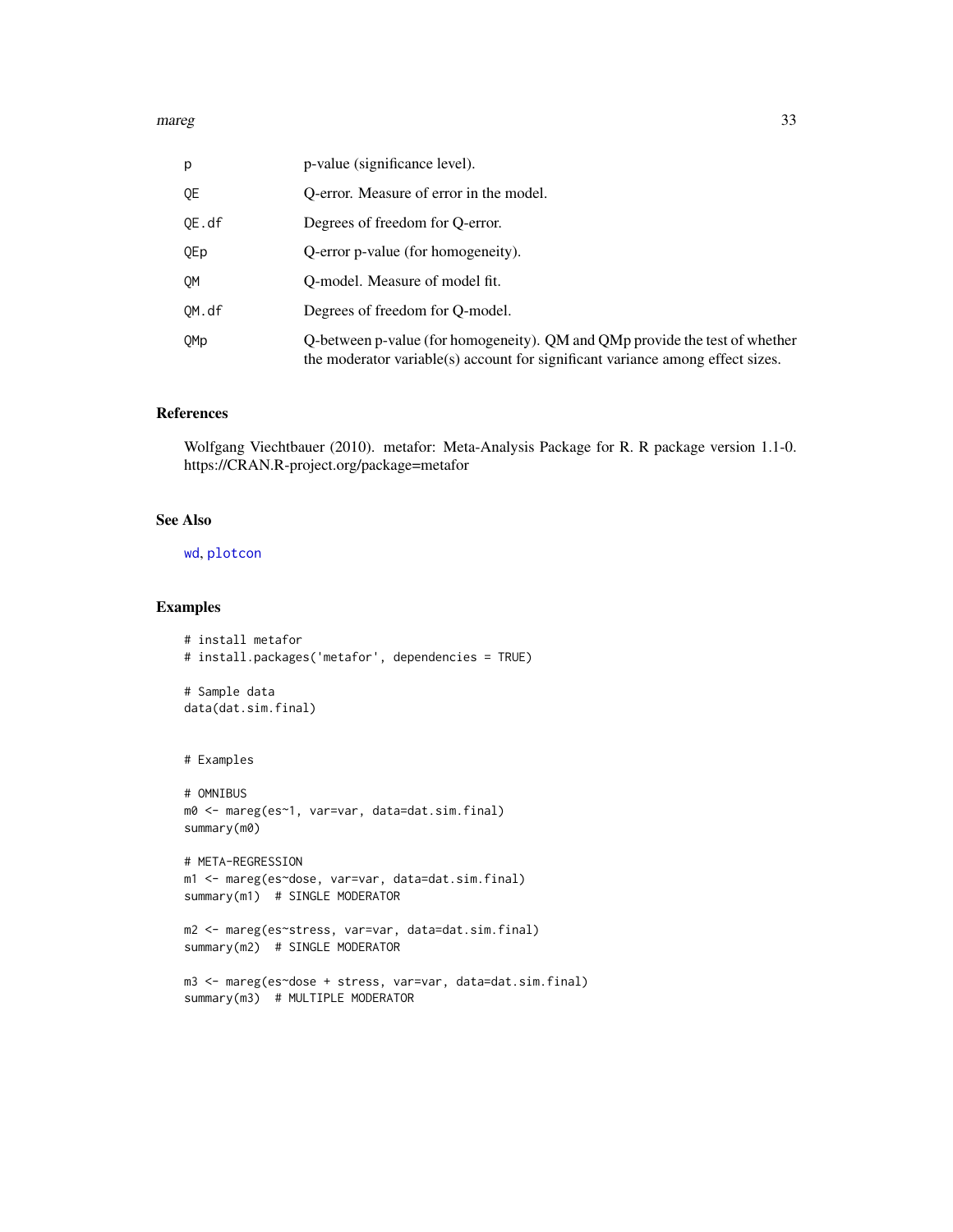<span id="page-33-1"></span><span id="page-33-0"></span>

Converts raw mean scores reported in the primary study to a standardized mean difference (d).

#### Usage

mean\_to\_d(m.1, m.2, sd.1, sd.2, n.1, n.2)

# Arguments

| m.1  | Mean of group one.               |
|------|----------------------------------|
| m.2  | Mean of group two.               |
| sd.1 | Standard deviation of group one. |
| sd.2 | Standard deviation of group two. |
| n.1  | Sample size of group one.        |
| n.2  | Sample size of group two.        |

# Value

| d     | Standardized mean difference (d). |
|-------|-----------------------------------|
| var.d | Variance of d.                    |

# Author(s)

AC Del Re & William T. Hoyt

Maintainer: AC Del Re <acdelre@gmail.com>

# References

Borenstein (2009). Effect sizes for continuous data. In H. Cooper, L. V. Hedges, & J. C. Valentine (Eds.), *The handbook of research synthesis and meta analysis* (pp. 279-293). New York: Russell Sage Foundation.

# See Also

[d\\_to\\_g](#page-19-1), [mean\\_to\\_d2](#page-34-1), [t\\_to\\_d](#page-51-1), [f\\_to\\_d](#page-22-1), [p\\_to\\_d1](#page-41-1), [p\\_to\\_d2](#page-42-1), [ancova\\_to\\_d1](#page-9-1), [ancova\\_to\\_d2](#page-10-1), [tt.ancova\\_to\\_d](#page-50-1), [f.ancova\\_to\\_d](#page-20-1), [r\\_to\\_d](#page-49-1), [p.ancova\\_to\\_d1](#page-36-1), [p.ancova\\_to\\_d2](#page-37-1), [lor\\_to\\_d](#page-26-1), [prop\\_to\\_or](#page-0-0), [prop\\_to\\_d](#page-0-0), [r\\_from\\_chi](#page-45-1), [r\\_from\\_d](#page-46-1), [r\\_from\\_d1](#page-47-1), [r\\_from\\_t](#page-48-1)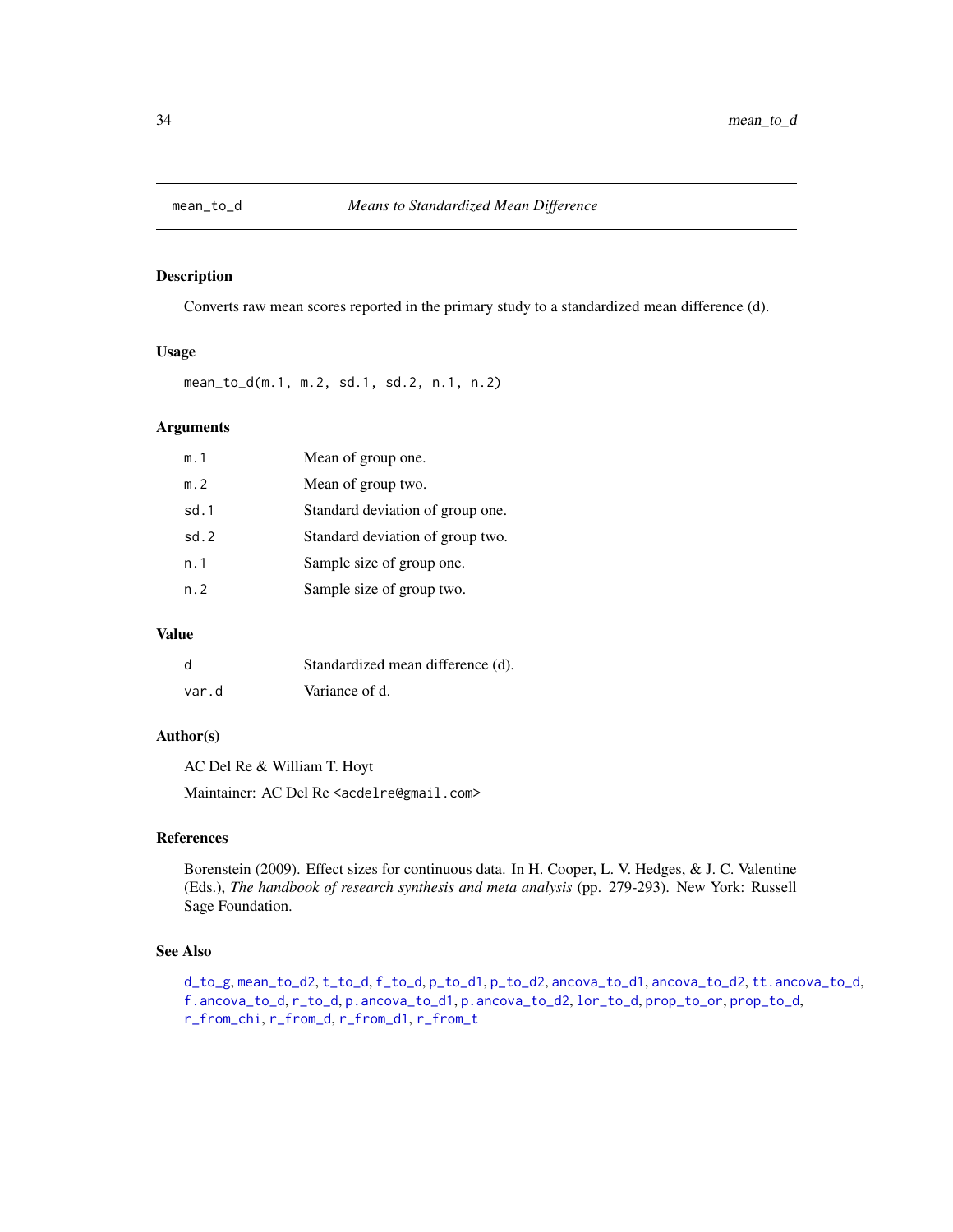<span id="page-34-1"></span><span id="page-34-0"></span>

Converts raw mean scores with pooled standard deviation from the primary study to a standardized mean difference (d).

#### Usage

mean\_to\_d2(m.1, m.2, s.pooled, n.1, n.2)

# Arguments

| m.1      | Mean of group one.         |
|----------|----------------------------|
| m.2      | Mean of group two.         |
| s.pooled | Pooled standard deviation. |
| n. 1     | Sample size of group one.  |
| n. 2     | Sample size of group two.  |

# Value

| d     | Standardized mean difference (d). |
|-------|-----------------------------------|
| var.d | Variance of d.                    |

#### Author(s)

AC Del Re & William T. Hoyt

Maintainer: AC Del Re <acdelre@gmail.com>

#### References

Borenstein (2009). Effect sizes for continuous data. In H. Cooper, L. V. Hedges, & J. C. Valentine (Eds.), *The handbook of research synthesis and meta analysis* (pp. 279-293). New York: Russell Sage Foundation.

# See Also

[d\\_to\\_g](#page-19-1), [mean\\_to\\_d](#page-33-1), [t\\_to\\_d](#page-51-1), [f\\_to\\_d](#page-22-1), [p\\_to\\_d1](#page-41-1), [p\\_to\\_d2](#page-42-1), [ancova\\_to\\_d1](#page-9-1), [ancova\\_to\\_d2](#page-10-1), [tt.ancova\\_to\\_d](#page-50-1), [f.ancova\\_to\\_d](#page-20-1), [r\\_to\\_d](#page-49-1), [p.ancova\\_to\\_d1](#page-36-1), [p.ancova\\_to\\_d2](#page-37-1), [lor\\_to\\_d](#page-26-1), [prop\\_to\\_or](#page-0-0), [prop\\_to\\_d](#page-0-0), [r\\_from\\_chi](#page-45-1), [r\\_from\\_d](#page-46-1), [r\\_from\\_d1](#page-47-1), [r\\_from\\_t](#page-48-1)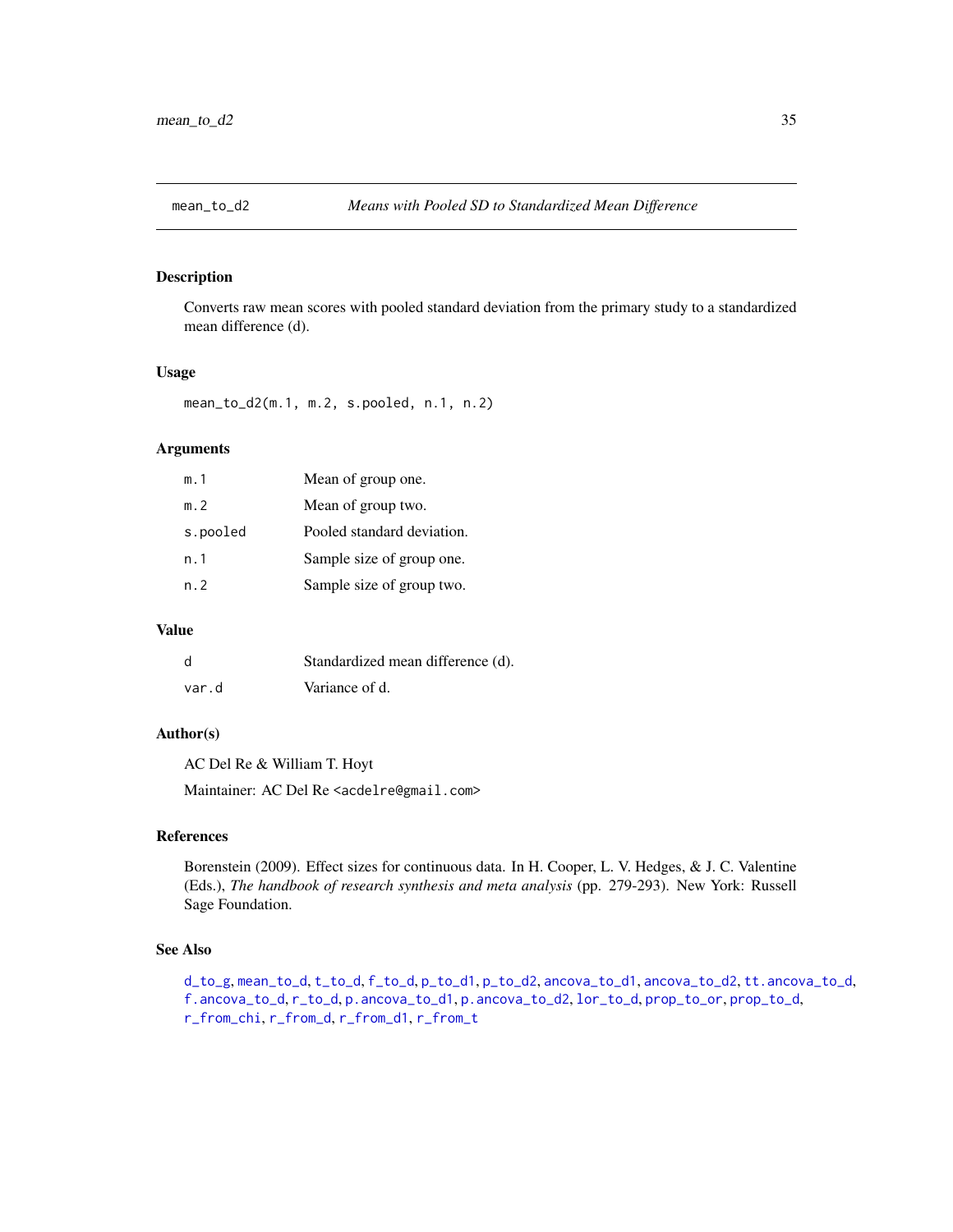<span id="page-35-0"></span>

Converts odds ratio reported in the primary study to standardized mean difference (d).

# Usage

or\_to\_d(or)

#### Arguments

or Odds ratio.

# Value

d Standardized mean difference (d).

# Author(s)

AC Del Re & William T. Hoyt

Maintainer: AC Del Re <acdelre@gmail.com>

#### References

Borenstein (2009). Effect sizes for continuous data. In H. Cooper, L. V. Hedges, & J. C. Valentine (Eds.), *The handbook of research synthesis and meta analysis* (pp. 279-293). New York: Russell Sage Foundation.

# See Also

[d\\_to\\_g](#page-19-1), [mean\\_to\\_d](#page-33-1), [mean\\_to\\_d2](#page-34-1), [t\\_to\\_d](#page-51-1), [f\\_to\\_d](#page-22-1), [p\\_to\\_d1](#page-41-1), [p\\_to\\_d2](#page-42-1), [ancova\\_to\\_d1](#page-9-1), [ancova\\_to\\_d2](#page-10-1), [tt.ancova\\_to\\_d](#page-50-1), [f.ancova\\_to\\_d](#page-20-1), [r\\_to\\_d](#page-49-1), [p.ancova\\_to\\_d1](#page-36-1), [p.ancova\\_to\\_d2](#page-37-1), [lor\\_to\\_d](#page-26-1), [prop\\_to\\_or](#page-0-0), [r\\_from\\_chi](#page-45-1), [r\\_from\\_d](#page-46-1), [r\\_from\\_d1](#page-47-1), [r\\_from\\_t](#page-48-1)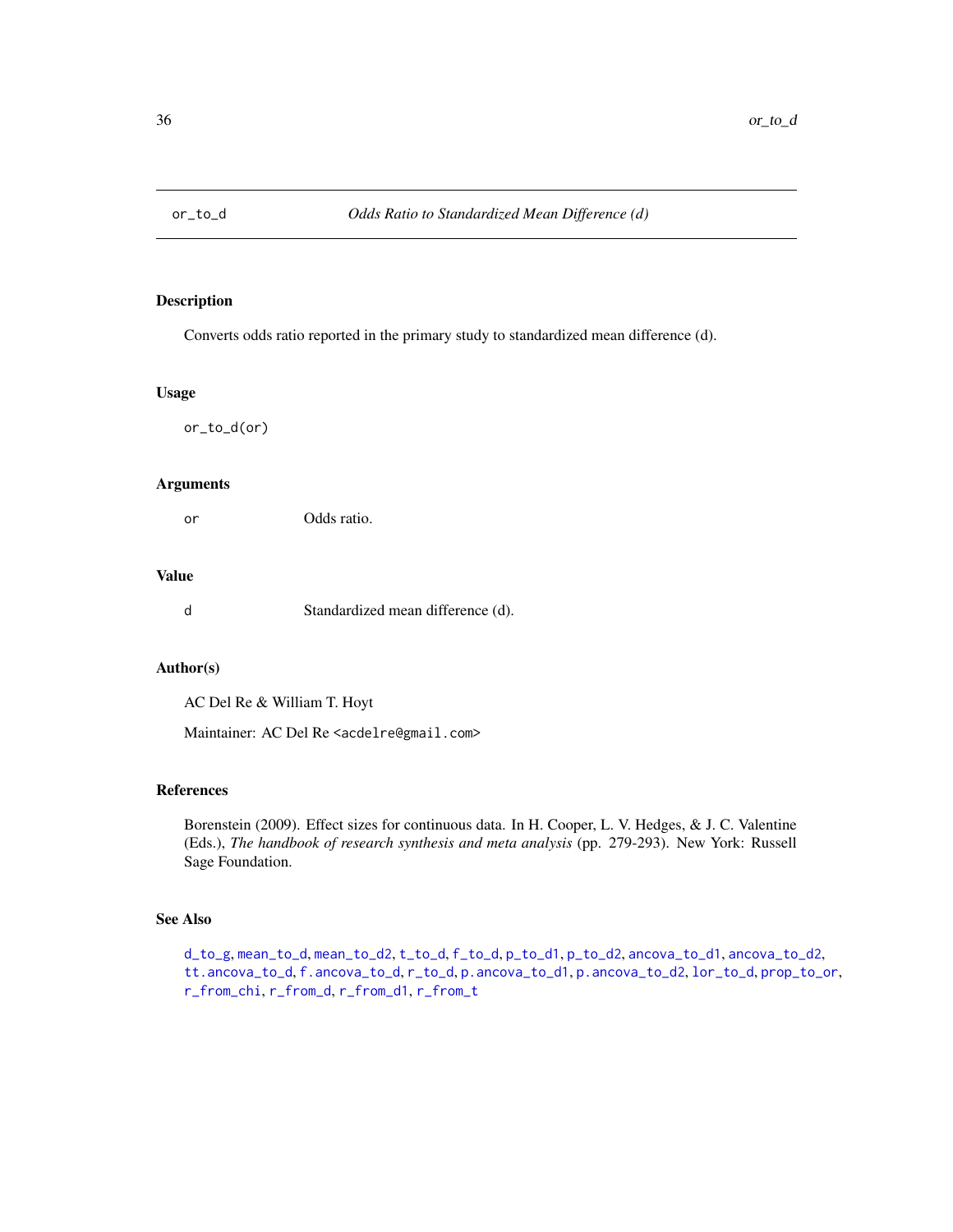<span id="page-36-1"></span><span id="page-36-0"></span>Converts a one-tailed p-value from ANCOVA reported in the primary study to a standardized mean difference (d)

#### Usage

p.ancova\_to\_d1(p, n.1, n.2, R, q)

# Arguments

| р   | One-tailed p-value reported in primary study.          |
|-----|--------------------------------------------------------|
| n.1 | Treatment group sample size.                           |
| n.2 | Comparison group sample size.                          |
| R   | Covariate outcome correlation or multiple correlation. |
| q   | number of covariates.                                  |

# Value

| d     | Standardized mean difference (d). |
|-------|-----------------------------------|
| var d | Variance of d.                    |

# Author(s)

AC Del Re & William T. Hoyt

Maintainer: AC Del Re <acdelre@gmail.com>

#### References

Borenstein (2009). Effect sizes for continuous data. In H. Cooper, L. V. Hedges, & J. C. Valentine (Eds.), *The handbook of research synthesis and meta analysis* (pp. 279-293). New York: Russell Sage Foundation.

#### See Also

[d\\_to\\_g](#page-19-1), [mean\\_to\\_d](#page-33-1), [mean\\_to\\_d2](#page-34-1), [t\\_to\\_d](#page-51-1), [f\\_to\\_d](#page-22-1), [p\\_to\\_d1](#page-41-1), [p\\_to\\_d2](#page-42-1), [ancova\\_to\\_d1](#page-9-1), [ancova\\_to\\_d2](#page-10-1), [tt.ancova\\_to\\_d](#page-50-1), [f.ancova\\_to\\_d](#page-20-1), [r\\_to\\_d](#page-49-1), [p.ancova\\_to\\_d2](#page-37-1), [lor\\_to\\_d](#page-26-1), [prop\\_to\\_or](#page-0-0), [prop\\_to\\_d](#page-0-0), [r\\_from\\_chi](#page-45-1), [r\\_from\\_d](#page-46-1), [r\\_from\\_d1](#page-47-1), [r\\_from\\_t](#page-48-1)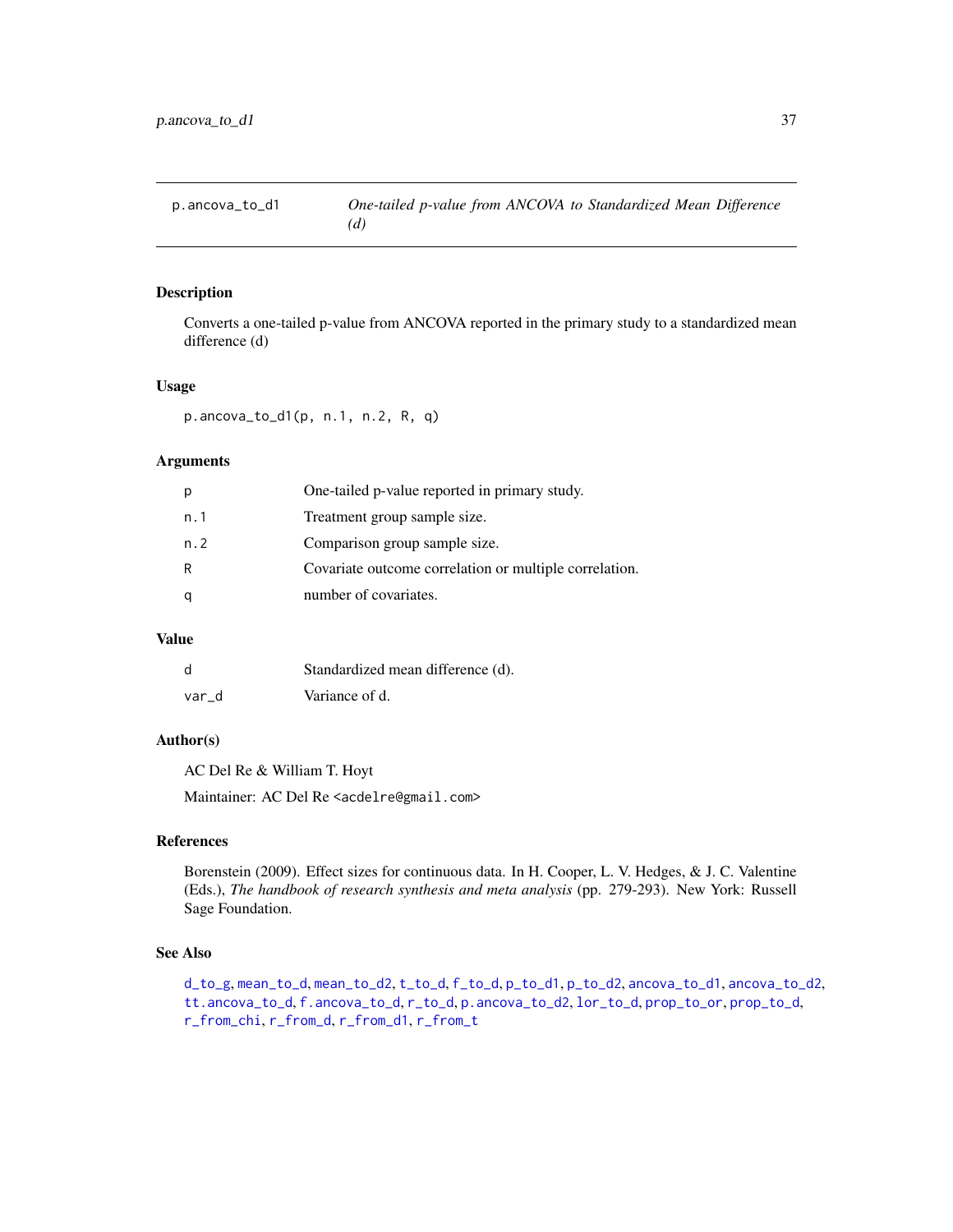<span id="page-37-1"></span><span id="page-37-0"></span>

Converts a two-tailed p-value from ANCOVA reported in the primary study to a standardized mean difference (d)

#### Usage

p.ancova\_to\_d2(p, n.1, n.2, R, q)

# Arguments

| р   | Two-tailed p-value reported in primary study.          |
|-----|--------------------------------------------------------|
| n.1 | Treatment group sample size.                           |
| n.2 | Comparison group sample size.                          |
| R   | Covariate outcome correlation or multiple correlation. |
| q   | number of covariates.                                  |

# Value

| d     | Standardized mean difference (d). |
|-------|-----------------------------------|
| var d | Variance of d.                    |

# Author(s)

AC Del Re & William T. Hoyt

Maintainer: AC Del Re <acdelre@gmail.com>

#### References

Borenstein (2009). Effect sizes for continuous data. In H. Cooper, L. V. Hedges, & J. C. Valentine (Eds.), *The handbook of research synthesis and meta analysis* (pp. 279-293). New York: Russell Sage Foundation.

#### See Also

[d\\_to\\_g](#page-19-1), [mean\\_to\\_d](#page-33-1), [t\\_to\\_d](#page-51-1), [f\\_to\\_d](#page-22-1), [p\\_to\\_d1](#page-41-1), [p\\_to\\_d2](#page-42-1), [ancova\\_to\\_d1](#page-9-1), [ancova\\_to\\_d2](#page-10-1), [tt.ancova\\_to\\_d](#page-50-1), [f.ancova\\_to\\_d](#page-20-1), [r\\_to\\_d](#page-49-1), [p.ancova\\_to\\_d1](#page-36-1), [p.ancova\\_to\\_d2](#page-37-1), [lor\\_to\\_d](#page-26-1), [prop\\_to\\_or](#page-0-0), [prop\\_to\\_d](#page-0-0), [r\\_from\\_chi](#page-45-1), [r\\_from\\_d](#page-46-1), [r\\_from\\_d1](#page-47-1), [r\\_from\\_t](#page-48-1)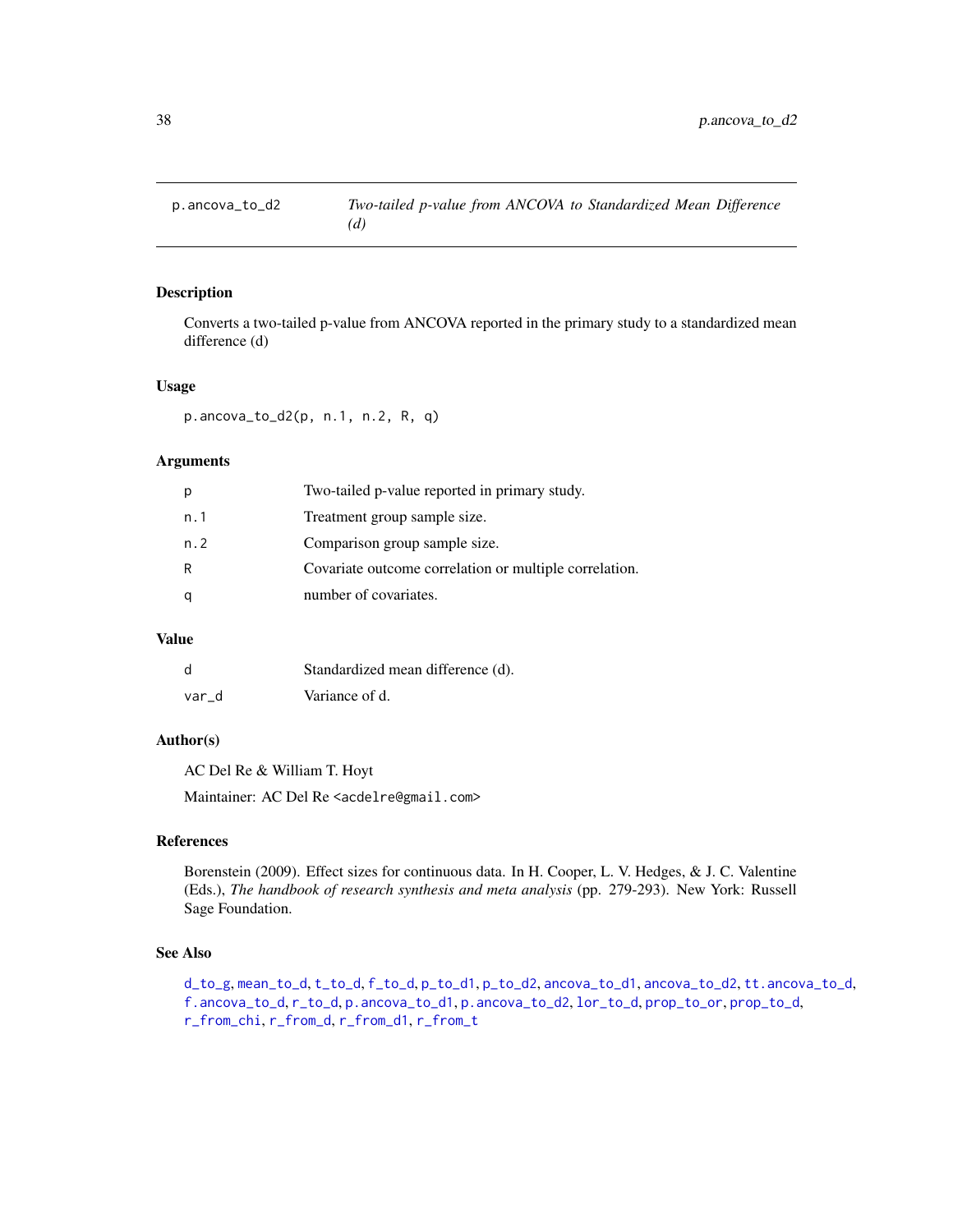<span id="page-38-1"></span><span id="page-38-0"></span>

Outputs boxplot graphic for each level of the specified moderator.

#### Usage

plotcat(g, var, mod, data, modname=NULL, title=NULL, ...)

#### Arguments

| g       | Hedges g (unbiased estimate of d) effect size.                  |
|---------|-----------------------------------------------------------------|
| var     | Vaiance of g.                                                   |
| mod     | Categorical moderator variable used for moderator analysis.     |
| data    | data. frame with values above.                                  |
| modname | Name of moderator to appear on x axis of plot. Default is NULL. |
| title   | Plot title. Default is NULL.                                    |
|         | Additional arguments to be passed to ggplot.                    |

#### Value

Boxplot graph with median, max, min, and outliers from a fixed or random effects categorical moderator analysis. Places jitter points (for each study) on the boxplots. The size of each point (representing a study in the analysis) are based on study weights where more precise studies have larger points. The ggplot2 package outputs the graphics.

# Author(s)

AC Del Re & William T. Hoyt

Maintainer: AC Del Re <acdelre@gmail.com>

# References

Cooper, H., Hedges, L.V., & Valentine, J.C. (2009). *The handbook of research synthesis and metaanalysis* (2nd edition). New York: Russell Sage Foundation.

# See Also

[macat](#page-27-1), [plotcon](#page-39-1)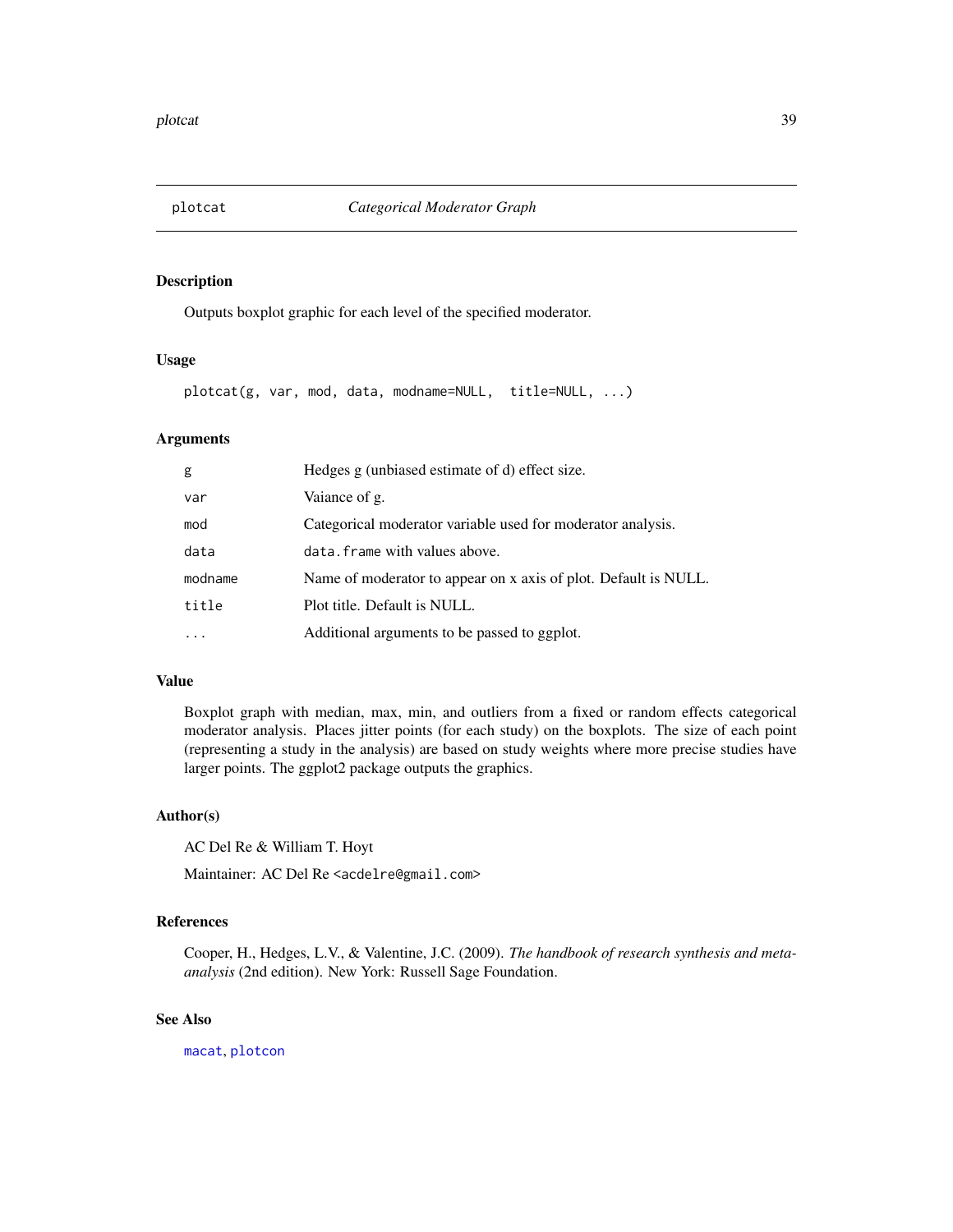#### Examples

```
id < -c(1, 1:19)n.1<-c(10,20,13,22,28,12,12,36,19,12,36,75,33,121,37,14,40,16,14,20)
n.2 <- c(11,22,10,20,25,12,12,36,19,11,34,75,33,120,37,14,40,16,10,21)
g \leftarrow c(.68,.56,.23,.64,.49,-.04,1.49,1.33,.58,1.18,-.11,1.27,.26,.40,.49,.51,.40,.34,.42,1.16)
var.g <- c(.08,.06,.03,.04,.09,.04,.009,.033,.0058,.018,.011,.027,.026,.0040,
.049,.0051,.040,.034,.0042,.016)
mod<-factor(c(rep(c(1,1,2,3),5)))
df<-data.frame(id, n.1,n.2, g, var.g,mod)
# Example
## Not run: plotcat(g = g, var = var.g, mod = mod, data = df, method= "random",
modname= "Moderator")
## End(Not run)
```
plotcon *Meta Regression Scatterplot*

# Description

Outputs a scatterplot from a fixed or random effects meta regression (continuous and/or categorical).

#### Usage

```
plotcon(g, var, mod, data, method= "random", modname=NULL,
  title=NULL, ...)
```
#### Arguments

| g        | Hedges g (unbiased estimate of d) effect size.                                                                                     |
|----------|------------------------------------------------------------------------------------------------------------------------------------|
| var      | Vaiance of g.                                                                                                                      |
| mod      | Categorical moderator variable used for moderator analysis.                                                                        |
| method   | Default is random (Restricted-Maximal Likelihood), which is the standard ran-<br>dom effects method. For fixed effects, use fixed. |
| data     | data. frame with values above.                                                                                                     |
| modname  | Name of moderator to appear on x axis of plot. Default is NULL.                                                                    |
| title    | Plot title. Default is NULL.                                                                                                       |
| $\ddots$ | Additional arguments to be passed to ggplot.                                                                                       |

# Value

Scatterplot with fixed or random effects regression line with size of visual points based on study weights, where the more precise studies have larger points. The ggplot2 package outputs the rich graphics.

<span id="page-39-0"></span>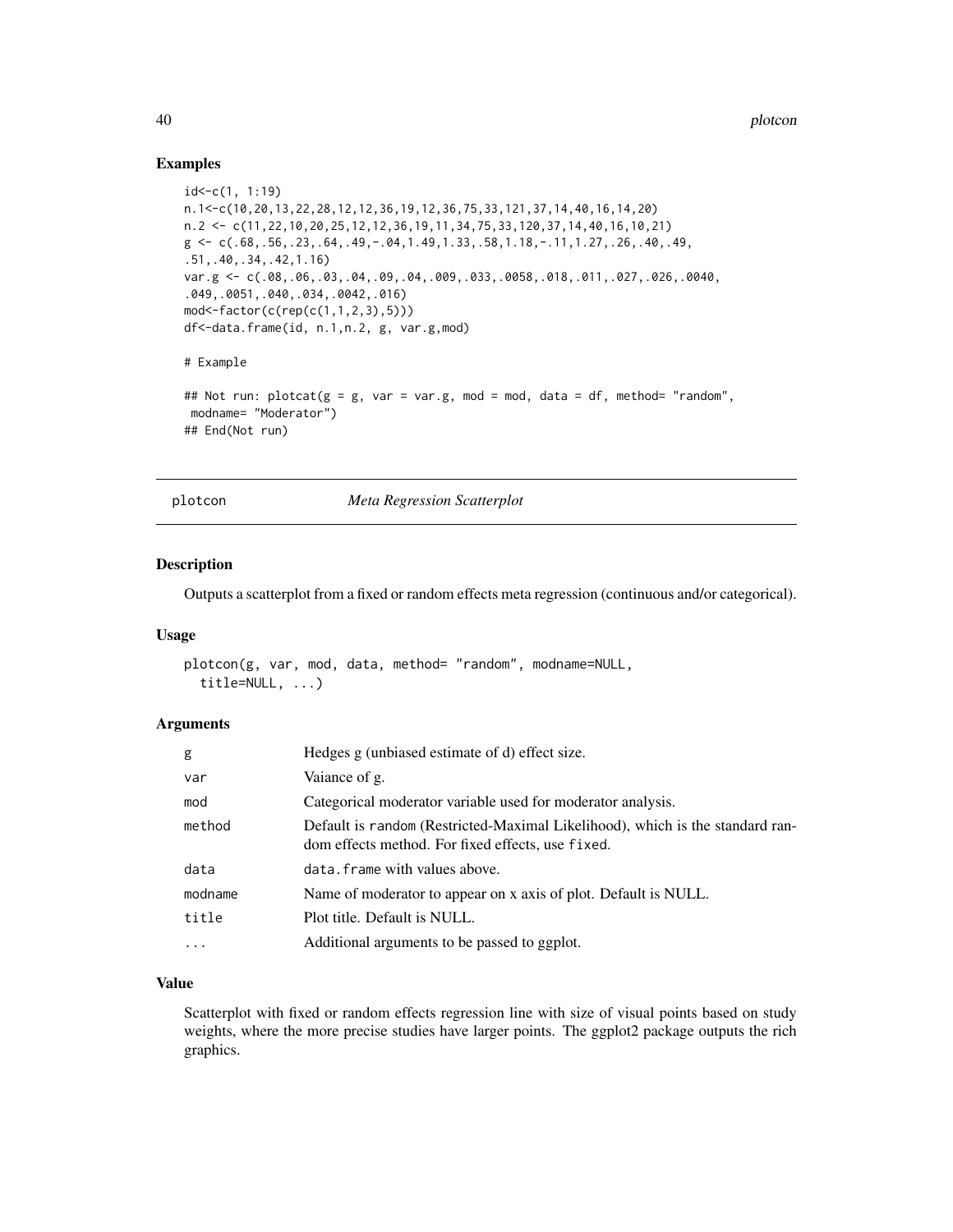#### <span id="page-40-0"></span>PubBias 41

#### Author(s)

AC Del Re & William T. Hoyt

Maintainer: AC Del Re <acdelre@gmail.com>

### References

Cooper, H., Hedges, L.V., & Valentine, J.C. (2009). *The handbook of research synthesis and meta analysis* (2nd edition). New York: Russell Sage Foundation.

#### See Also

[mareg](#page-31-1), [plotcat](#page-38-1)

# Examples

# SAMPLE DATA MA2 <-read.table(textConnection(" id es1 var1 n.1 n.2 mod1 mod2 1 1 0.5695938 0.04906967 26 30 a 20 2 2 0.4123667 0.04362541 28 34 b 30 3 3 0.4084333 0.04458363 34 28 a 25 4 4 0.5014756 0.04186354 37 29 b 35 5 5 0.5540745 0.04339382 31 32 b 40 6 1 0.5695938 0.04906967 26 30 a 20 7 2 0.4123667 0.04362541 28 34 b 30 8 3 0.4084333 0.04458363 34 28 a 25 9 4 0.5014756 0.04186354 37 29 b 35 10 5 0.5540745 0.04339382 31 32 b 40"))

```
# EXAMPLE
plotcon(es1, var1, mod2, data=MA2, method= "fixed", modname="NULL", title="NULL")
```
PubBias *Assess for Publication Bias*

#### Description

Assess for publication bias in the meta-analytic data

# Usage

```
PubBias(data)
```
#### **Arguments**

data data.frame having been analyzed by the weights function with id and z.score (standardized z-value).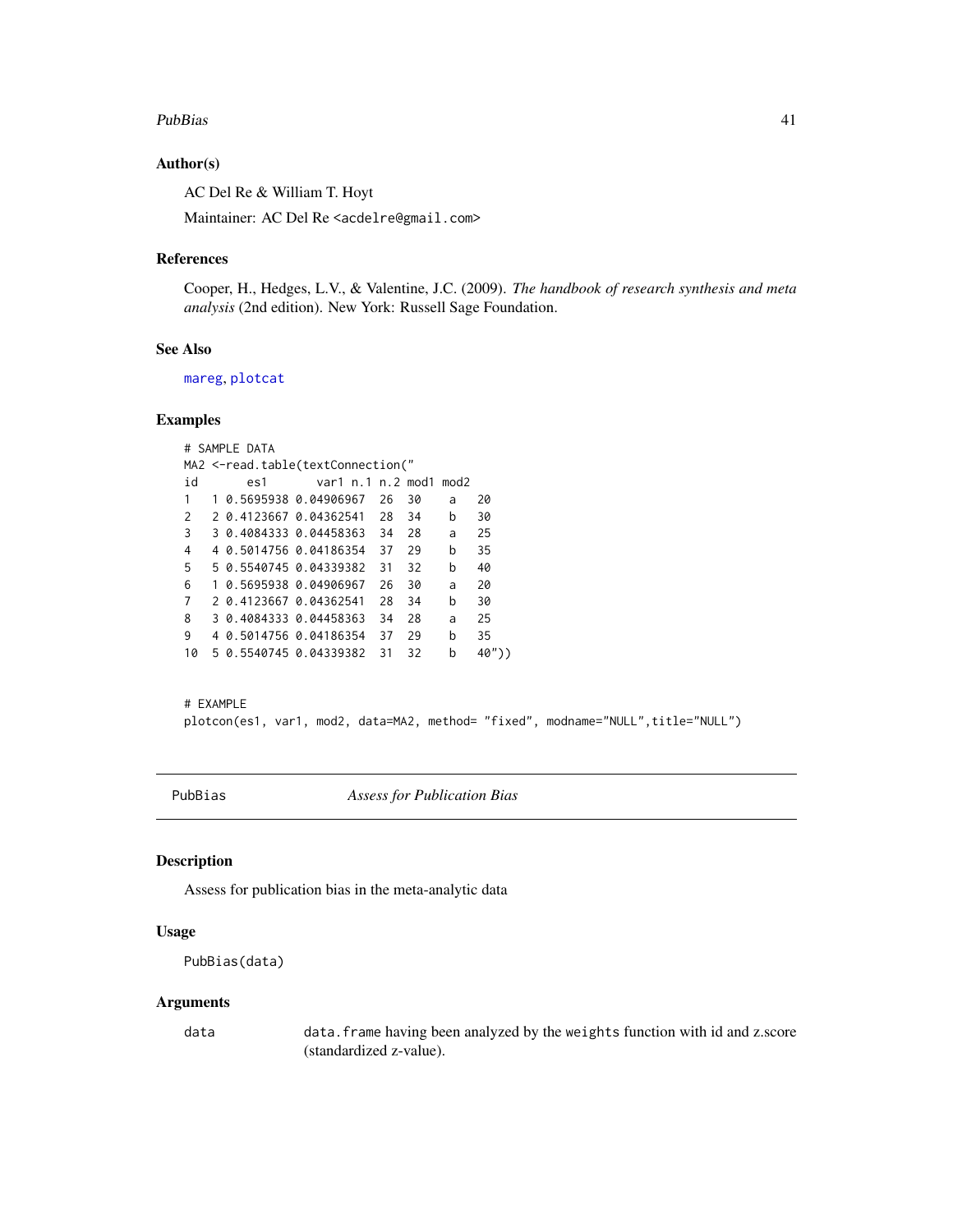# <span id="page-41-0"></span>Value

| k     | Number of studies.                                                                                                          |
|-------|-----------------------------------------------------------------------------------------------------------------------------|
| Z.    | Overall z-value for data set.                                                                                               |
| k0    | Number of studies needed to include with effect size $= 0$ (null) in order for the<br>$p > .05$ (null hypothesis retained). |
| k.per | Number of missing studies for every observed study for the overall effect to be<br>nullified.                               |

#### Author(s)

AC Del Re & William T. Hoyt

Maintainer: AC Del Re <acdelre@gmail.com>

# References

Sutton, A. J. (2009). Publication bias. In H. Cooper, L. V. Hedges, & J. C. Valentine (Eds.), *The handbook of research synthesis and meta analysis* (pp. 435-452). New York: Russell Sage Foundation.

# See Also

[weights](#page-0-0)

<span id="page-41-1"></span>p\_to\_d1 *One-tailed p-value to Standardized Mean Difference (d)*

# Description

One-tailed p-value reported in the primary study to Standardized Mean Difference (d)

# Usage

p\_to\_d1(p, n.1, n.2)

# Arguments

| p    | One-tailed p-value reported in primary study. |
|------|-----------------------------------------------|
| n. 1 | Sample size of treatment group.               |
| n. 2 | Sample size of comparison group.              |

# Value

| d     | Standardized mean difference (d). |
|-------|-----------------------------------|
| var d | Variance of d.                    |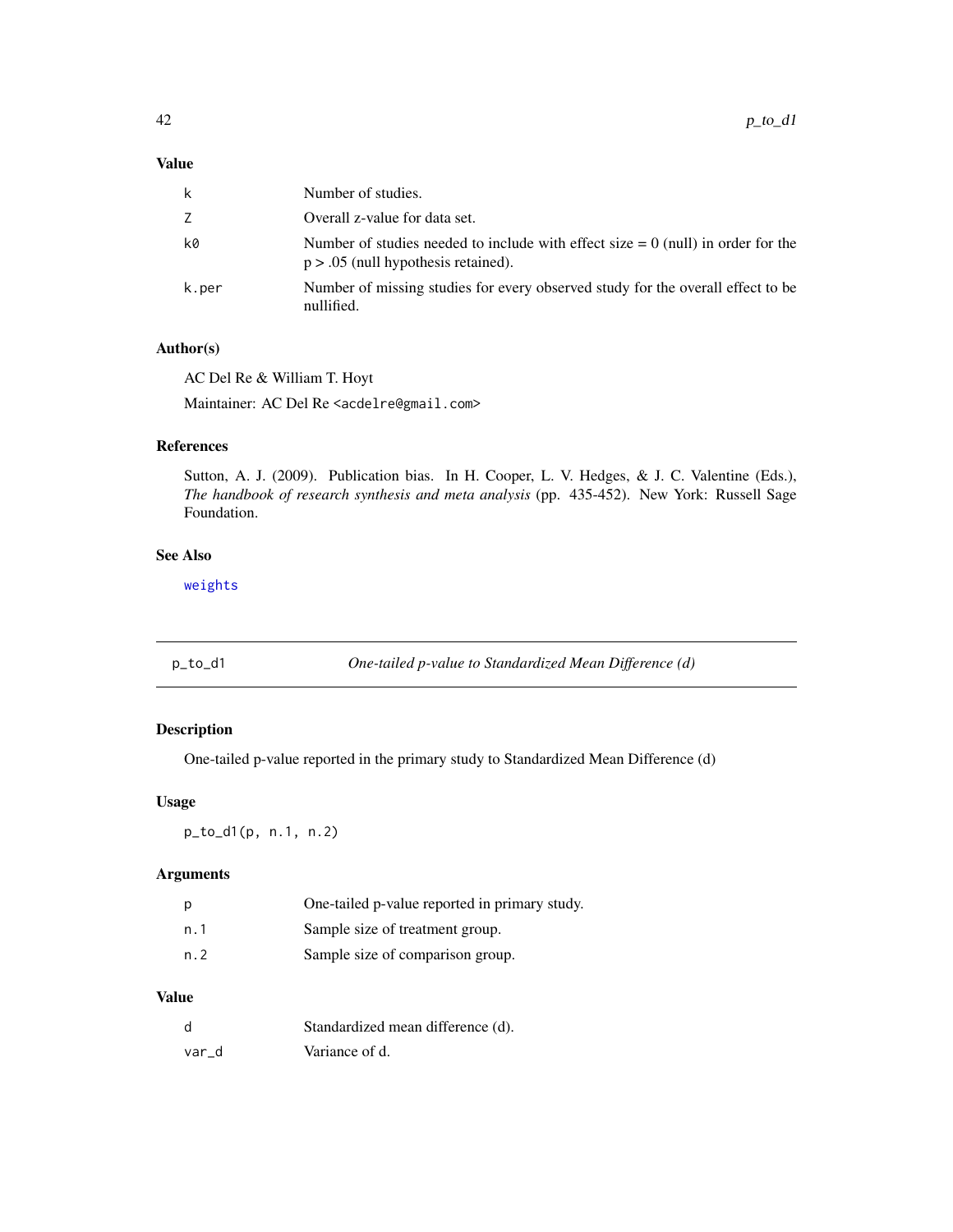#### <span id="page-42-0"></span> $p_to_d2$  43

## Author(s)

AC Del Re & William T. Hoyt

Maintainer: AC Del Re <acdelre@gmail.com>

#### References

Borenstein (2009). Effect sizes for continuous data. In H. Cooper, L. V. Hedges, & J. C. Valentine (Eds.), *The handbook of research synthesis and meta analysis* (pp. 279-293). New York: Russell Sage Foundation.

# See Also

```
d_to_g, mean_to_d, mean_to_d2, t_to_d, f_to_d, p_to_d2, ancova_to_d1, ancova_to_d2, tt.ancova_to_d,
f.ancova_to_d, r_to_d, p.ancova_to_d1, p.ancova_to_d2, lor_to_d, prop_to_or, prop_to_d,
r_from_chi, r_from_d, r_from_d1, r_from_t
```
<span id="page-42-1"></span>p\_to\_d2 *Two-tailed p-value to Standardized Mean Difference (d)*

#### Description

One-tailed p-value reported in primary study to Standardized Mean Difference (d)

#### Usage

p\_to\_d2(p, n.1, n.2)

# Arguments

| р   | Two-tailed p-value reported in primary study. |
|-----|-----------------------------------------------|
| n.1 | Sample size of treatment group.               |
| n.2 | Sample size of comparison group.              |

# Value

| d     | Standardized mean difference (d). |
|-------|-----------------------------------|
| var d | Variance of d.                    |

# Author(s)

AC Del Re & William T. Hoyt Maintainer: AC Del Re <acdelre@gmail.com>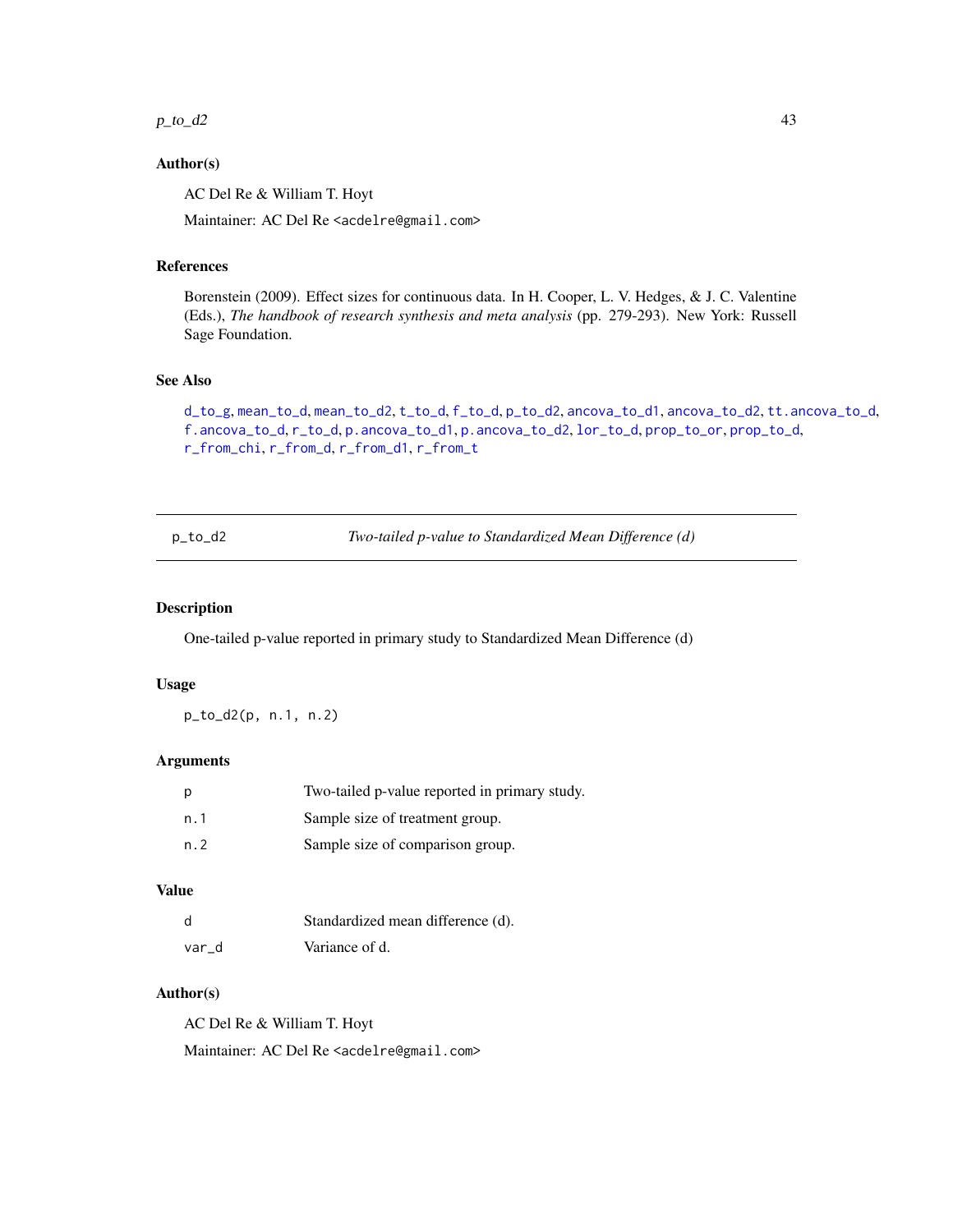#### <span id="page-43-0"></span>References

Borenstein (2009). Effect sizes for continuous data. In H. Cooper, L. V. Hedges, & J. C. Valentine (Eds.), *The handbook of research synthesis and meta analysis* (pp. 279-293). New York: Russell Sage Foundation.

#### See Also

[d\\_to\\_g](#page-19-1), [mean\\_to\\_d](#page-33-1), [mean\\_to\\_d2](#page-34-1), [t\\_to\\_d](#page-51-1), [f\\_to\\_d](#page-22-1), [p\\_to\\_d1](#page-41-1), [ancova\\_to\\_d1](#page-9-1), [ancova\\_to\\_d2](#page-10-1), [tt.ancova\\_to\\_d](#page-50-1), [f.ancova\\_to\\_d](#page-20-1), [r\\_to\\_d](#page-49-1), [p.ancova\\_to\\_d1](#page-36-1), [p.ancova\\_to\\_d2](#page-37-1), [lor\\_to\\_d](#page-26-1), [prop\\_to\\_or](#page-0-0), [prop\\_to\\_d](#page-0-0), [r\\_from\\_chi](#page-45-1), [r\\_from\\_d](#page-46-1), [r\\_from\\_d1](#page-47-1), [r\\_from\\_t](#page-48-1)

| Explained Variance<br>r <sub>2</sub> |
|--------------------------------------|
|--------------------------------------|

#### Description

Compares tau-squared from empty model (omnibus or overall weighted mean) to model with moderators and provides percentage of explained variance.

#### Usage

 $r2(x)$ 

#### Arguments

x Will take either a mareg (meta-regression), or macat (single predictor categorical moderator analysis) object and evaluate.

# Author(s)

AC Del Re & William T. Hoyt

Maintainer: AC Del Re <acdelre@gmail.com>

#### Examples

```
# Sample data
id < -c(1:20)n.1<-c(10,20,13,22,28,12,12,36,19,12,36,75,33,121,37,14,40,16,14,20)
n.2 <- c(11,22,10,20,25,12,12,36,19,11,34,75,33,120,37,14,40,16,10,21)
g \leftarrow c(.68,.56,.23,.64,.49,-.04,1.49,1.33,.58,1.18,-.11,1.27,.26,.40,.49,.51,.40,.34,.42,1.16)
var.g <- c(.08,.06,.03,.04,.09,.04,.009,.033,.0058,.018,.011,.027,.026,.0040,
.049,.0051,.040,.034,.0042,.016)
mod<-factor(c(rep(c(1,1,2,3),5)))
mods2<-c(rep(1:5,4))
df<-data.frame(id, n.1,n.2, g, var.g,mod, mods2)
```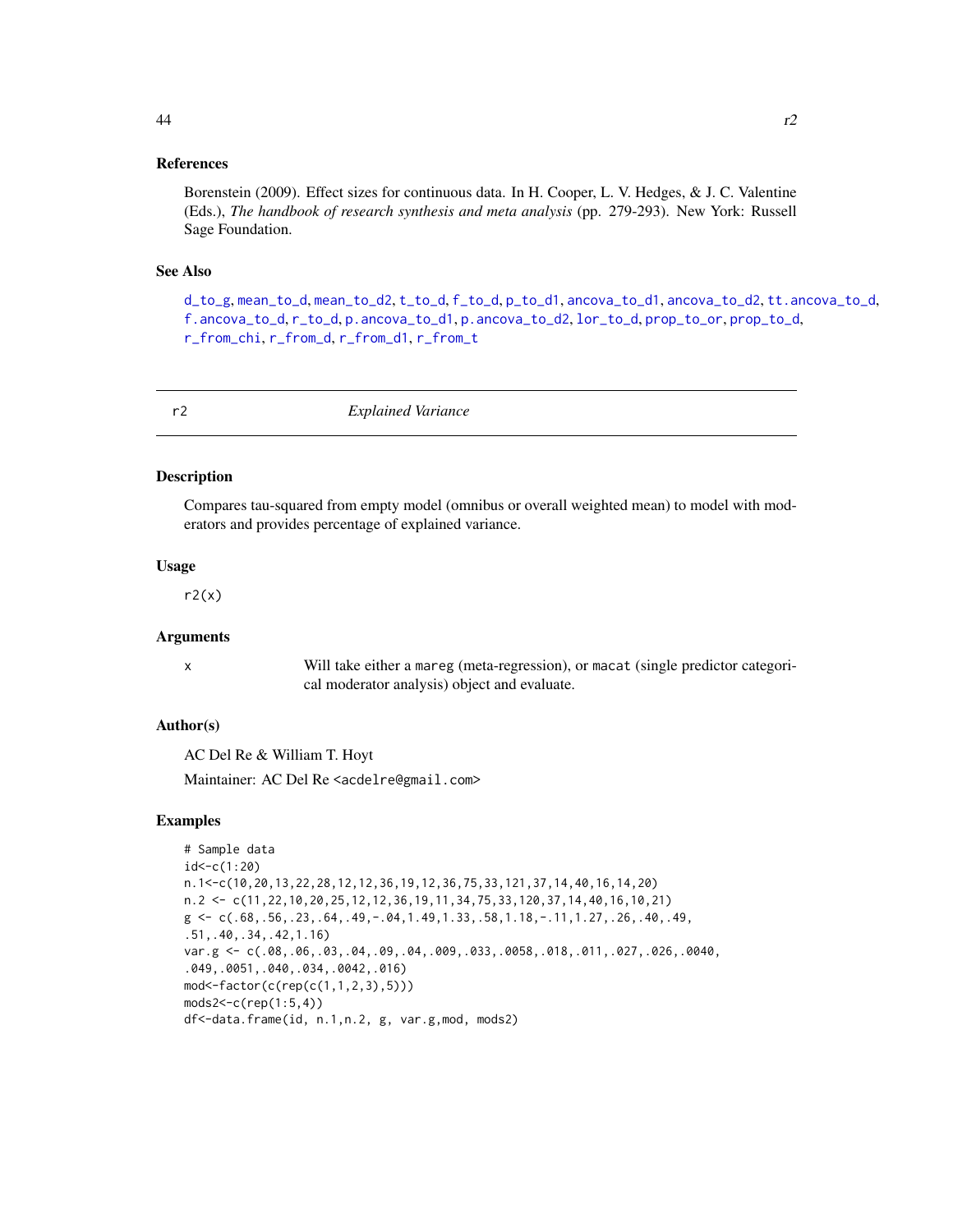#### <span id="page-44-0"></span> $r_{\rm{c}}$  and  $r_{\rm{d}}$  and  $r_{\rm{d}}$  and  $r_{\rm{d}}$  and  $r_{\rm{d}}$  and  $r_{\rm{d}}$  and  $r_{\rm{d}}$  and  $r_{\rm{d}}$  and  $r_{\rm{d}}$  and  $r_{\rm{d}}$  and  $r_{\rm{d}}$  and  $r_{\rm{d}}$  and  $r_{\rm{d}}$  and  $r_{\rm{d}}$  and  $r_{\rm{d}}$  and  $r_{\rm{d}}$  a

```
# Examples
# mareg fuction
temp \leq mareg(g\leq mod + mods2, var = var.g, method = "REML", data = df)
r2(temp)
```
### robustSE *Robust standard error*

# Description

When the correlation between dependent effect sizes are unknown, one approach is to conduct the meta-analysis by assuming that the effect sizes are independent. Then, Hedges et al. (2010) robust standard error procedure can be calculated to adjust for dependence.

#### Usage

robustSE(model, cluster=NULL, CI=.95, digits=3)

# Arguments

| model   | omnibus or moderator model object fitted from mareg() function.                                                                                   |
|---------|---------------------------------------------------------------------------------------------------------------------------------------------------|
| cluster | Name of variable where the dependencies are present. This will typically be the<br>variable for <i>study id</i> where length(unique(study_id))>1. |
| СI      | Confidence interval. Defaults to .95.                                                                                                             |
| digits  | Number of digits to output. Defaults to 3.                                                                                                        |

# Value

| estimate | Meta-regression coefficient estimate.                |
|----------|------------------------------------------------------|
| se       | Adjusted Standard error of the estimate coefficient. |
| t        | t-value.                                             |
| ci.1     | Adjusted Lower 95% confidence interval.              |
| ci.u     | Adjusted Upper 95% confidence interval.              |
| p        | p-value.                                             |

#### Author(s)

Mike Cheung with modifications by AC Del Re

# References

Hedges, L. V., Tipton, E., & Johnson, M. C. (2010). Robust variance estimation in meta-regression with dependent effect size estimates. Research Synthesis Methods, 1(1), 39-65. doi:10.1002/jrsm.5 Cheung, M.W.L. (2012). metaSEM: An R package for meta-analysis using structural equation modeling. Manuscript submitted for publication.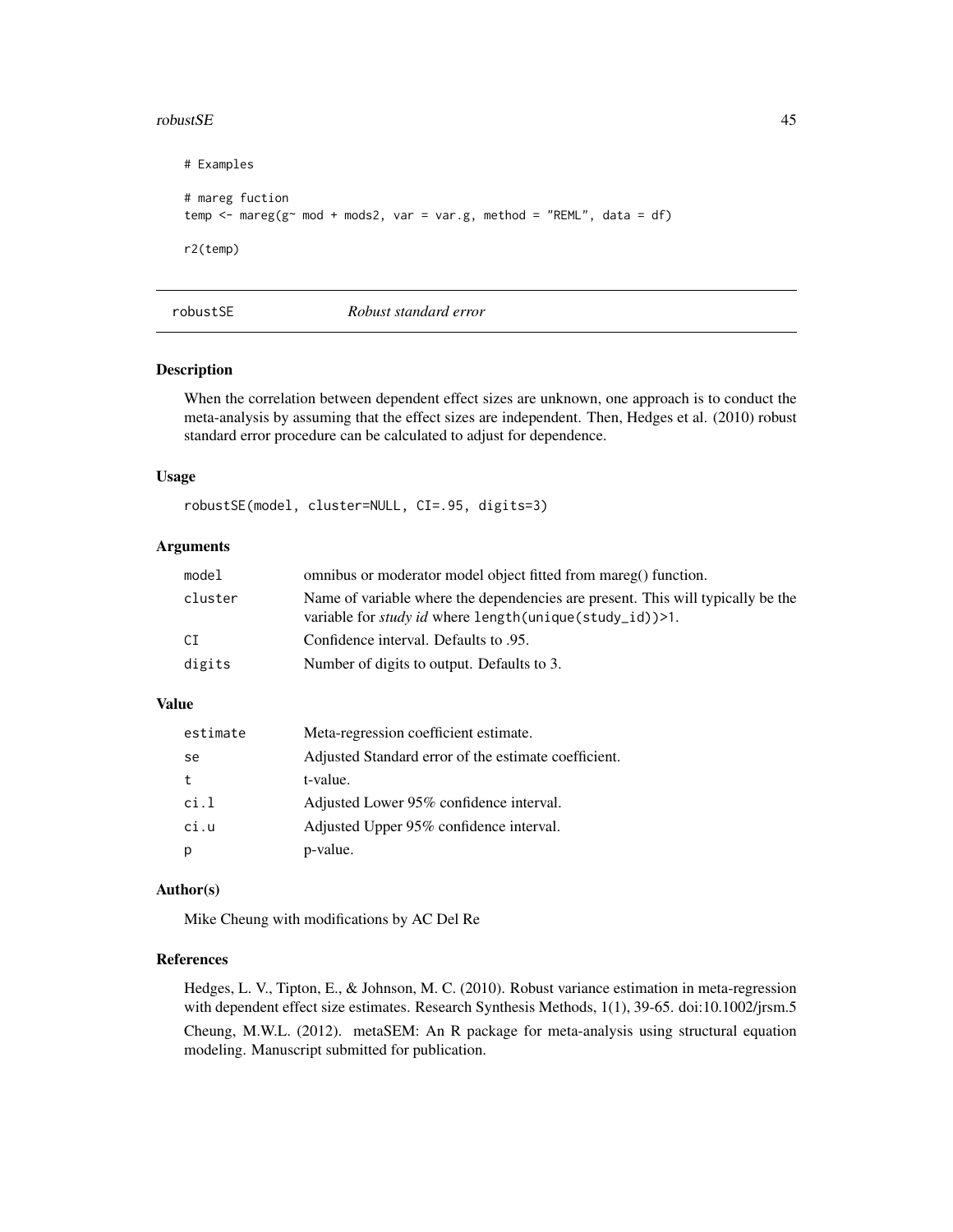# See Also

[mareg](#page-31-1),

# Examples

```
# install metafor
# install.packages('metafor', dependencies = TRUE)
# Sample data
id<-c(1:20)
n.1<-c(10,20,13,22,28,12,12,36,19,12,36,75,33,121,37,14,40,16,14,20)
n.2 <- c(11,22,10,20,25,12,12,36,19,11,34,75,33,120,37,14,40,16,10,21)
g \leftarrow c(.68, .56, .23, .64, .49, -.04, 1.49, 1.33, .58, 1.18, -.11, 1.27, .26, .40, .49,.51,.40,.34,.42,1.16)
var.g <- c(.08,.06,.03,.04,.09,.04,.009,.033,.0058,.018,.011,.027,.026,.0040,
.049,.0051,.040,.034,.0042,.016)
mod<-factor(c(rep(c(1,1,2,3),5)))
mods2<-c(rep(1:5,4))
df<-data.frame(id, n.1,n.2, g, var.g,mod, mods2)
```
# # Examples

```
# Adjusted SE
robustSE(maxeg(g~mod + modes2, var = var.g, method = "REM", data = df))
```
# <span id="page-45-1"></span>r\_from\_chi *Chi-Squared to Correlation*

# Description

Converting Chi-squared statistic (with 1 degree of freedom) reported in primary study to r

# Usage

r\_from\_chi(chi.sq, n)

#### Arguments

| chi.sq | Chi squared statistic from primary study. |
|--------|-------------------------------------------|
|        | Sample size in primary study.             |

# Value

Computes correlation coefficient (r).

<span id="page-45-0"></span>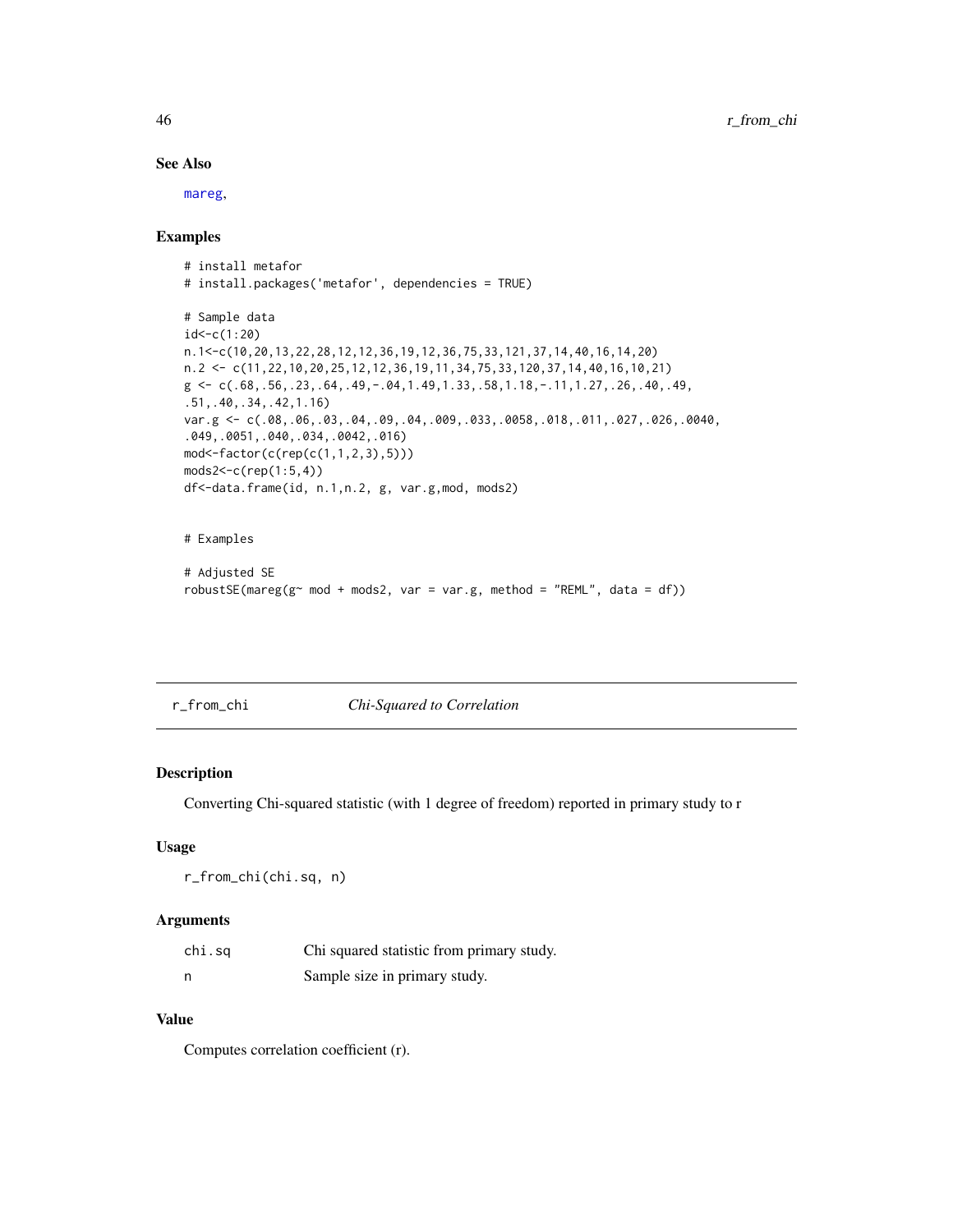#### <span id="page-46-0"></span> $r_f$  from  $d$  47

#### Author(s)

AC Del Re & William T. Hoyt Maintainer: AC Del Re <acdelre@gmail.com>

# See Also

```
d_to_g, mean_to_d, mean_to_d2, t_to_d, f_to_d, p_to_d1, p_to_d2, ancova_to_d1, ancova_to_d2,
tt.ancova_to_d, f.ancova_to_d, r_to_d, p.ancova_to_d1, p.ancova_to_d2, lor_to_d, prop_to_or,
prop_to_d, r_from_d, r_from_d1, r_from_t
```
<span id="page-46-1"></span>

r\_from\_d *Correlation from Mean Difference*

# Description

Converts d (mean difference) to r where n.tmt = n.comparison (see section 12.5.4, Borenstein, 2009; pp. 234).

#### Usage

 $r_f$ from\_d(d, var.d, a = 4)

#### Arguments

| d     | Mean difference statistic (d) reported in primary study. |
|-------|----------------------------------------------------------|
| var.d | Variance of d reported in primary study.                 |
| a     | Used to compute correlation. Default is 4.               |

# Value

Outputs a correlation coefficient (r).

#### Author(s)

AC Del Re & William T. Hoyt Maintainer: AC Del Re <acdelre@gmail.com>

# References

Borenstein (2009). Effect sizes for continuous data. In H. Cooper, L. V. Hedges, & J. C. Valentine (Eds.), *The handbook of research synthesis and meta analysis* (pp. 279-293). New York: Russell Sage Foundation.

# See Also

[d\\_to\\_g](#page-19-1), [mean\\_to\\_d](#page-33-1), [mean\\_to\\_d2](#page-34-1), [t\\_to\\_d](#page-51-1), [f\\_to\\_d](#page-22-1), [p\\_to\\_d1](#page-41-1), [p\\_to\\_d2](#page-42-1), [ancova\\_to\\_d1](#page-9-1), [ancova\\_to\\_d2](#page-10-1), [tt.ancova\\_to\\_d](#page-50-1), [f.ancova\\_to\\_d](#page-20-1), [r\\_to\\_d](#page-49-1), [p.ancova\\_to\\_d1](#page-36-1), [p.ancova\\_to\\_d2](#page-37-1), [lor\\_to\\_d](#page-26-1), [prop\\_to\\_or](#page-0-0), [prop\\_to\\_d](#page-0-0), [r\\_from\\_chi](#page-45-1), [r\\_from\\_d1](#page-47-1), [r\\_from\\_t](#page-48-1)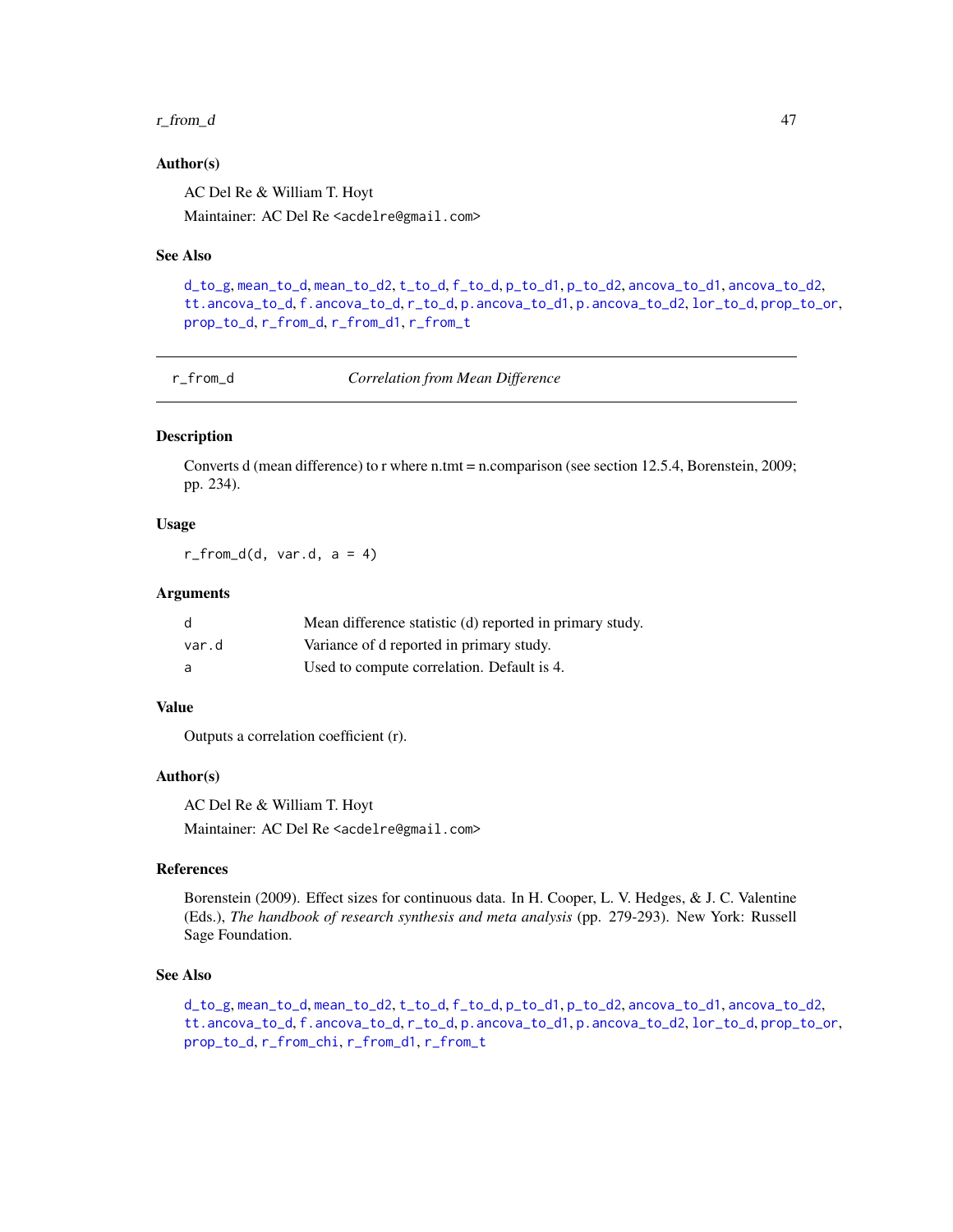<span id="page-47-1"></span><span id="page-47-0"></span>

Converts d (mean difference) reported in primary study to r (correlation coefficient) where sample size of the treatment group is not equal to the sample size of the comparison group (see section 12.5.4, Borenstein, 2009; pp. 234).

#### Usage

r\_from\_d1(d, n.1, n.2, var.d)

# Arguments

| d     | Mean difference statistic (d) reported in primary study. |
|-------|----------------------------------------------------------|
| n. 1  | sample size of group one reported in primary study.      |
| n.2   | sample size of group two reported in primary study.      |
| var.d | variance of d reported in primary study.                 |

### Value

Computes a correlation coefficient (r).

# Author(s)

AC Del Re & William T. Hoyt

Maintainer: AC Del Re <acdelre@gmail.com>

#### References

Borenstein (2009). Effect sizes for continuous data. In H. Cooper, L. V. Hedges, & J. C. Valentine (Eds.), *The handbook of research synthesis and meta analysis* (pp. 279-293). New York: Russell Sage Foundation.

#### See Also

[d\\_to\\_g](#page-19-1), [mean\\_to\\_d](#page-33-1), [mean\\_to\\_d2](#page-34-1), [t\\_to\\_d](#page-51-1), [f\\_to\\_d](#page-22-1), [p\\_to\\_d1](#page-41-1), [p\\_to\\_d2](#page-42-1), [ancova\\_to\\_d1](#page-9-1), [ancova\\_to\\_d2](#page-10-1), [tt.ancova\\_to\\_d](#page-50-1), [f.ancova\\_to\\_d](#page-20-1), [r\\_to\\_d](#page-49-1), [p.ancova\\_to\\_d1](#page-36-1), [p.ancova\\_to\\_d2](#page-37-1), [lor\\_to\\_d](#page-26-1), [prop\\_to\\_or](#page-0-0), [prop\\_to\\_d](#page-0-0), [r\\_from\\_chi](#page-45-1), [r\\_from\\_d](#page-46-1), [r\\_from\\_t](#page-48-1)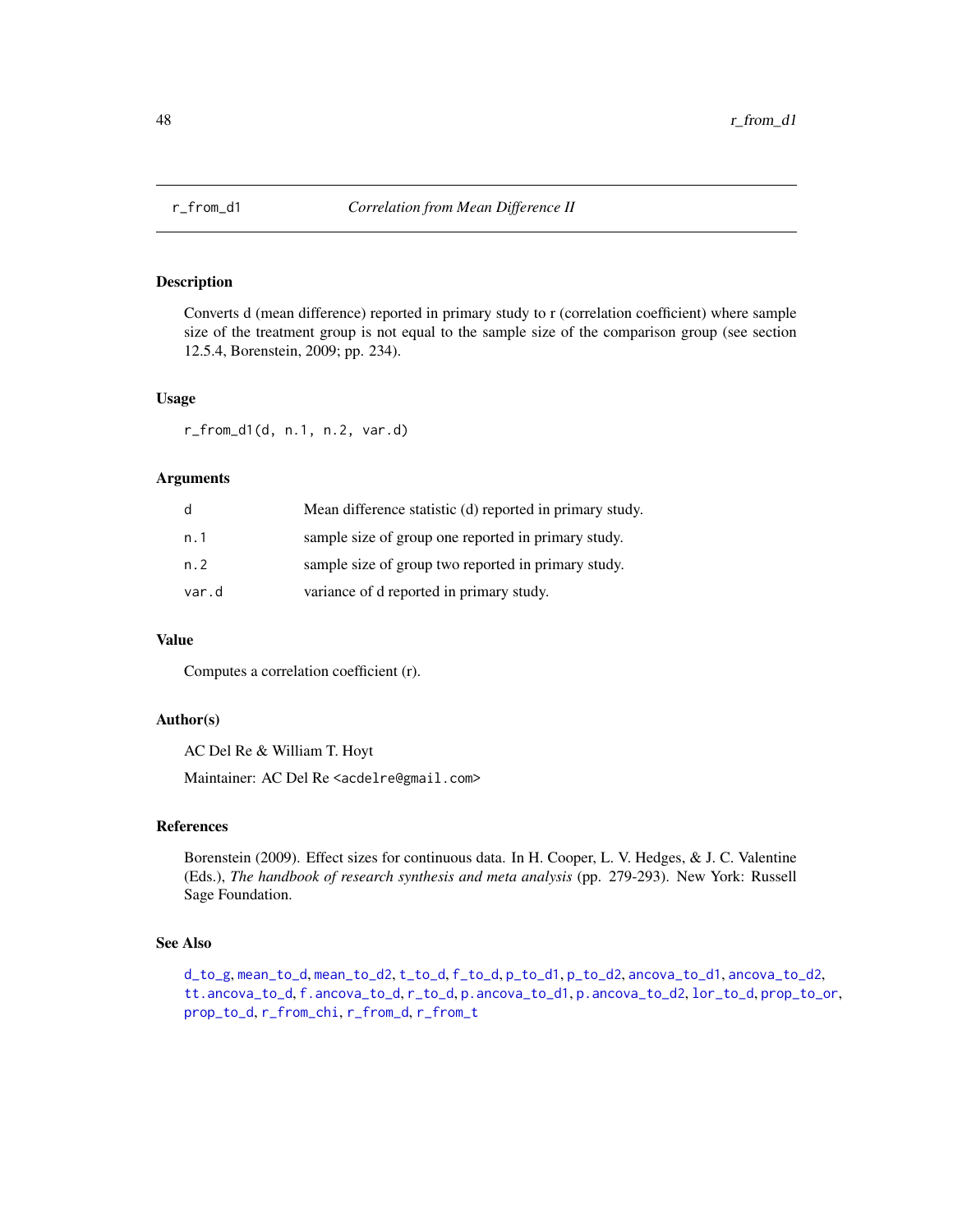<span id="page-48-1"></span><span id="page-48-0"></span>

Compute correlation from t-value reported in the primary study (see section 12.5.4, Borenstein, 2009; pp. 234).

#### Usage

r\_from\_t(t, n)

# Arguments

|   | t-statistic value reported in primary study. |
|---|----------------------------------------------|
| n | Sample size reported in primary study.       |

# Value

Outputs the correlation coefficient (r).

#### Author(s)

AC Del Re & William T. Hoyt

Maintainer: AC Del Re <acdelre@gmail.com>

#### References

Borenstein (2009). Effect sizes for continuous data. In H. Cooper, L. V. Hedges, & J. C. Valentine (Eds.), *The handbook of research synthesis and meta analysis* (pp. 279-293). New York: Russell Sage Foundation.

#### See Also

[d\\_to\\_g](#page-19-1), [mean\\_to\\_d](#page-33-1), [mean\\_to\\_d2](#page-34-1), [t\\_to\\_d](#page-51-1), [f\\_to\\_d](#page-22-1), [p\\_to\\_d1](#page-41-1), [p\\_to\\_d2](#page-42-1), [ancova\\_to\\_d1](#page-9-1), [ancova\\_to\\_d2](#page-10-1), [tt.ancova\\_to\\_d](#page-50-1), [f.ancova\\_to\\_d](#page-20-1), [r\\_to\\_d](#page-49-1), [p.ancova\\_to\\_d1](#page-36-1), [p.ancova\\_to\\_d2](#page-37-1), [lor\\_to\\_d](#page-26-1), [prop\\_to\\_or](#page-0-0), [prop\\_to\\_d](#page-0-0), [r\\_from\\_chi](#page-45-1), [r\\_from\\_d](#page-46-1), [r\\_from\\_d1](#page-47-1),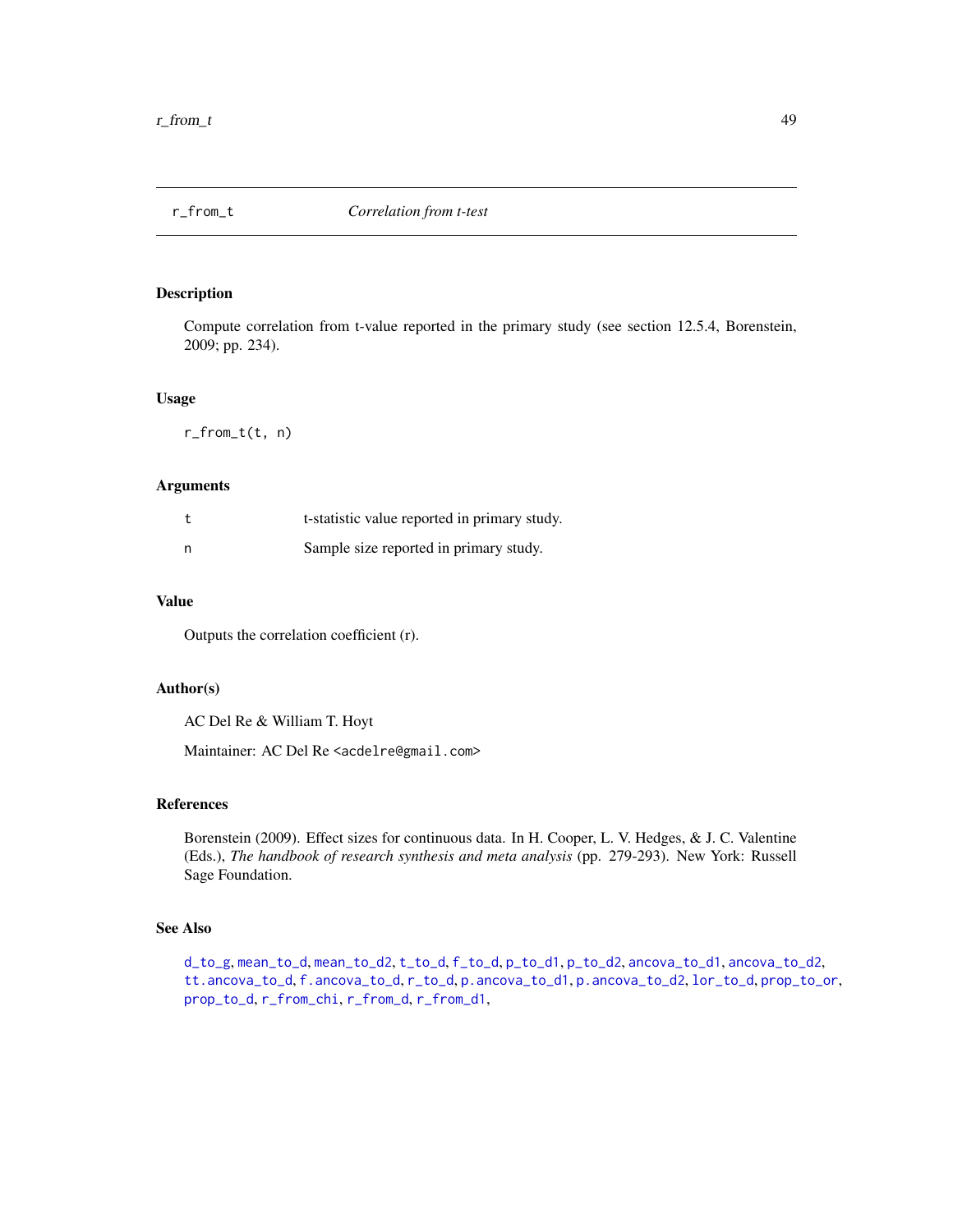<span id="page-49-1"></span><span id="page-49-0"></span>

Converts a correlation (r) to standardized mean difference (d).

#### Usage

r\_to\_d(r, N)

#### Arguments

|   | Correlation coefficient. |
|---|--------------------------|
| N | Total sample size.       |

# Value

|  | Standardized mean difference (d). |  |  |
|--|-----------------------------------|--|--|
|--|-----------------------------------|--|--|

#### Author(s)

AC Del Re & William T. Hoyt

Maintainer: AC Del Re <acdelre@gmail.com>

# References

Borenstein (2009). Effect sizes for continuous data. In H. Cooper, L. V. Hedges, & J. C. Valentine (Eds.), *The handbook of research synthesis and meta analysis* (pp. 279-293). New York: Russell Sage Foundation.

# See Also

[d\\_to\\_g](#page-19-1), [mean\\_to\\_d](#page-33-1), [mean\\_to\\_d2](#page-34-1), [t\\_to\\_d](#page-51-1), [f\\_to\\_d](#page-22-1), [p\\_to\\_d1](#page-41-1), [p\\_to\\_d2](#page-42-1), [ancova\\_to\\_d1](#page-9-1), [ancova\\_to\\_d2](#page-10-1), [tt.ancova\\_to\\_d](#page-50-1), [f.ancova\\_to\\_d](#page-20-1), [p.ancova\\_to\\_d1](#page-36-1), [p.ancova\\_to\\_d2](#page-37-1), [lor\\_to\\_d](#page-26-1), [prop\\_to\\_or](#page-0-0), [prop\\_to\\_d](#page-0-0), [r\\_from\\_chi](#page-45-1), [r\\_from\\_d](#page-46-1), [r\\_from\\_d1](#page-47-1), [r\\_from\\_t](#page-48-1)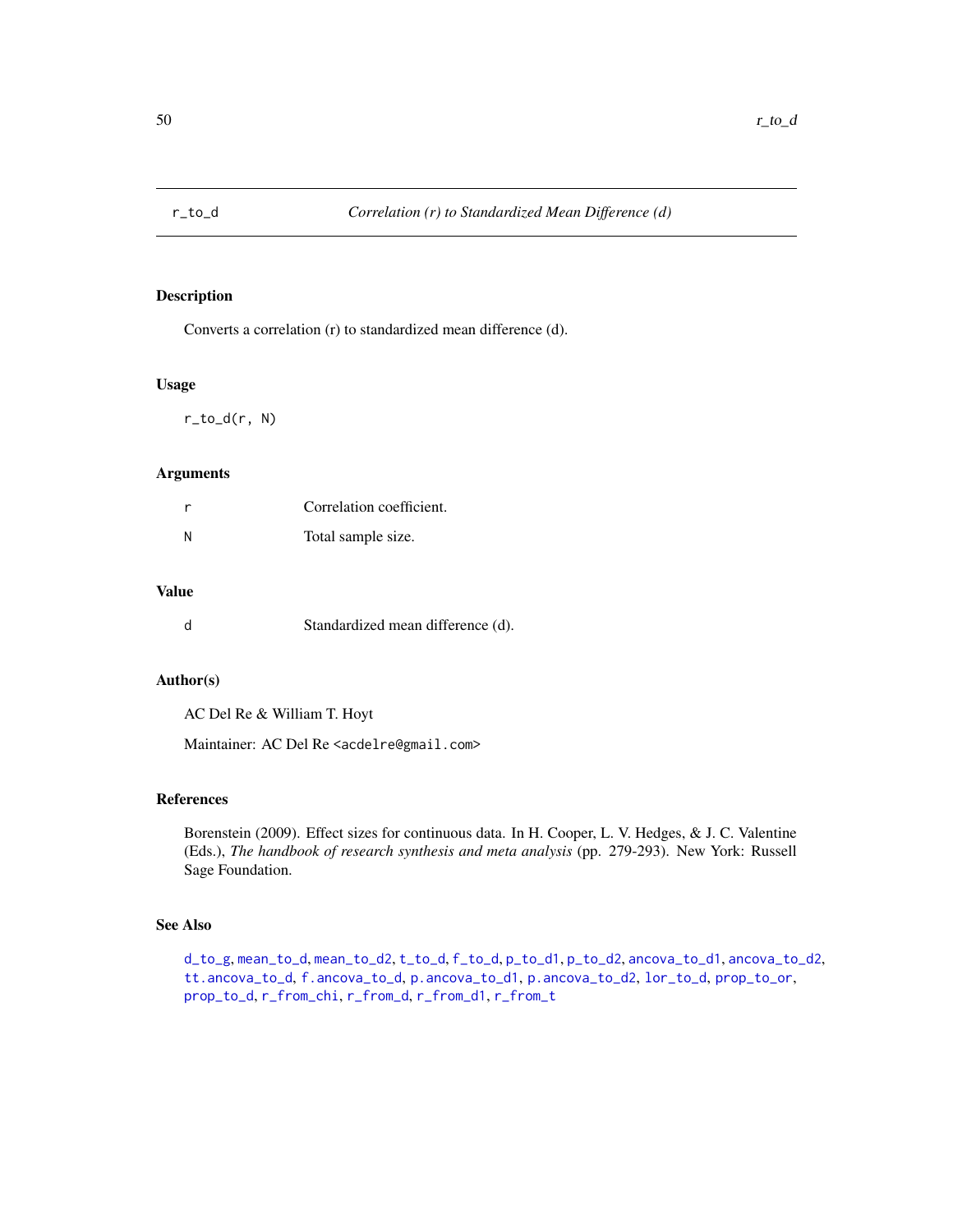<span id="page-50-1"></span><span id="page-50-0"></span>

Converts a t-test value from ANCOVA to a standardized mean difference (d)

# Usage

tt.ancova\_to\_d(t, n.1, n.2, R, q)

# Arguments

|     | t-test value reported in primary study.                |
|-----|--------------------------------------------------------|
| n.1 | Treatment group sample size.                           |
| n.2 | Comparison group sample size.                          |
| R   | Covariate outcome correlation or multiple correlation. |
|     | number of covariates.                                  |

# Value

| d     | Standardized mean difference (d) |
|-------|----------------------------------|
| var d | Variance of d                    |

# Author(s)

AC Del Re & William T. Hoyt

Maintainer: AC Del Re <acdelre@gmail.com>

# References

Borenstein (2009). Effect sizes for continuous data. In H. Cooper, L. V. Hedges, & J. C. Valentine (Eds.), *The handbook of research synthesis and meta analysis* (pp. 279-293). New York: Russell Sage Foundation.

# See Also

[d\\_to\\_g](#page-19-1), [mean\\_to\\_d](#page-33-1), [mean\\_to\\_d2](#page-34-1), [t\\_to\\_d](#page-51-1), [f\\_to\\_d](#page-22-1), [p\\_to\\_d1](#page-41-1), [p\\_to\\_d2](#page-42-1), [ancova\\_to\\_d1](#page-9-1), [ancova\\_to\\_d2](#page-10-1), [f.ancova\\_to\\_d](#page-20-1), [r\\_to\\_d](#page-49-1), [p.ancova\\_to\\_d1](#page-36-1), [p.ancova\\_to\\_d2](#page-37-1), [lor\\_to\\_d](#page-26-1), [prop\\_to\\_or](#page-0-0), [prop\\_to\\_d](#page-0-0), [r\\_from\\_chi](#page-45-1), [r\\_from\\_d](#page-46-1), [r\\_from\\_d1](#page-47-1), [r\\_from\\_t](#page-48-1)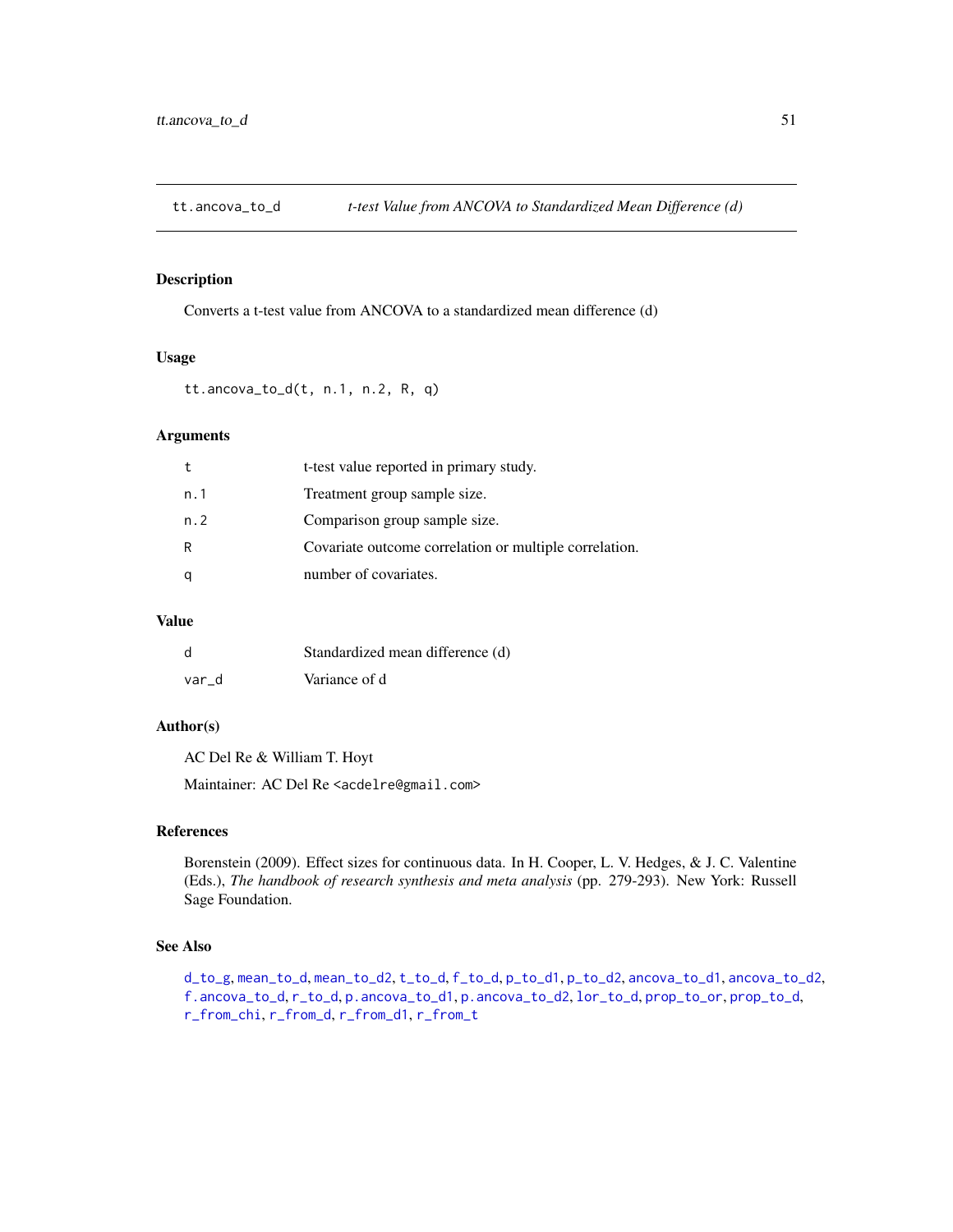<span id="page-51-1"></span><span id="page-51-0"></span>

Converts a t-test value reported in the primary study to a standardized mean difference (d).

### Usage

t\_to\_d(t, n.1, n.2)

# Arguments

| t    | t-test value reported in primary study. |
|------|-----------------------------------------|
| n. 1 | Sample size of treatment group.         |
| n. 2 | Sample size of comparison group.        |

# Value

| d     | Standardized mean difference (d). |
|-------|-----------------------------------|
| var d | Variance of d.                    |

# Author(s)

AC Del Re & William T. Hoyt

Maintainer: AC Del Re <acdelre@gmail.com>

# References

Borenstein (2009). Effect sizes for continuous data. In H. Cooper, L. V. Hedges, & J. C. Valentine (Eds.), *The handbook of research synthesis and meta analysis* (pp. 279-293). New York: Russell Sage Foundation.

#### See Also

[d\\_to\\_g](#page-19-1), [mean\\_to\\_d](#page-33-1), [mean\\_to\\_d2](#page-34-1), [f\\_to\\_d](#page-22-1), [p\\_to\\_d1](#page-41-1), [p\\_to\\_d2](#page-42-1), [ancova\\_to\\_d1](#page-9-1), [ancova\\_to\\_d2](#page-10-1), [tt.ancova\\_to\\_d](#page-50-1), [f.ancova\\_to\\_d](#page-20-1), [r\\_to\\_d](#page-49-1), [p.ancova\\_to\\_d1](#page-36-1), [p.ancova\\_to\\_d2](#page-37-1), [lor\\_to\\_d](#page-26-1), [prop\\_to\\_or](#page-0-0), [prop\\_to\\_d](#page-0-0), [r\\_from\\_chi](#page-45-1), [r\\_from\\_d](#page-46-1), [r\\_from\\_d1](#page-47-1), [r\\_from\\_t](#page-48-1)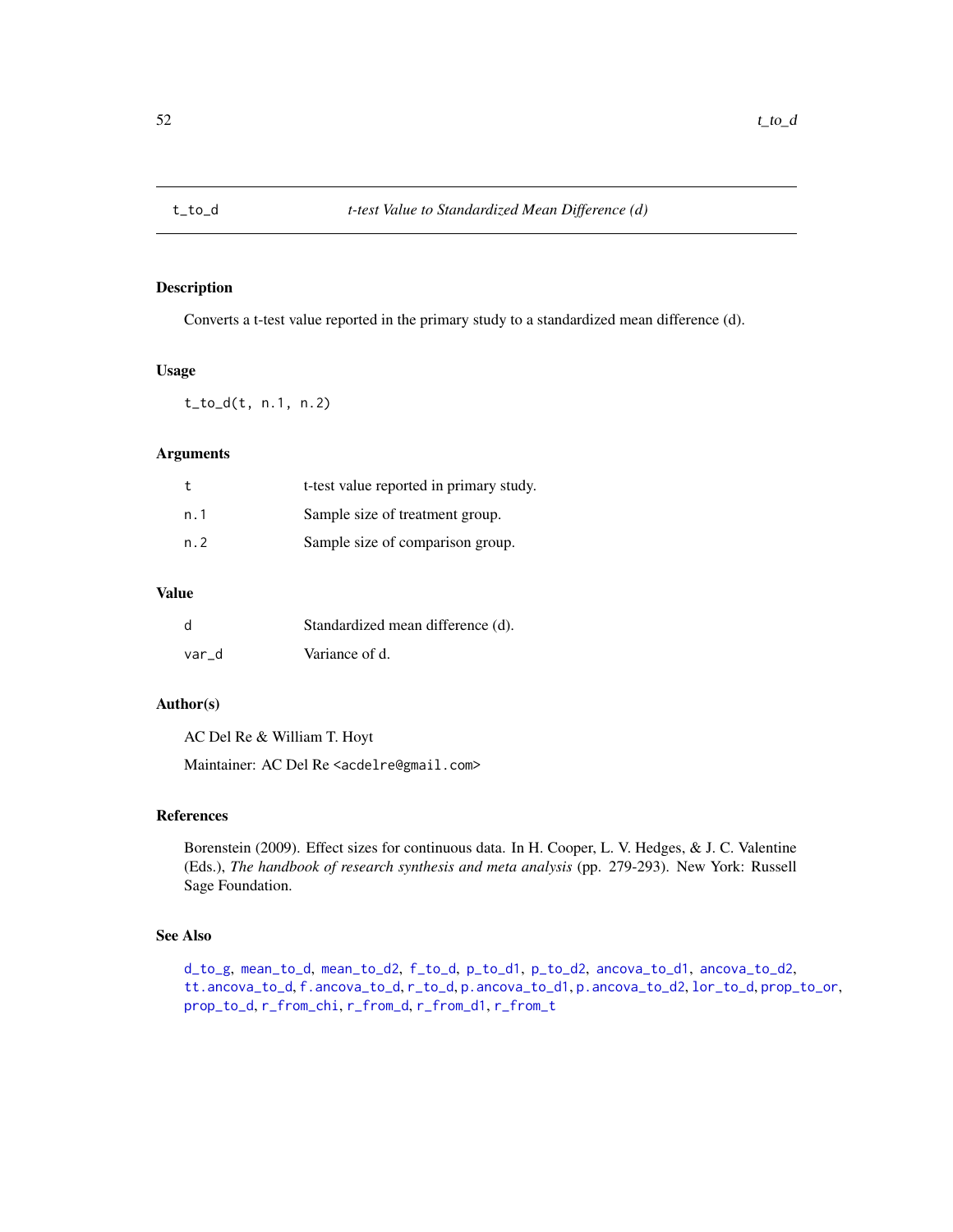<span id="page-52-1"></span><span id="page-52-0"></span>Function for exporting MA output to nicely formatted Word tables.

#### Usage

wd(object, get = FALSE, new = FALSE, ...)

# Arguments

| object              | Will take either an omni (Omnibus), mareg (meta-regression), or macat (single<br>predictor categorical moderator analysis) object and export to Word in a format-<br>ted table. |
|---------------------|---------------------------------------------------------------------------------------------------------------------------------------------------------------------------------|
| get                 | Start up the Word program? TRUE if an instance of Word is not currently open.                                                                                                   |
| new                 | Output data into a new Word document? TRUE or FALSE.                                                                                                                            |
| $\cdot \cdot \cdot$ | Additional arguments to be passed to R2wd functions.                                                                                                                            |

#### Details

This function depends of the R2wd package. See Christian Ritter (2010). R2wd: Write MS-Word documents from R. R package version 1.3 for the details of the R2wd package.

#### Author(s)

AC Del Re & William T. Hoyt Maintainer: AC Del Re <acdelre@gmail.com>

# References

Christian Ritter (2010). R2wd: Write MS-Word documents from R. R package version 1.3.

# See Also

[omni](#page-0-0), [mareg](#page-31-1), [macat](#page-27-1)

#### Examples

```
# Sample data
id<-c(1:20)
n.1<-c(10,20,13,22,28,12,12,36,19,12,36,75,33,121,37,14,40,16,14,20)
n.2 <- c(11,22,10,20,25,12,12,36,19,11,34,75,33,120,37,14,40,16,10,21)
g \leftarrow c(.68,.56,.23,.64,.49,-.04,1.49,1.33,.58,1.18,-.11,1.27,.26,.40,.49,.51,.40,.34,.42,1.16)
var.g <- c(.08,.06,.03,.04,.09,.04,.009,.033,.0058,.018,.011,.027,.026,.0040,
```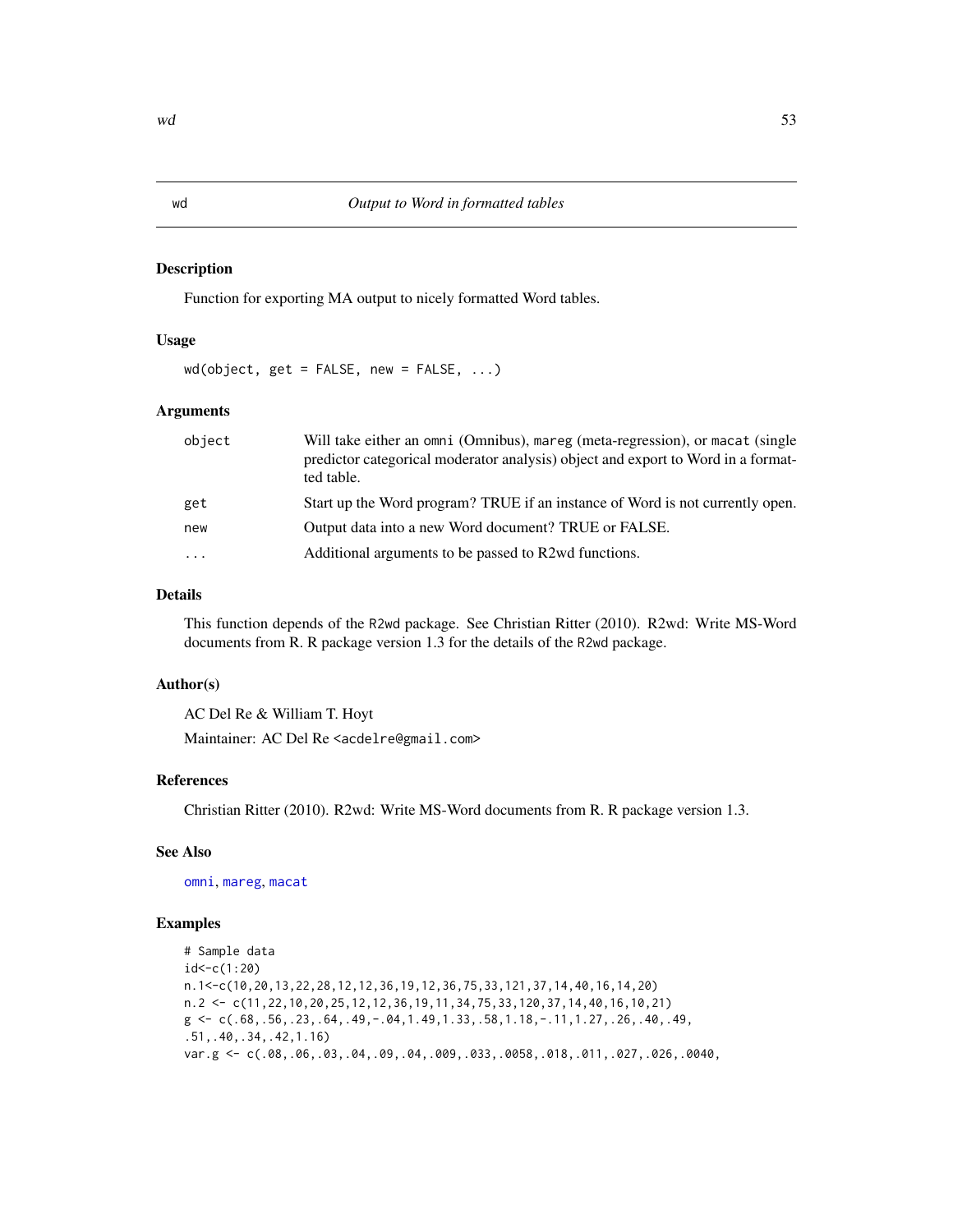```
.049,.0051,.040,.034,.0042,.016)
mod<-factor(c(rep(c(1,1,2,3),5)))
mods2<-c(rep(1:5,4))
df<-data.frame(id, n.1,n.2, g, var.g,mod, mods2)
# Examples
# install R2wd
# install.packages('R2wd', dependencies = TRUE)
# mareg fuction
temp \leq mareg(g\leq mod + mods2, var = var.g, method = "REML", data = df)
# Export data to Word in formatted table
## Not run: wd(temp, get = TRUE, new = TRUE)
```
#### wgts *Weights added to Meta Data*

#### Description

Adds weights to the meta-analysis data set.

#### Usage

wgts(g, var.g, data)

#### Arguments

| g     | Hedges g (unbiased standardized mean difference estimate). |
|-------|------------------------------------------------------------|
| var.g | Variance of g.                                             |
| data  | data. frame with values above.                             |

#### Value

Adds fixed and random-effects weights and confidence intervals to meta data set.

# Author(s)

AC Del Re & William T. Hoyt Maintainer: AC Del Re <acdelre@gmail.com>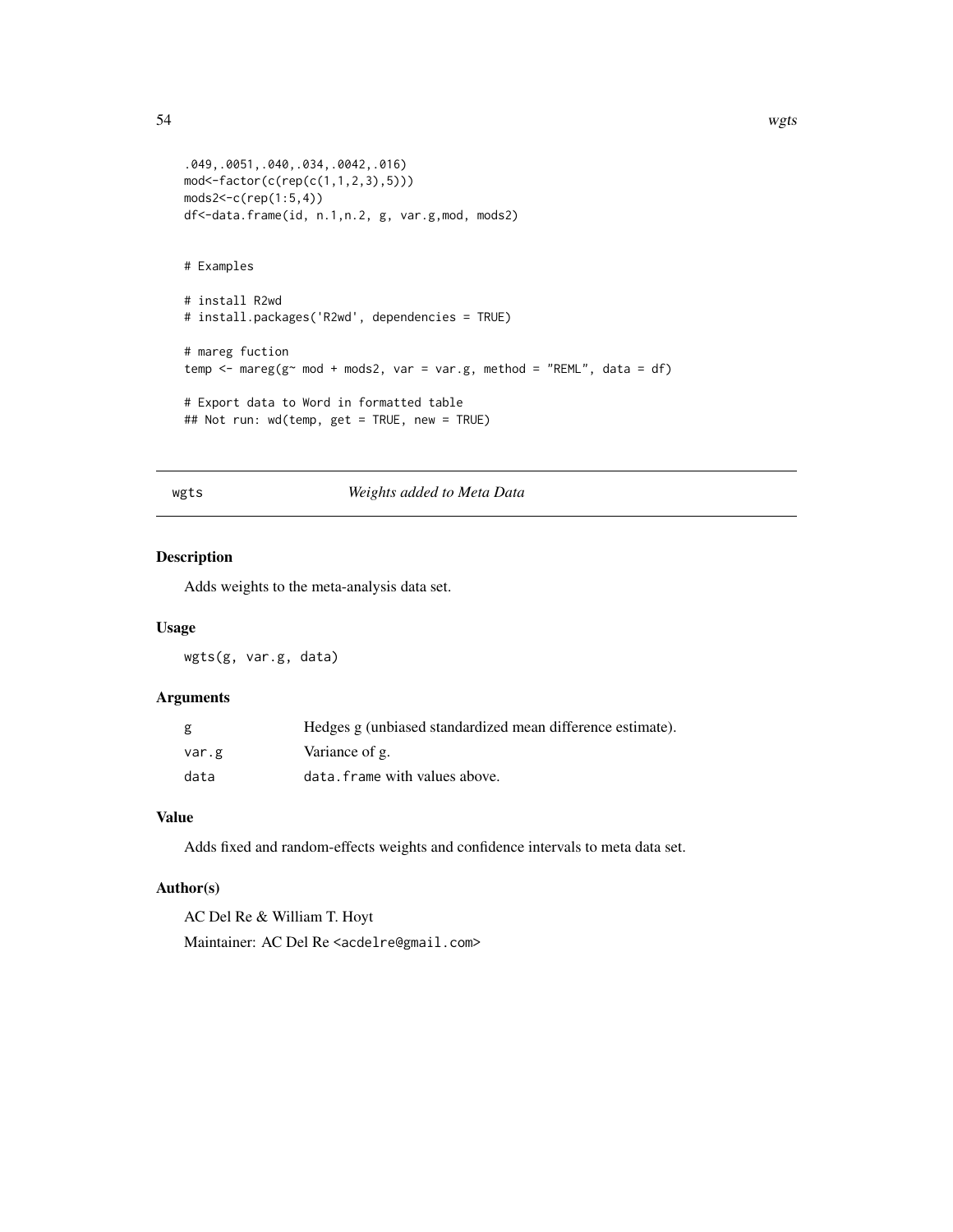# <span id="page-54-0"></span>Index

∗Topic aggregation agg , [7](#page-6-0) ∗Topic aplot plotcat , [39](#page-38-0) plotcon , [40](#page-39-0) ∗Topic arith ancova\_to\_d1 , [10](#page-9-0) ancova\_to\_d2 , [11](#page-10-0) d\_to\_g , [20](#page-19-0) f.ancova\_to\_d, [21](#page-20-0) f\_to\_d , [23](#page-22-0) fail\_to\_d , [22](#page-21-0) lor\_to\_d , [27](#page-26-0) mean\_to\_d , [34](#page-33-0) mean\_to\_d2,[35](#page-34-0) or\_to\_d , [36](#page-35-0) p.ancova\_to\_d1,[37](#page-36-0) p.ancova\_to\_d2,[38](#page-37-0) p\_to\_d1 , [42](#page-41-0) p\_to\_d2 , [43](#page-42-0) r\_from\_chi , [46](#page-45-0) r\_from\_d , [47](#page-46-0) r\_from\_d1 , [48](#page-47-0) r\_from\_t , [49](#page-48-0) r\_to\_d , [50](#page-49-0) t\_to\_d , [52](#page-51-0) tt.ancova\_to\_d , [51](#page-50-0) ∗Topic data atten , [12](#page-11-0) compute\_dgs , [13](#page-12-0) compute\_ds , [14](#page-13-0) compute\_gs , [16](#page-15-0) dat.cooper15.3 , [17](#page-16-0) dat.cooperA2, [17](#page-16-0) dat.hoyt, [18](#page-17-0) dat.sim.es, [18](#page-17-0) dat.sim.final , [18](#page-17-0) dat.sim.raw, [19](#page-18-0) dat.sim1 , [19](#page-18-0)

dat.sim2 , [19](#page-18-0) PubBias , [41](#page-40-0) wgts , [54](#page-53-0) ∗Topic models macat, 2<mark>8</mark> macatC, [30](#page-29-0) ∗Topic package MAd-package, [2](#page-1-0) ∗Topic word r2 , [44](#page-43-0) wd , [53](#page-52-0) agg , [7](#page-6-0) ancova\_to\_d1 , [10](#page-9-0) , *[11](#page-10-0) , [12](#page-11-0)* , *[21](#page-20-0) [–23](#page-22-0)* , *[28](#page-27-0)* , *[34](#page-33-0) [–38](#page-37-0)* , *[43](#page-42-0) , [44](#page-43-0)* , *[47](#page-46-0)[–52](#page-51-0)* ancova\_to\_d2 , *[11](#page-10-0)* , [11](#page-10-0) , *[12](#page-11-0)* , *[21](#page-20-0) [–23](#page-22-0)* , *[28](#page-27-0)* , *[34](#page-33-0) [–38](#page-37-0)* , *[43](#page-42-0) , [44](#page-43-0)* , *[47](#page-46-0)[–52](#page-51-0)* atten , [12](#page-11-0) compute\_dgs , [13](#page-12-0) , *[15](#page-14-0)* , *[17](#page-16-0)* compute\_ds , *[14](#page-13-0)* , [14](#page-13-0) , *[15](#page-14-0)* , *[17](#page-16-0)* compute\_gs , *[14](#page-13-0)* , [16](#page-15-0) d\_to\_g , *[11](#page-10-0) , [12](#page-11-0)* , [20](#page-19-0) , *[21](#page-20-0) [–23](#page-22-0)* , *[28](#page-27-0)* , *[34](#page-33-0) [–38](#page-37-0)* , *[43](#page-42-0) , [44](#page-43-0)* , *[47](#page-46-0)[–52](#page-51-0)* dat.cooper15.3 , [17](#page-16-0) dat.cooperA2, [17](#page-16-0) dat.hoyt, [18](#page-17-0) dat.sim.es,1<mark>8</mark> dat.sim.final, [18](#page-17-0) dat.sim.raw, [19](#page-18-0) dat.sim1 , [19](#page-18-0) dat.sim2 , [19](#page-18-0) f.ancova\_to\_d , *[11](#page-10-0) , [12](#page-11-0)* , [21](#page-20-0) , *[22](#page-21-0) , [23](#page-22-0)* , *[28](#page-27-0)* , *[34](#page-33-0) [–38](#page-37-0)* , *[43](#page-42-0) , [44](#page-43-0)* , *[47](#page-46-0)[–52](#page-51-0)* f\_to\_d , *[11](#page-10-0) , [12](#page-11-0)* , *[21](#page-20-0) , [22](#page-21-0)* , [23](#page-22-0) , *[28](#page-27-0)* , *[34](#page-33-0) [–38](#page-37-0)* , *[43](#page-42-0) , [44](#page-43-0)* , *[47](#page-46-0)[–52](#page-51-0)* fail\_to\_d , [22](#page-21-0) icc , [24](#page-23-0)